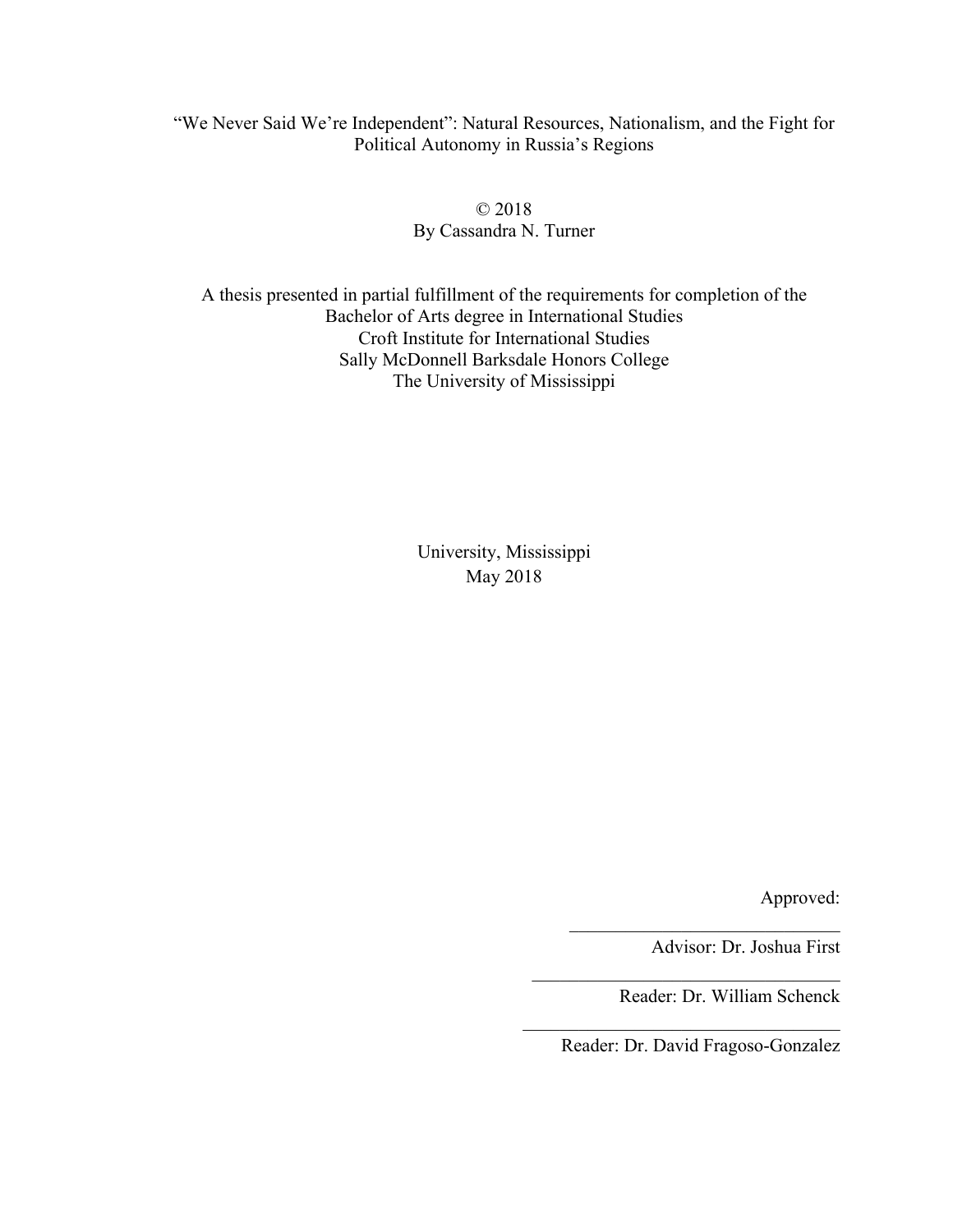#### ABSTRACT

# CASSANDRA NICOLE TURNER: "We Never Said We're Independent": Natural Resources, Nationalism, and the Fight for Political Autonomy in Russia's Regions (Under the direction of Dr. Joshua First)

After the fall of the Soviet Union, the federal government permitted the regions and republics to obtain political autonomy, which led to a measure of self-governance during the 1990s and 2000s. The amount of political autonomy provided to the regions and republics was affected by the existence of a natural resource sector, and whether or not the republic or region in question had a nationalized ethnic minority. Natural resource sector data and federal and regional budgetary data was collected and analyzed from federal and regional government websites. Historical information on ethnic minorities as well as information on their anti-federal government protests were collected from Russian, European, and American newspapers. The republic with the longest-running natural resources sector and the largest and most anti-government ethnic minority received the most political autonomy and held it the longest. The region with the most financially successful natural resources but no nationalized ethnic minority received the least political autonomy. Regional political autonomy was affected by regional natural resource wealth, as the federal government heavily relied upon that wealth to fund the federal budget. The presence of a nationalized ethnic minority was successfully used as a tool by regional elites to obtain more political autonomy, although when the political autonomy system began to end they were unable to utilize that tool to keep their autonomy.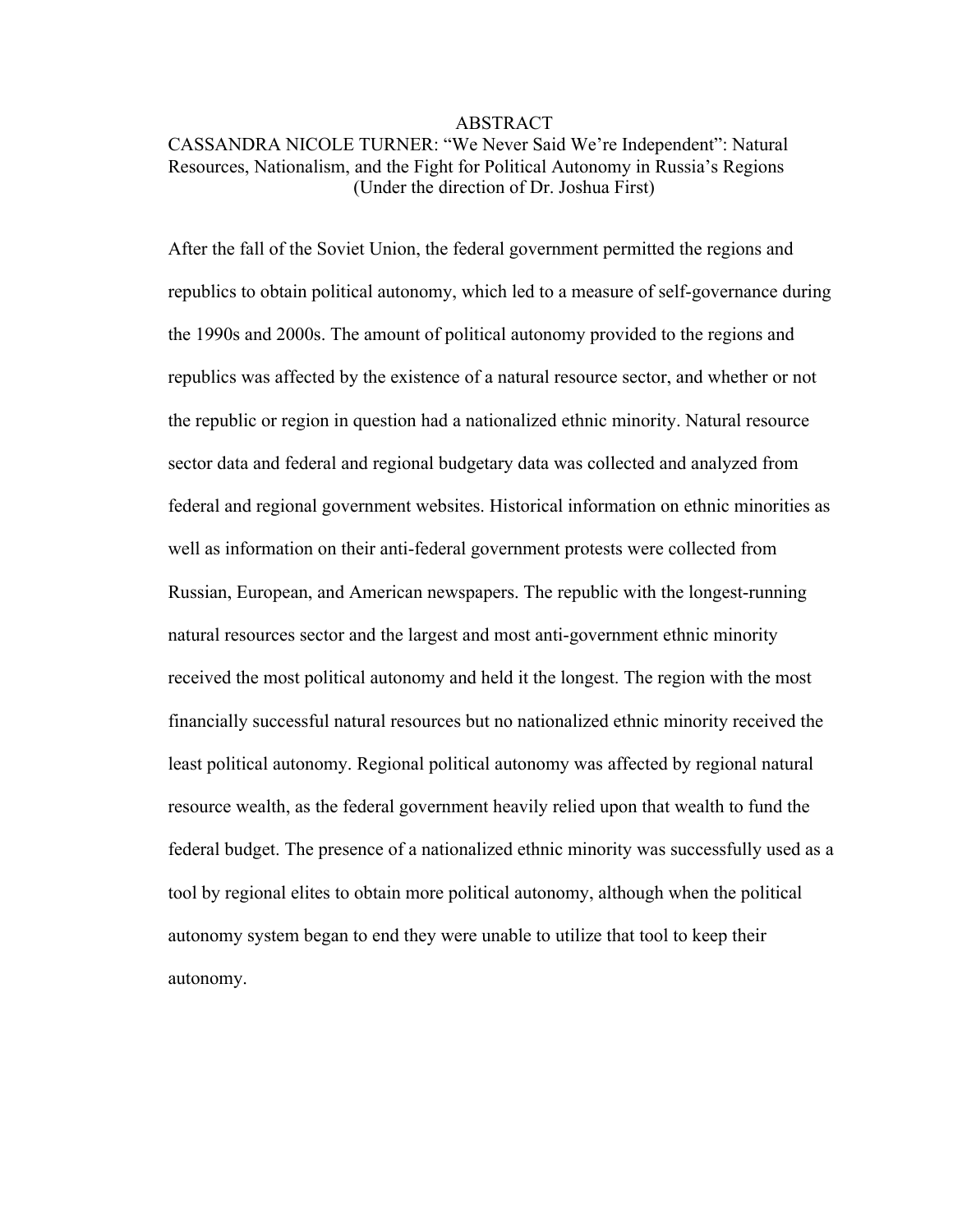# TABLE OF CONTENTS

| CHAPTER I: CONSTITUTIONAL SEPARATISM (1990-1995)  17             |  |
|------------------------------------------------------------------|--|
| CHAPTER II: REVISING AND RE-ENVISIONING AUTONOMY (1996-2006)  43 |  |
|                                                                  |  |
|                                                                  |  |
|                                                                  |  |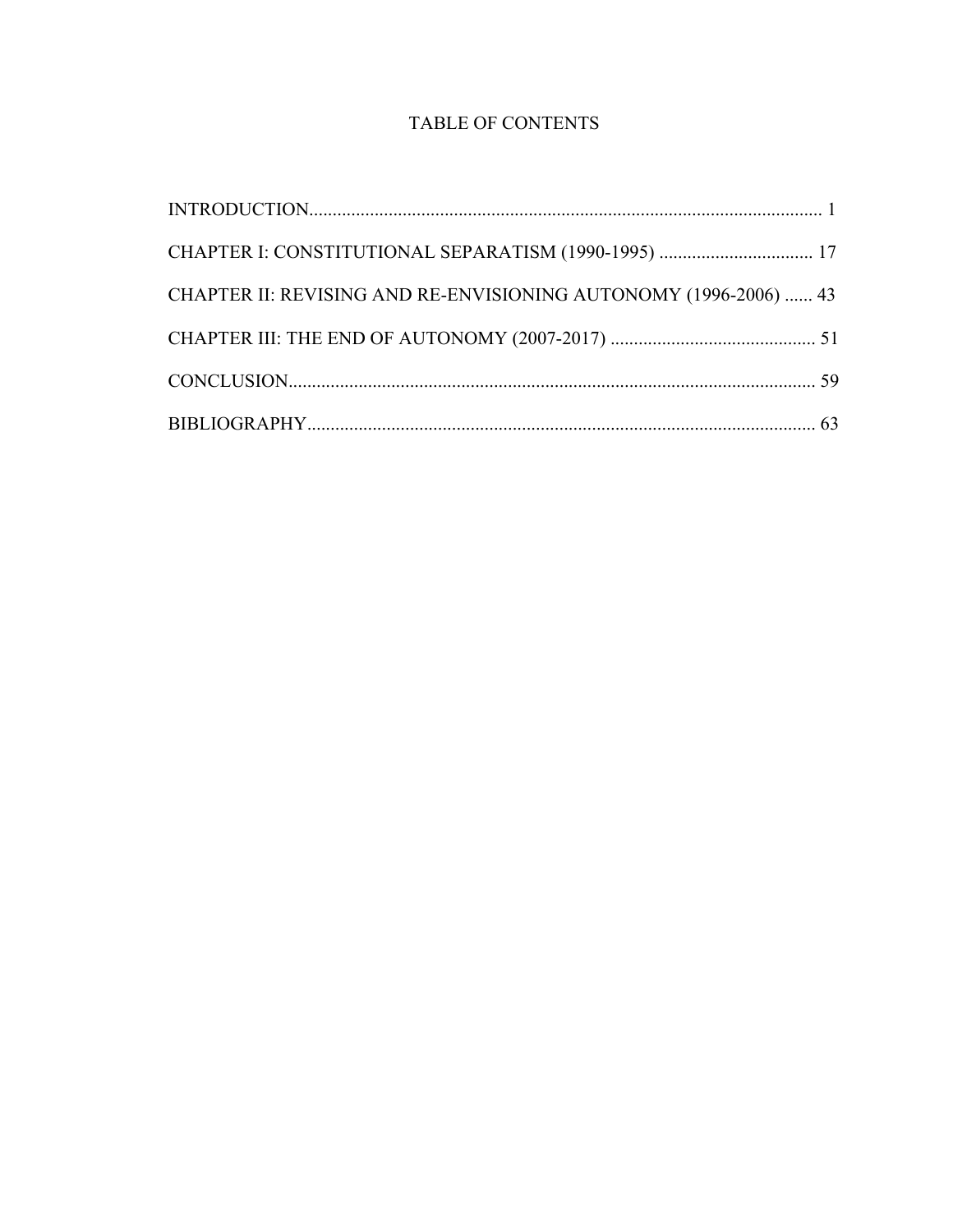## Introduction $<sup>1</sup>$ </sup>

After the fall of the Soviet Union, the federal government of the Russian Federation began allowing the regions and republics to obtain political autonomy. The regions received different levels of political autonomy based upon their production of natural resources and whether or not there was a significant nationalized ethnic population to utilize when bargaining with the federal government. The Russian Federation has always been a multinational country, with over one hundred nationalities. During the 1920s, the Soviet Union undertook a process called national delimitation, where it attempted to divide up Russia along ethnic lines. Many of those republics and regions would exist into the 90s, following the principle of path dependency, where the modern regions and republics were drawn along the lines of the old regions and republics, allowing past problems to continue into the future. In 1990, President Boris Yeltsin told the regions to "take as much sovereignty as you can swallow"<sup>2</sup>, and they took the opportunity provided by declaring sovereignty, signing bilateral treaties, and writing their own constitutions and charters.

The Republic of Tatarstan was the first of all the regions to receive political autonomy during the 1990's because of its position as a region with a highly nationalized ethnic population and possession of a lucrative natural resources sector that has been instrumental in funding the government, which were both used by regional elites to

<sup>&</sup>lt;sup>1</sup> Title quote from interview with Mansir Ayupov in: Ian Traynor. "Putin Redraws the Map of Russia: Plans to Put the Kremlin Back in Control Face Resistance in Bashkortostan." *The Guardian* (Kings Place, London), May 14, 2000. <sup>2</sup> Traynor.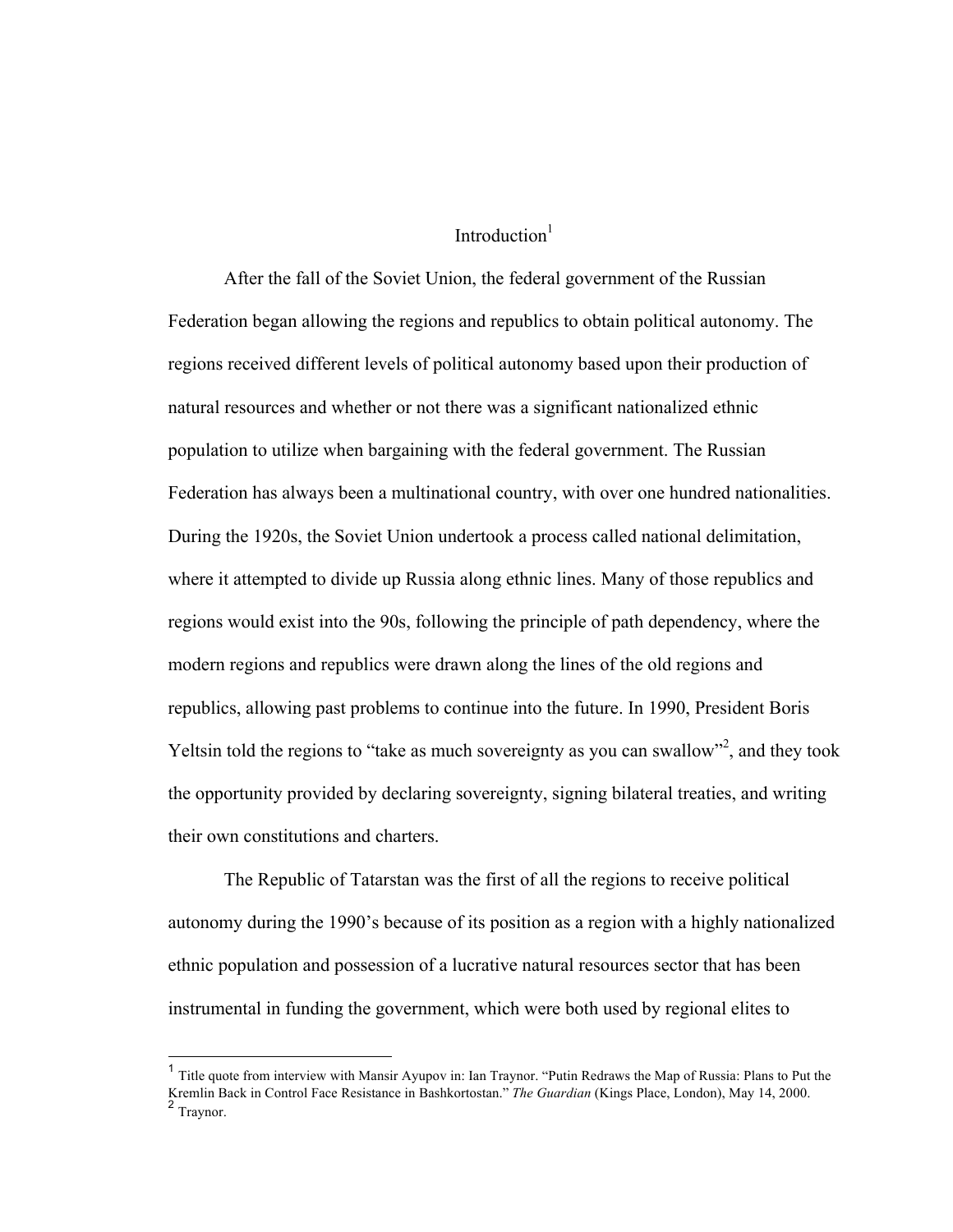leverage Tatarstan into having the most autonomy of any region. The Republic of Tatarstan was initially granted autonomy in the 1920s, during the period of national delimitation, due its position as the ancestral home of the Tatar people in the Volga Region of Russia. Tatars are the second largest ethnic group in the Russian Federation.<sup>3</sup> The government of Tatarstan aggressively pursued greater autonomy as soon as the opportunity presented itself, as a consequence of its status. The current population of Tatarstan is about 3.8 million, made up of 53% Tatar, 39.7% Russian, and 7% other ethnicity.<sup>4</sup> In 2000, Tatars held between 70 and 80% of administrative positions, despite only being about 50% of the population at the time.<sup>5</sup> Tatarstan is one of the only regions in Russia with a majority population of non-ethnic Russians, and that has led to a greater sense of nationalism in the region, as it is not only their ancestral homeland, but they are a majority in the government and in general.

The Republic of Bashkortostan was the second republic to receive political autonomy during the 1990's, after Tatarstan, primarily due to its position as a region with a lucrative national resources sector that was a center of oil refining and its nationalized ethnic population, which would be used as a bargaining tool with the federal government. The Bashkir Autonomous Soviet Republic was formally established on March 23<sup>rd</sup>, 1919, as the very first national autonomous region in Russia.<sup>6</sup> Bashkortostan lies in the Ural Mountains, in the Volga Federal District. The region was named after the Bashkirs, the main ethnic group. It is considered a multi-ethnic territory, with the population being

 <sup>3</sup> Robert Orttung, Danielle Lussier, and Anna Paretskaya, *The Republics and Regions of the Russian Federation: a Guide to Politics, Policies, and Leaders* (EastWest Institute, 2000), 539.

<sup>4</sup> "Tatarstan," Geohistory. http://geohistory.today/tatarstan/.

<sup>5</sup> Valery Stepanov. "Ethnic Tensions and Separatism in Russia," *Journal of Ethnic and Migration Studies* 26, no. 2  $(2000): 315.$ 

"Respublika Bashkortostan," O respublike, Respublika Bashkortostan. https://www.bashkortostan.ru/republic/about/.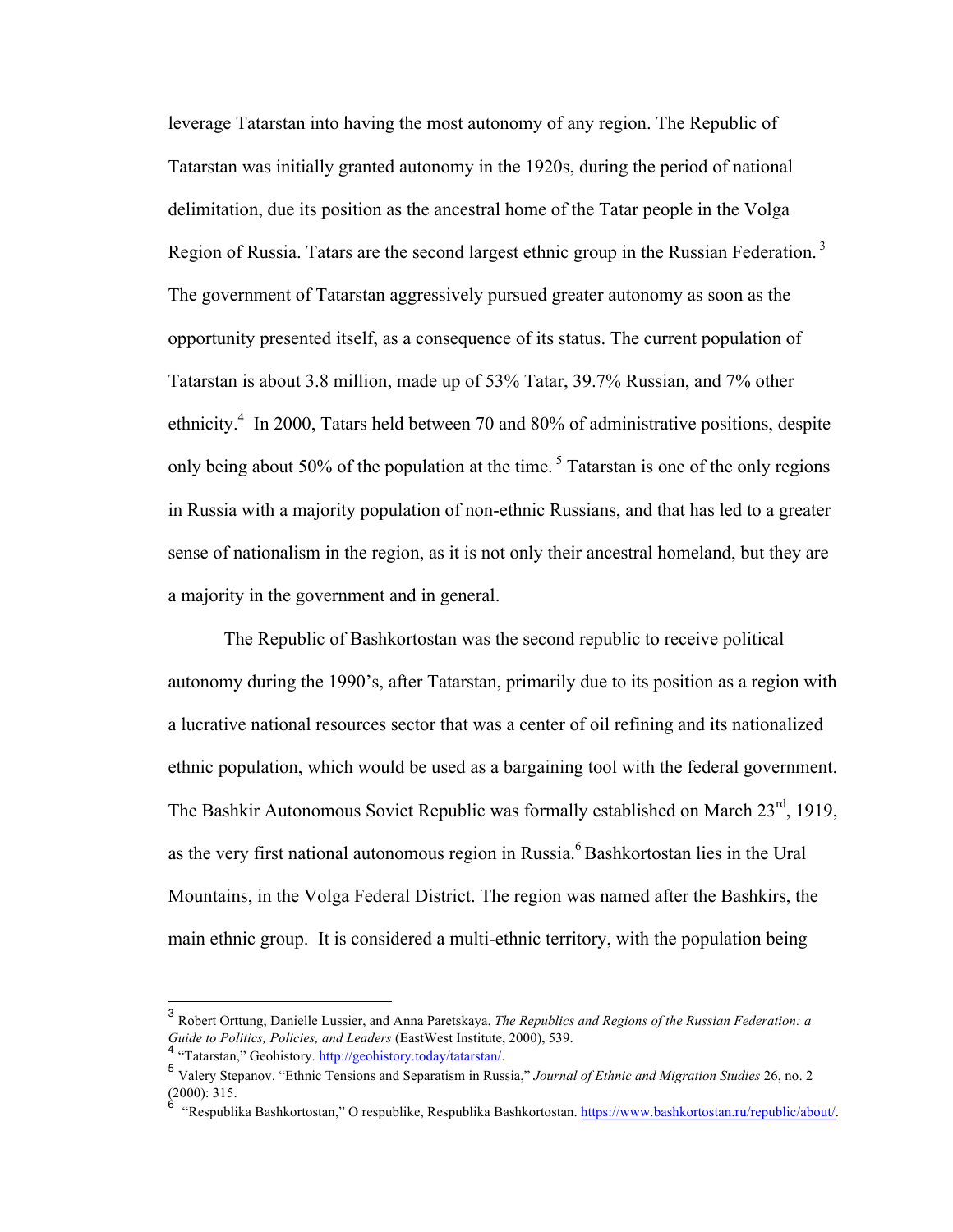33% Russian, 29.8% Bashkir, 24.1% Tatar, and 13.1% other. The state languages are Bashkir and Russian.<sup>7</sup> In February 1992, it was officially named the Republic of Bashkortostan. Bashkortostan's level of autonomy was greater politically than economically, and it was unable to maintain it once the federal government began a campaign to regain centralized control.

Khanty-Mansi Autonomous Okrug-Yugra initially received political autonomy during the early Soviet Union, established on December 10th, 1930 in the Ural Oblast as the Ostyak-Vogel Ethnic Okrug. <sup>8</sup> In the new wave of political autonomy, it was grouped together with all of the other regions in Russia, who received autonomy after the republics. Khanty-Mansi's autonomy came because of its position as an extremely resource-rich region, without a nationalized ethnic minority. Governor Filipenko, while neither Khanty or Mansi, maintained as his top priority gaining greater autonomy, and he campaigned on obtaining greater economic independence.<sup>9</sup> The amount of autonomy that Khanty-Mansi has been granted during the Soviet Union was minimal and short-lived, as it was almost immediately placed under the governance of Tyumen Oblast despite the Okrug's legal status as an equal constitutional subject, and the autonomy it was granted in the 90s lasted for an even shorter period of time and existed in name only.

#### *Methodology*

The case studies for this thesis were chosen on the basis of their status as autonomous republics or regions with an ethnic minority presence, which are also one of the major producers of oil and natural gas in Russia. The three different ethnic groups

<sup>7 &</sup>quot;Respublika Bashkortostan," O respublike, Respublika Bashkortostan.

<sup>&</sup>lt;sup>8</sup>"Brief Historical Information," Khanty-Mansi Autonomous Okrug-Yugra: Official Site of the Public Authorities, Accessed November 29, 2017, https://admhmao.ru/en/about/general/historical/.<br><sup>9</sup> Orttung, Lussier, and Paretskaya, 237.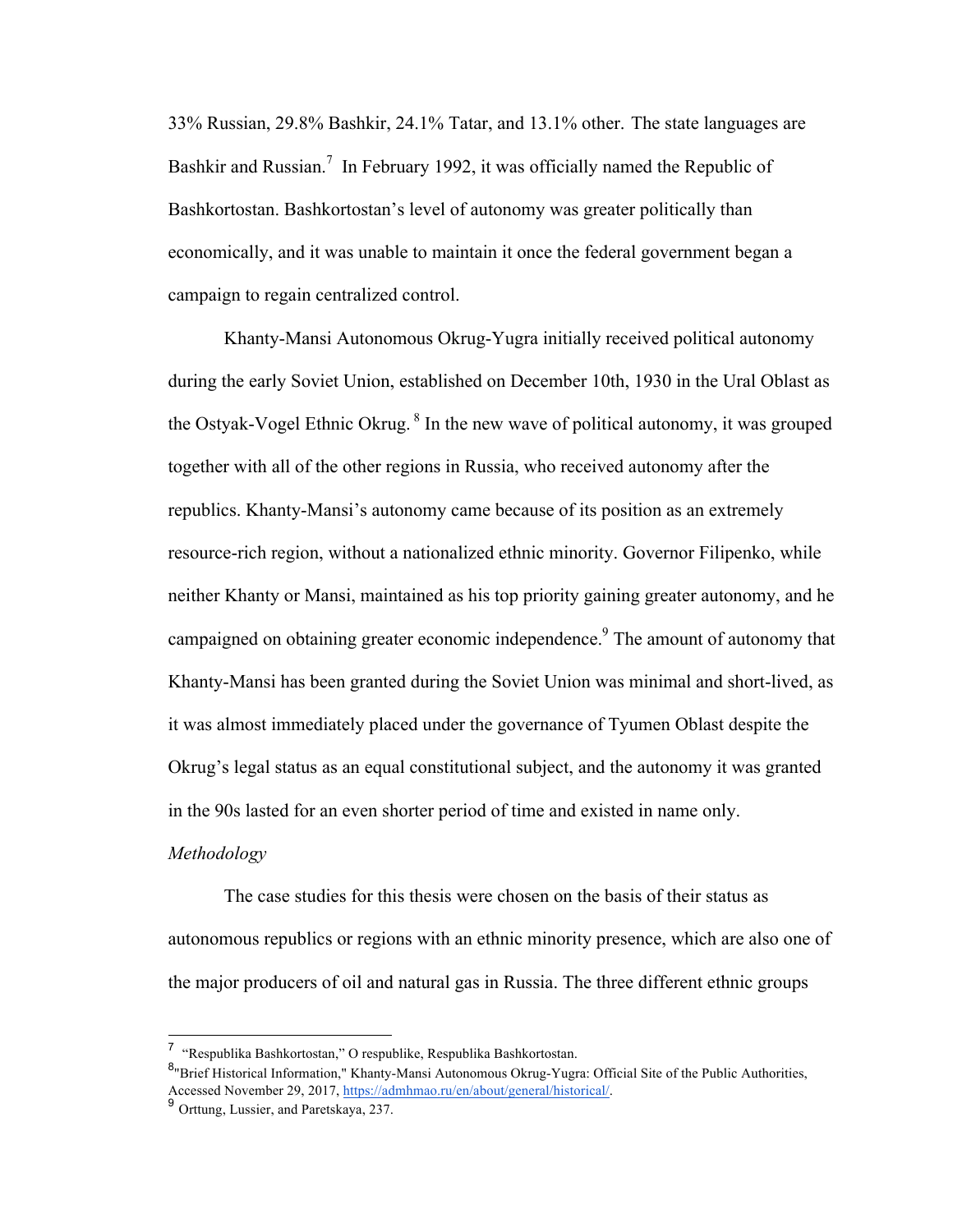chosen each make up a different population percentage in their regions. The Tatars are one of the largest national minorities in the country, the Bashkirs are a significant minority in their own territory, and the Khanty and the Mansi are so small that they are barely registered in their own historic homeland. The production of oil and gas in these republics ranks at the top of the entire country, which has allowed them to fund their regions without requiring the same amount of federal subsidies as other regions. There were three bilateral treaties signed that formed the legal basis for the political autonomy system and each case study signed a different one. Each case study is to be evaluated on its level of ethnic unity and nationalism, level of oil and gas production, and how long it maintained autonomy and to what degree it was autonomous. Ethnic nationalism in the regions and the existence of a significant amount of natural resources, should be proven to have affected how political autonomy was formed and fought for in the regions. Nationalism and the possession of lucrative resources created the initial push for further sovereignty during the early 1990's. Then, after Putin took power and began cutting down on the number of regions that had autonomy, natural resource possession became a liability for maintaining autonomy, and nationalism continued the push for regional sovereignty. Possession of natural resources directly affected how much political autonomy regions were able to bargain for with the federal government, despite their use of regional ethnic nationalism and the threat of independence struggles as another bargaining tool.

Measuring how influential each region is in terms of natural resources can be based on published data. The Russian Federation itself as well as each individual region keeps track of the volume of petroproducts produced, the extent of reserves, and the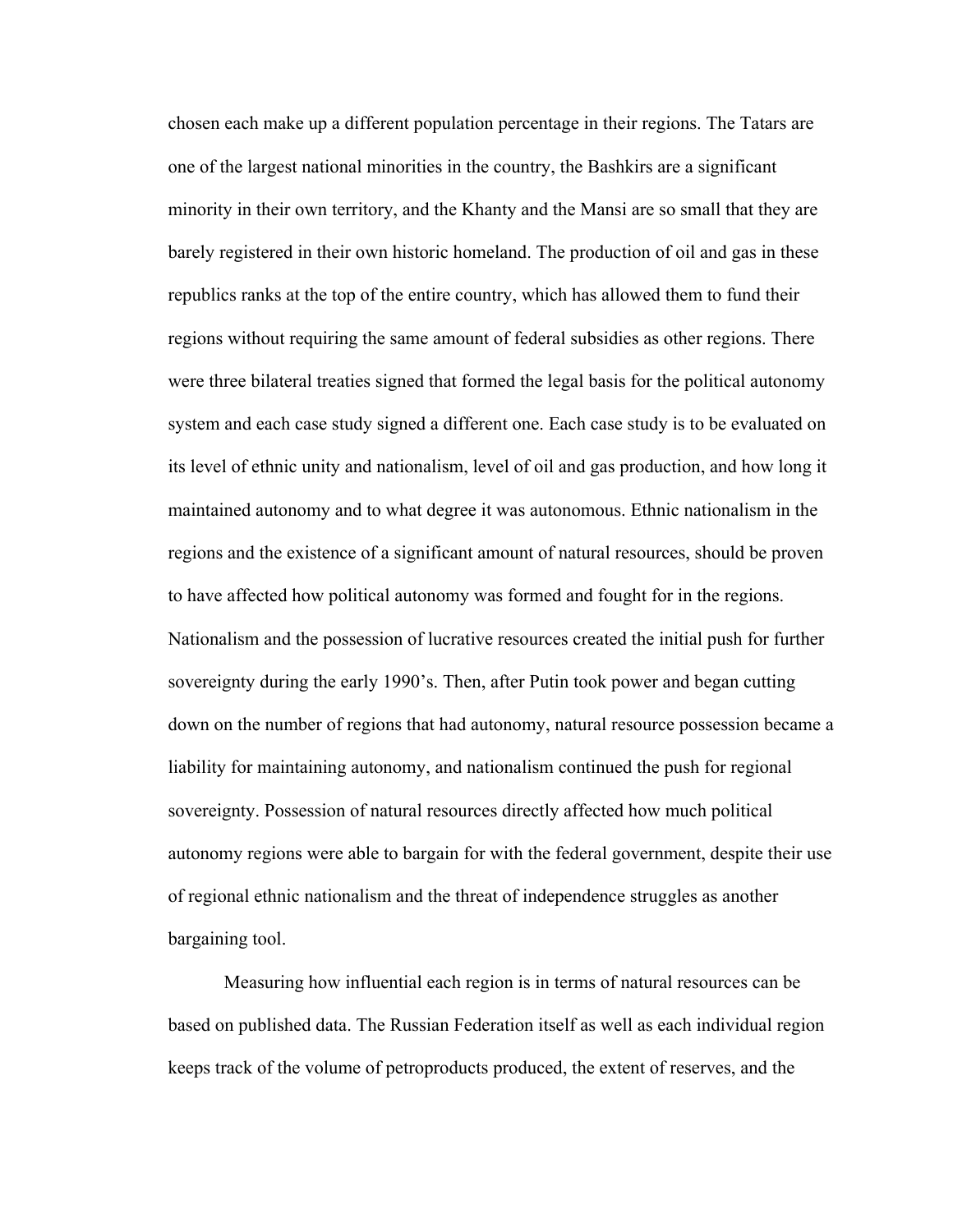dollar amount in terms of foreign and domestic contracts each region has to some degree. Ethnic nationalism in these regions can be measured by the push for laws protecting the culture of the major ethnic group (i.e., the titular nationality), the amount of support for political autonomy, the amount of and reasons behind protests over the right to political sovereignty, and the presence of separatists. The effect of natural resources and nationalism on political autonomy will be measured by amount of political autonomy each region received, as well as when it began and how long it lasted. Ultimately there were different levels of autonomy granted to different regions and republics, and nationalism and natural resources affected what they were granted in bilateral powersharing agreements.

The Tatars are the majority ethnicity in the Republic of Tatarstan, and intellectual, religious leaders and politicians have constructed elements of modern nationhood since the late-imperial period. Tatarstan's autonomy was in question as recently as July 2017, when the federal government officially decided to let the bilateral power-sharing agreement expire. The Republic of Tatarstan is one of the most vital regions for the Russian government as it is a center of oil and natural gas production. Tatarstan combines strong nationalism with a lucrative industrial sector, and yet never pushed for full independence from the central government despite nominally having the ability to support full nationhood. The Bashkirs are smaller in their own region than the percentage of ethnic Russians. There have been relatively consistent pushes to protect the Bashkir culture and language, as the Bashkirs have a strong sense of nationalism, which can be measured in the number of protests. Bashkortostan declared itself a sovereign state, before losing autonomy in 2004. It is one of the top areas in Russia for oil processing and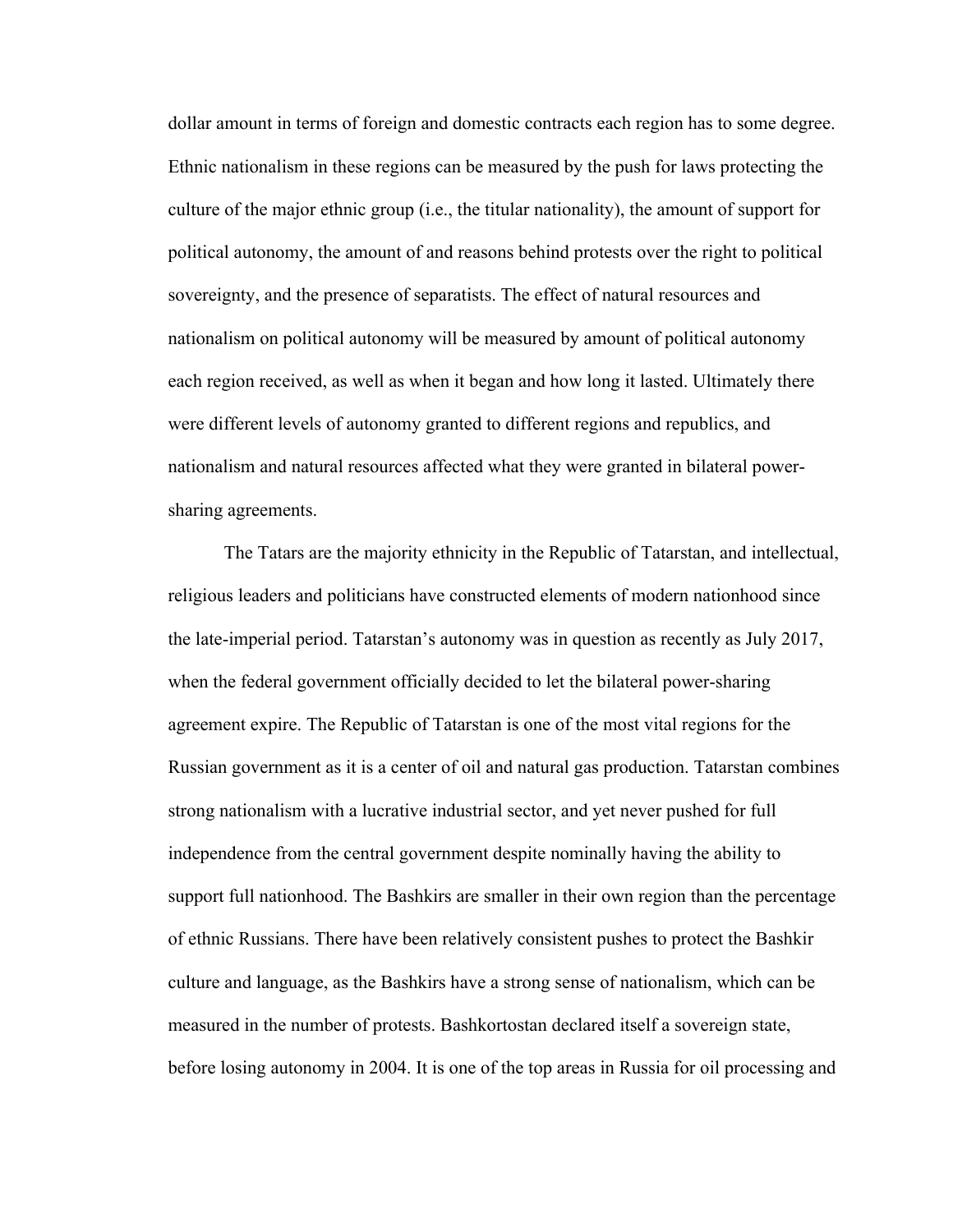producing oil and natural gas. However, despite strong nationalism and a lucrative natural resources sector, they also never pushed for full independence. Khanty-Mansi Autonomous Okrug-Ugra has never had the same fight for independence, and only received autonomy because of its position as a region with a minority population. The Khanty and the Mansi are small and isolated to the point of being almost insignificant, without a true sense of ethnic nationalism. Khanty-Mansi leads Russia in the production of oil and natural gas, providing tax revenues to the federal government. Even if the Khanty and Mansi managed to strongly push for independence, the federal government would never let the Okrug separate from the central government. The government's desire to control the Okrug is contributing to why it is extremely unlikely to ever lead to a full push for independence. Ethnic nationalism was a bargaining tool used to strengthen the push for political autonomy in the regions, bolstering natural resource possession. *Literature Review*

In *Carbon Democracy: Political Power in the Age of Oil*, Timothy Mitchell states that countries that almost exclusively produce natural resources are not always politically stable.<sup>10</sup> The political autonomy system that was created in the 1990's became officially codified during a politically and economically unstable time in Russia. It led to continued instability in the country. He also claims that oil affects the producer state through funding, in connection to pipelines, refineries, royalties, and negotiations, which allows the state to avoid any demands from the labor force.<sup>11</sup> While primarily seen in the case of protests over wages and benefits, this theory can also be extended to other protests. After the demise of the regionally popular political autonomy system, oil prevented the regions

 <sup>10</sup> Timothy Mitchell, *Carbon Democracy: Political Power in the Age of Oil* (New York: Verso, 2011), 5.

<sup>11</sup> Ibid., 11.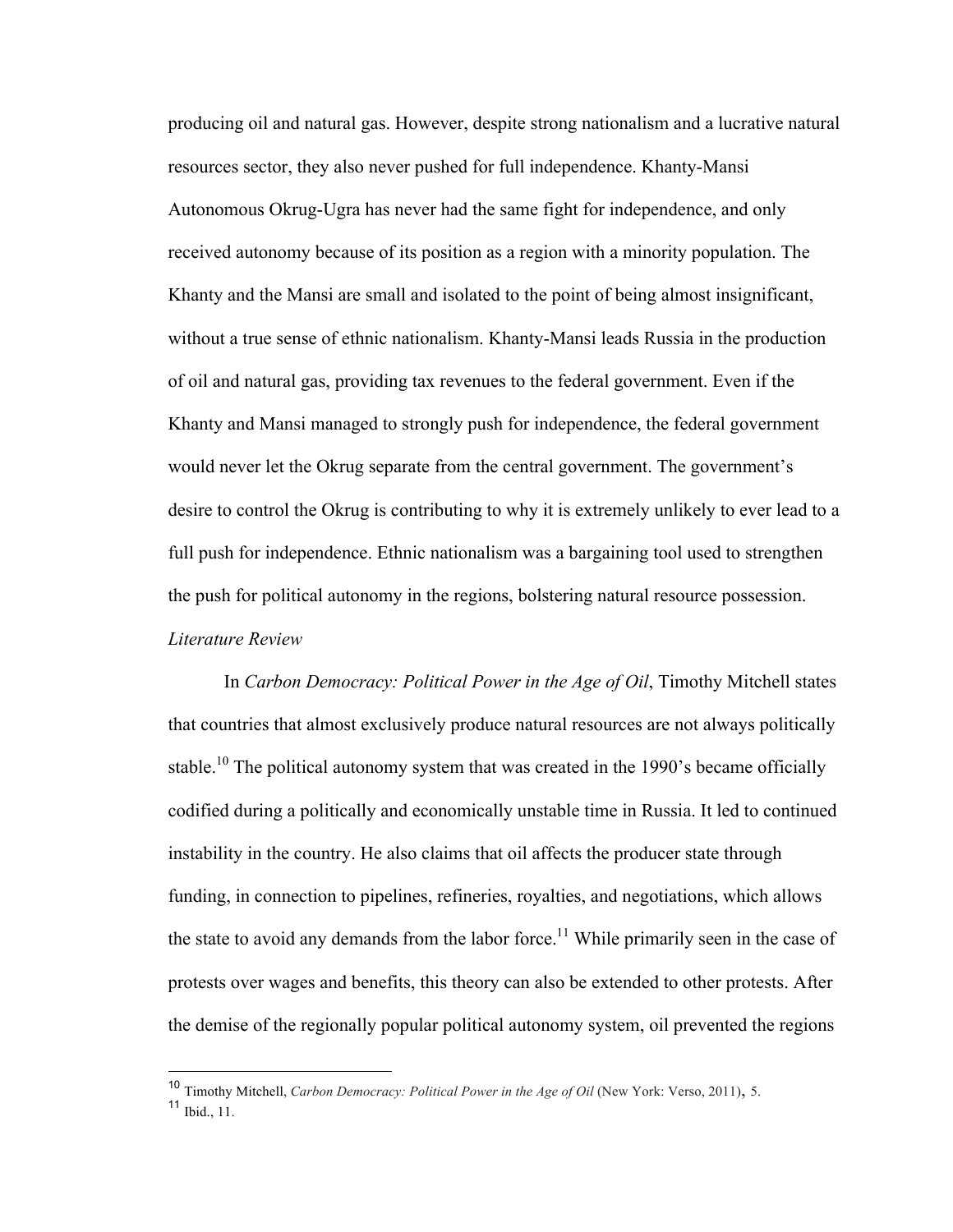(who provide the labor force for the petro products sector) from being able to regain their lost autonomy. Nationalism has been used in the regions as a tool for the elites to coalesce the population behind the regional government, but they have also relied upon the natural resources for the financial and social benefits. Mitchell also claims that a worker's political power in oil producing countries is entirely dependent on how oil is used and what vulnerabilities those uses have created.<sup>12</sup> Regional ethnic groups' and regional governments' political power directly stemmed from the production and sale of natural resources when negotiating treaties with the federal government. This provided groups with the ability to negotiate from a position of power that allowed them to receive concessions from the federal government. The use of natural resource revenues as a negotiation tool relied upon the use of nationalism to be successful.

Benedict Anderson asserts that nations are "imagined" as the members will never know, meet, or hear of most of the other members, and that they are imagined as communities because they are supposed to have a sense of comradeship.<sup>13</sup> Russian ethnic minorities do have a sense of comradeship inside their ethnic groups, and occasionally with other groups against the Russian federal government. As well, their sense of having their own "nation" inside the Federation has been related back to long dead members who were once not Russian and potentially part of their own empires, but those members do not exist for the modern national minority. He references Ernest Gellner in *Thought and Change* who describes nationalism as "the awakening of nations to self-consciousness: it invents nations where they do not exist,"<sup>14</sup> which in some cases, regional nationalists and separatists are doing by arguing that there has always been an undercurrent of revolution

 <sup>12</sup> Mitchell, 31.

<sup>13</sup> Benedict Anderson, *Imagined Communities: Reflections on the Origins and Spread of Nationalism* (2006), 6-7.

 $14$  Ibid., 6.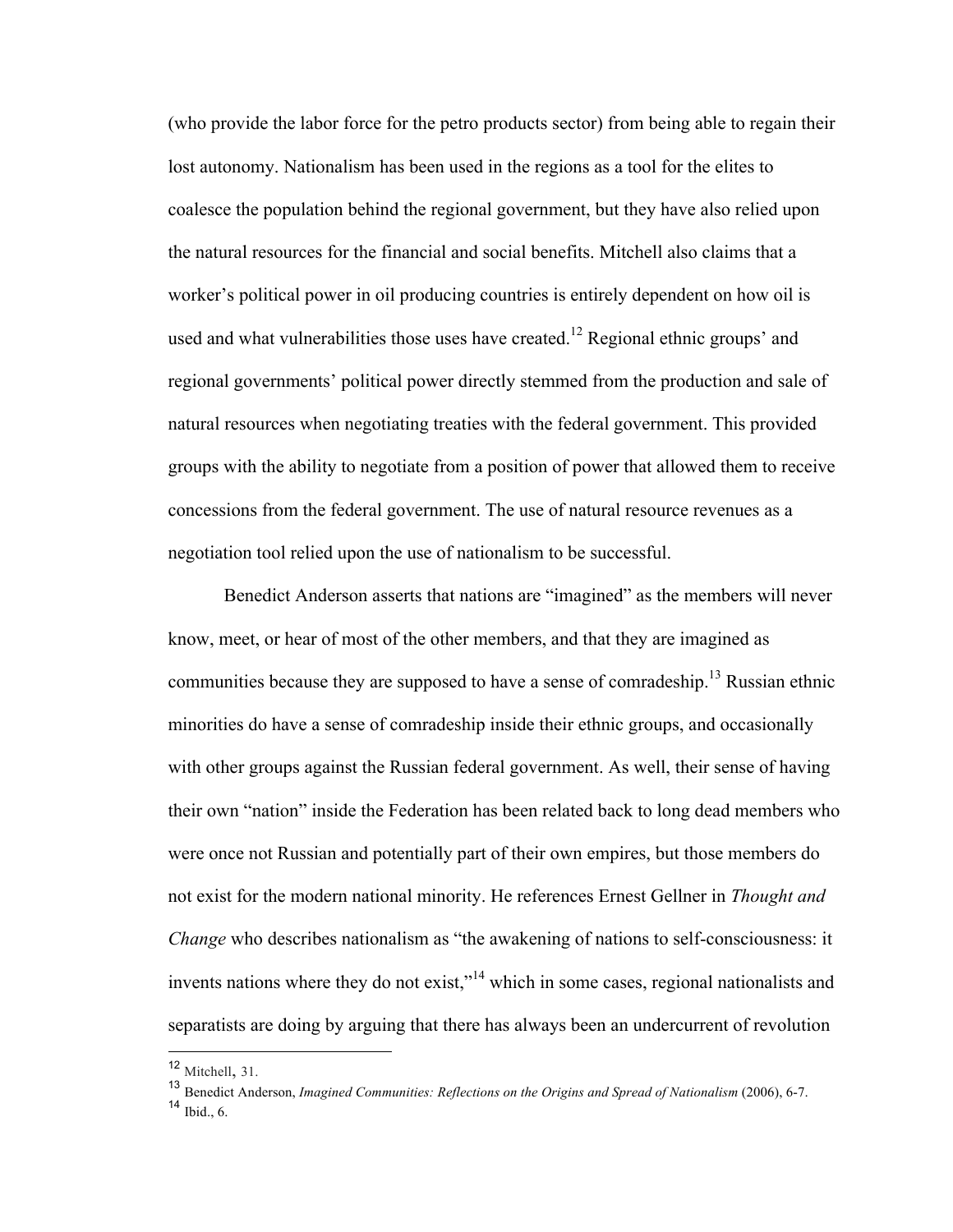in the regions. Anderson's book sees nationalism as a unifying force that may not have any basis in historical reality.

In Robert W. Orttung's overview of the Russian regions after the Russian Constitution had passed, he wrote "it is important for the central government to maintain good relations with the ethnically defined republics, particularly those which expressed their desire for autonomy from the center."15 Kirkow notes that ethnic minorities have a cultural and historical connection to each other, with common values, traditions, languages, and identity that do not always match administrative boundaries.<sup>16</sup> Stepanov asserts that national territories with sustained nationalization have a higher potential for ethnic tension and conflict.<sup>17</sup> Sustained nationalization refers to maintaining the group's culture, language, etc. as part of their sense of inter-group unity. The Republic of Tatarstan and the Republic of Bashkortostan both have sustained nationalization, while Khanty-Mansi did not. Stepanov also states that ethnic tensions will increase if there are two or more large ethnic groups living next to each other in the same territory, <sup>18</sup> which applies to all three territories. He ranks Tatarstan and Bashkortostan as "ethnicallytroubled", but not Khanty-Mansi.<sup>19</sup> Tatarstan and Bashkortostan have united ethnic groups with enough power to fight back against the federal government, but Khanty-Mansi does not. Nationalism in Russian regions is entirely dependent upon the ethnic groups involved, as only some of them have united around a history, culture, and language.

 <sup>15</sup> Orttung, Lussier, and Paretskaya, 44.

<sup>16</sup> Peter Kirkow, *Russia's Provinces: Authoritarian Transformation versus Local Autonomy?* (St. Martin's Press, Inc., 1998)*,* 47.

<sup>17</sup> Stepanov, 306.

<sup>18</sup>  $\overline{\text{Ibid.}}$ 

<sup>19</sup> Ibid., 307.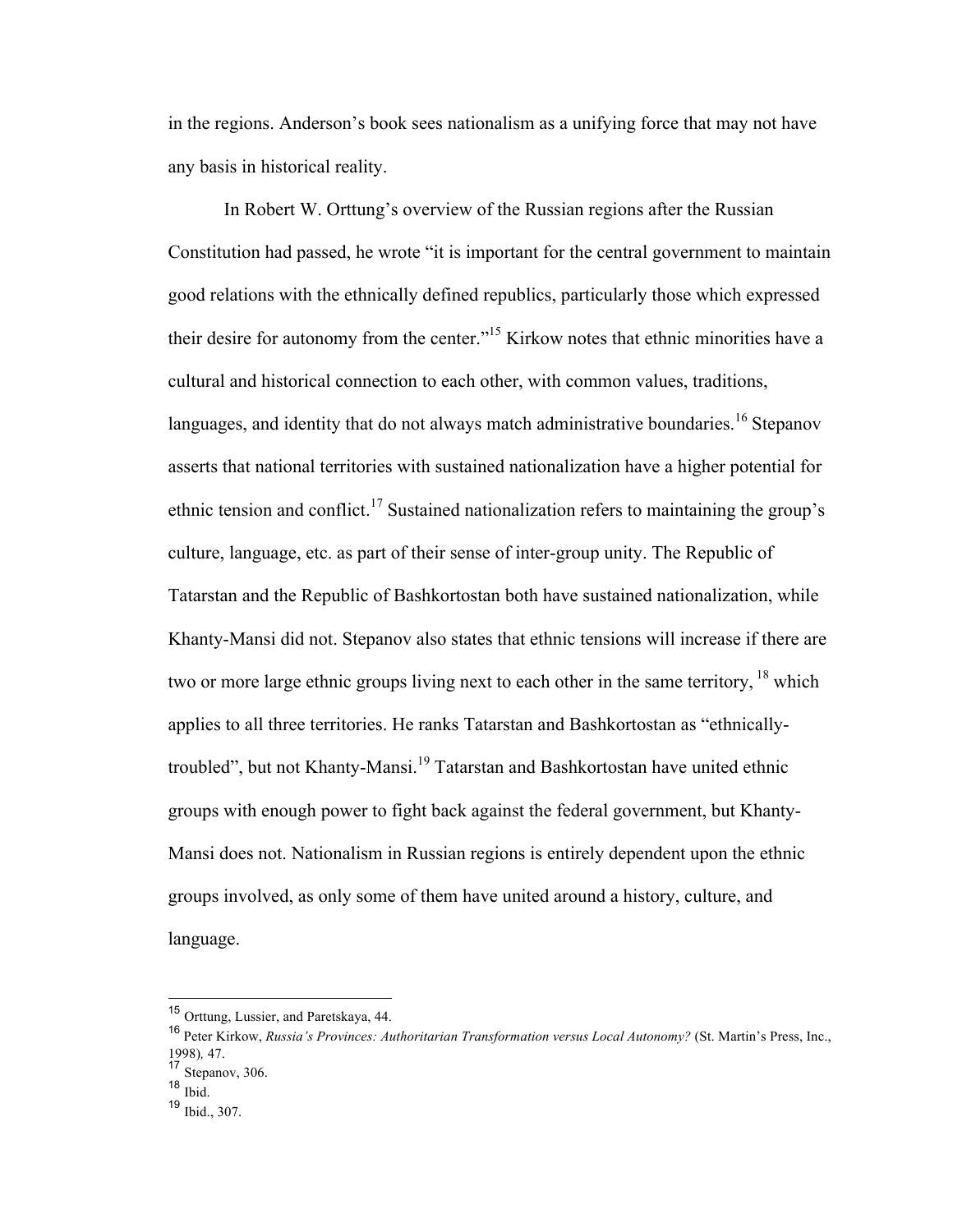## *The Russian Economy, and the Oil Sector*

Russia is the world's largest producer of crude oil, second largest producer of dry natural gas, and third largest producer of petroleum and other products. Oil and gas revenues accounted for 43% of all federal budget revenue in 2015. In general, every dollar increase in the price of oil gives the Russian exchequer one billion dollars in extra revenue.<sup>20</sup> The government controlled domestic energy prices even after the USSR collapsed.<sup>21</sup> By 1994, the only price-controlled exports left, which together accounted for 70% of all exports, included petroleum products and natural gas.  $^{22}$  The Russian government heavily relied upon natural resources to fund itself immediately after the Soviet Union. This time period overlaps with the same period of the regional autonomy push, and while the government was willing to allow the regions some freedom, it was highly unlikely to let anything get in the way of the production and sale of natural resources. The Russian government, because of historical choices to lean heavily on the sale of natural resources to other countries to fund the state now faces a situation where they cannot afford to lose control over these resources.

Tatarstan has the sixth largest Gross Regional Product per capita,  $2<sup>3</sup>$  and is the third largest oil-producing region in Russia.<sup>24</sup> The majority of Tatarstan's wealth comes from crude oil production.<sup>25</sup> Tatarstan is also influential in oil refining.<sup>26</sup> Oil is the most

 <sup>20</sup> "Country Analysis Brief: Russia." U.S. Energy Information Administration - Independent Statistics and Analysis, October 25, 2016, Accessed September 05, 2017. https://www.eia.gov/beta/international/analysis.cfm?iso=RUS, 1-5. 21 Stephen Kotkin, *Armageddon Averted: The Soviet Collapse, 1970-2000*. (New York: Oxford University Press, Inc., 2001), 125-126

 $22$  Ibid., 126-127

<sup>23</sup> "Tatarstan: the Last Autonomous Republic in Russia," Stratfor Worldview, July 13, 2017. https://worldview.stratfor.com/article/tatarstan-last-autonomous-republic-russia

<sup>&</sup>lt;sup>24</sup> "The Republic of Tatarstan," JSC Svyazinvestneftekhim, 2012.

<sup>25</sup> "Natural Resources," Republic of Tatarstan Official Archives, http://1997- 2011.tatarstan.ru/index.html@0&node\_id=1362.html.<br><sup>26</sup> Geohistory.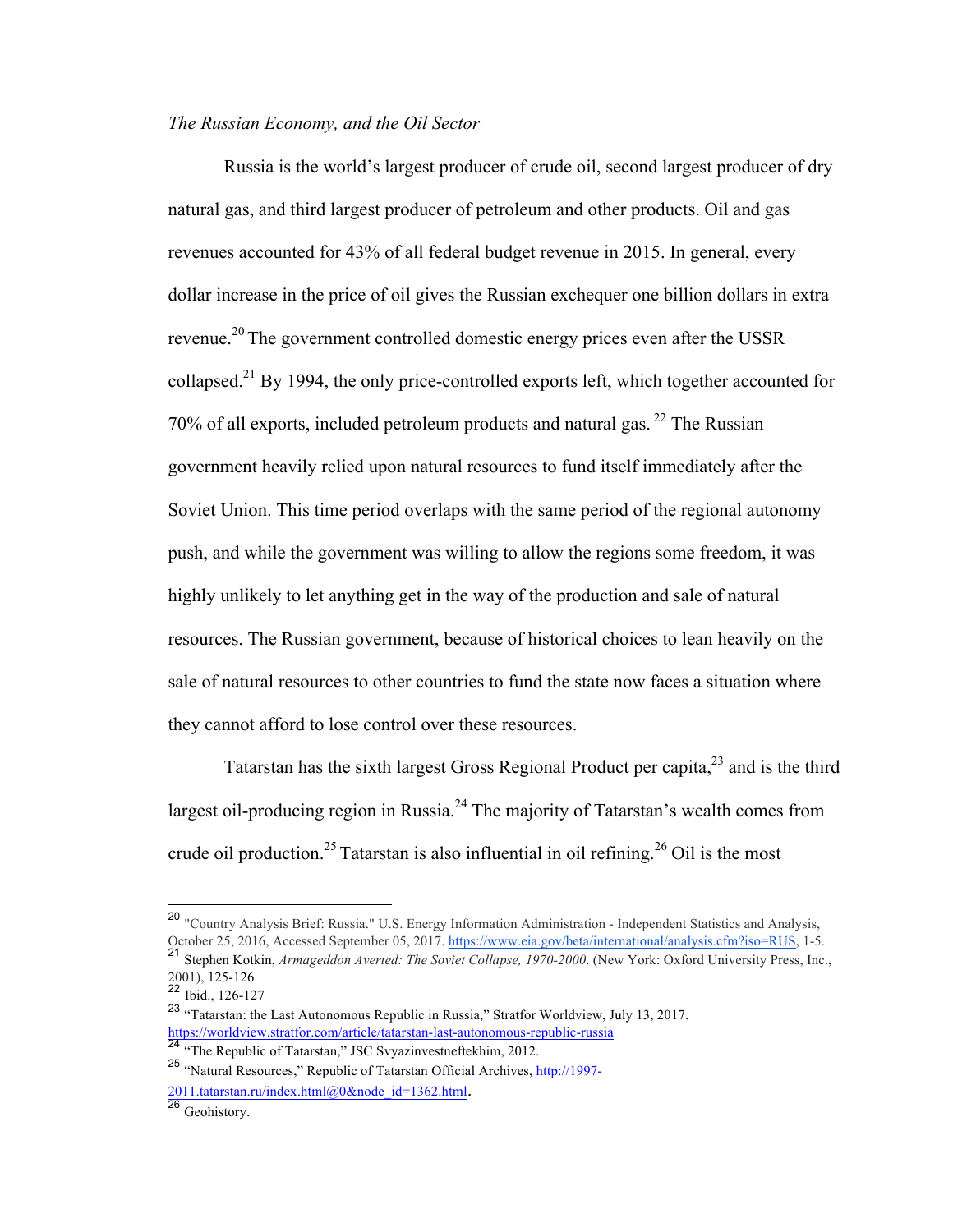significant export for the republic, with 81.6% of total exports in 2014 consisting of petroproducts, $^{27}$ and in total, the republic trades with firms from over 60 foreign countries. <sup>28</sup> Tatarstan is a donor region to the federal budget in terms of tax revenue because of oil and gas production and exports.29 Tatarstan is also economically important because of oil and natural gas transportation. Despite some modern attempts to economically diversify, the oil and natural gas producing sector of the economy remains the most successful and has allowed the republic to fund itself almost entirely without the assistance of the Russian government.

A large portion of the Republic of Bashkortostan's industry is the processing and extraction of its raw materials, especially oil and gas.<sup>30</sup> It also contains one of the highest concentrations of petrochemical military industry in all of Russia.<sup>31</sup> As of the late  $90^\circ$ s, over 50% of the Republic of Bashkortostan's exports were fuel and energy.<sup>32</sup> It has extensive foreign economic relations as a consequence of its large amount of natural resources and production, and in 1997 traded with 71 different countries, with the money from those exports contributing to 20% of Gross Regional Product.<sup>33</sup> The Republic of Bashkortostan is a major republic for the production and procession of oil and natural gas, and that has brought it financial success.

Khanty-Mansi Autonomous Okrug-Yugra is one of, it not the, most important region to the federal budget because of its extremely lucrative production of natural gas and oil. Khanty-Mansi is a leader in Russian oil and gas production, industrial output,

<sup>&</sup>lt;sup>27</sup> "Guide to Investment: Republic of Tatarstan," PWC, Republic of Tatarstan, 2015, 15.

<sup>28</sup> Orttung, Lussier, and Paretskaya, 539.

<sup>29</sup> JSC Svyazinvestneftekhim, 2012.

<sup>30</sup> Orttung, Lussier, and Paretskaya, 41. 

<sup>31</sup> Ibid.

 $32$  Ibid.

<sup>33</sup> Ibid., 44.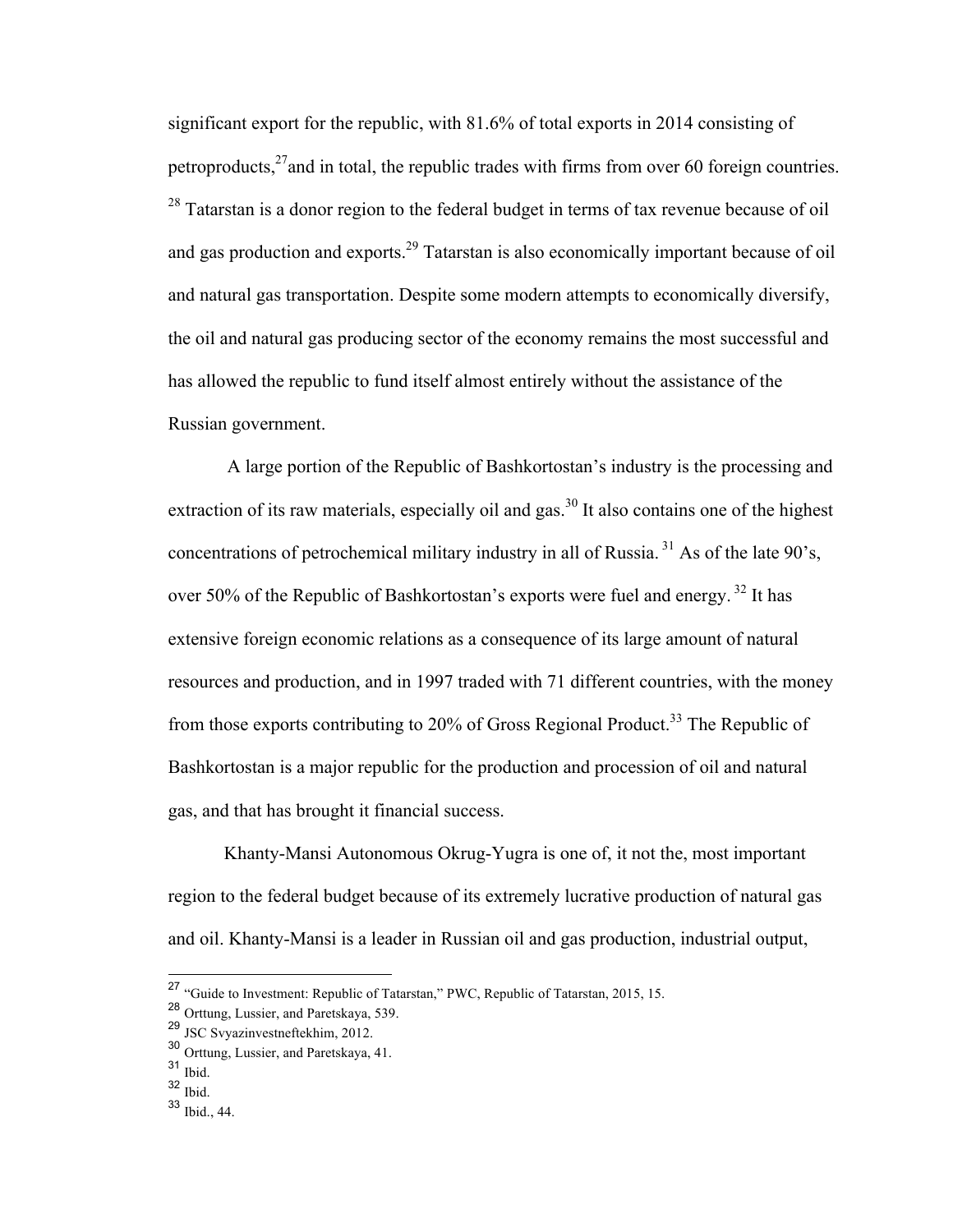power generation, and equity investment.<sup>34</sup> Current predictions estimate that Khanty-Mansi will continue to be the main production center for raw hydrocarbons for at least the next few decades based on explored and proved reserves, production, industrial infrastructure, and commercial viability for the oil fields.<sup>35</sup> Khanty-Mansi is number one in oil production, and is number two in natural gas production and the the amount of tax revenue contributed to the federal budget<sup>36</sup> in Russia. Because Khanty-Mansi produces over 60% of Russian oil and is a net donor to the federal budget it is of great strategic importance.<sup>37</sup> There are 107 thousand kilometers of pipelines<sup>38</sup> that allow the Okrug to export what it produces to border countries. About ninety-nine percent of all exports consist of crude oil.39 Given how much Khanty-Mansi exports, the revenues for both the region and the federal government are astronomical.

The federal budget relies heavily upon the taxation of natural resources produced in the regions, so politicians work to maximize regional resource extraction for federal gain. As can be seen in Figure 1, the total consolidated budget of the Federation's constituent entities, i.e. the regions, is a significant amount of the actual federal budget. The federal government taxes the regional economies, so when the regions are successful the federal government will be as well. The total federal budget is significantly impacted by regional budget revenues. Each year, the segment of the federal budget that comes from the regions is fairly large, even in 2014 when the federal budget is larger than

 <sup>34</sup> "Brief Historical Information," Khanty-Mansi Autonomous Okrug-Yugra: Official Site of the Public Authorities, Accessed November 29, 2017, https://admhmao.ru/en/about/general/historical/.<br>35 Ibid.

<sup>36</sup> "Ekonomika," Khanty-Manciickii Avtomonyi Okryg-Yugra: Edinyi Ofitsialnyi Sait Gosydarstvennyx Organov, Accessed October 08, 2017, https://admhmao.ru/ob-okruge/obshchie-svedeniya/ekonomika/.

<sup>&</sup>lt;sup>37</sup> Orttung, Lussier, and Paretskaya, 237.

<sup>38</sup> "West-Siberian Oil and Gas Province," Khanty-Mansi Autonomous Okrug-Yugra: Official Site of the Public Authorities, Accessed November 29, 2017, https://admhmao.ru/en/about/general/historical/.<br><sup>39</sup> Khanty-Manciickii Avtomonyi Okryg-Yugra: Edinyi Ofitsialnyi Sait Gosydarstvennyx Organov, "Ekonomika."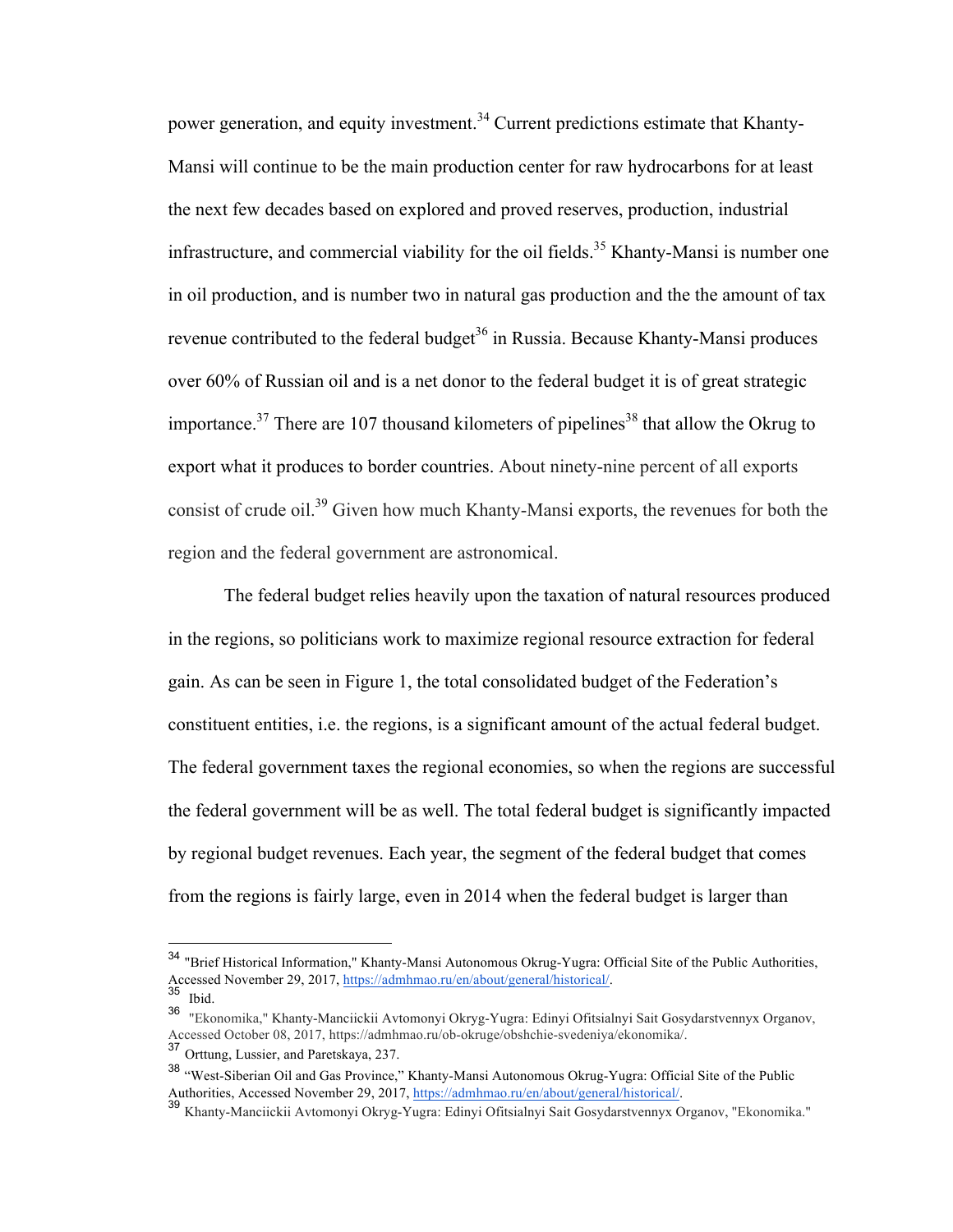normal. As can be seen in Figures 2, 3, and 4, the general movement of the federal budget follows the general movement of the regional budgets. While there are other factors affecting the movement of the federal budget, over all and over time, if the regional budgets are increasing so is the federal budget. As Khanty-Mansi's GRP increases, so does the GDP, complete with spike around 2008. Bashkortostan's and Tatarstan's are less directly correlated, but the general trend remains similar. It is only around 2013 and 2014 that the trends begin to diverge, which could be attributed to geopolitical factors. Tax revenue is how the federal government collects federal funding from the regions, and a significant part of those taxes comes from the natural resource sector and exports. As a consequence of these regional revenues, the federal government was willing to do what they regions wanted when making bilateral treaties to some extent.



Fig. 1 "Annual Budget Revenues by Contribution to the Federal Budget of the Russian Federation." Source: "The Information on Execution of Budgets of the Budgetary System of the Russian Federation Annually as of January 1, 2011 to December 31, 2016," Federal Treasury, 2017.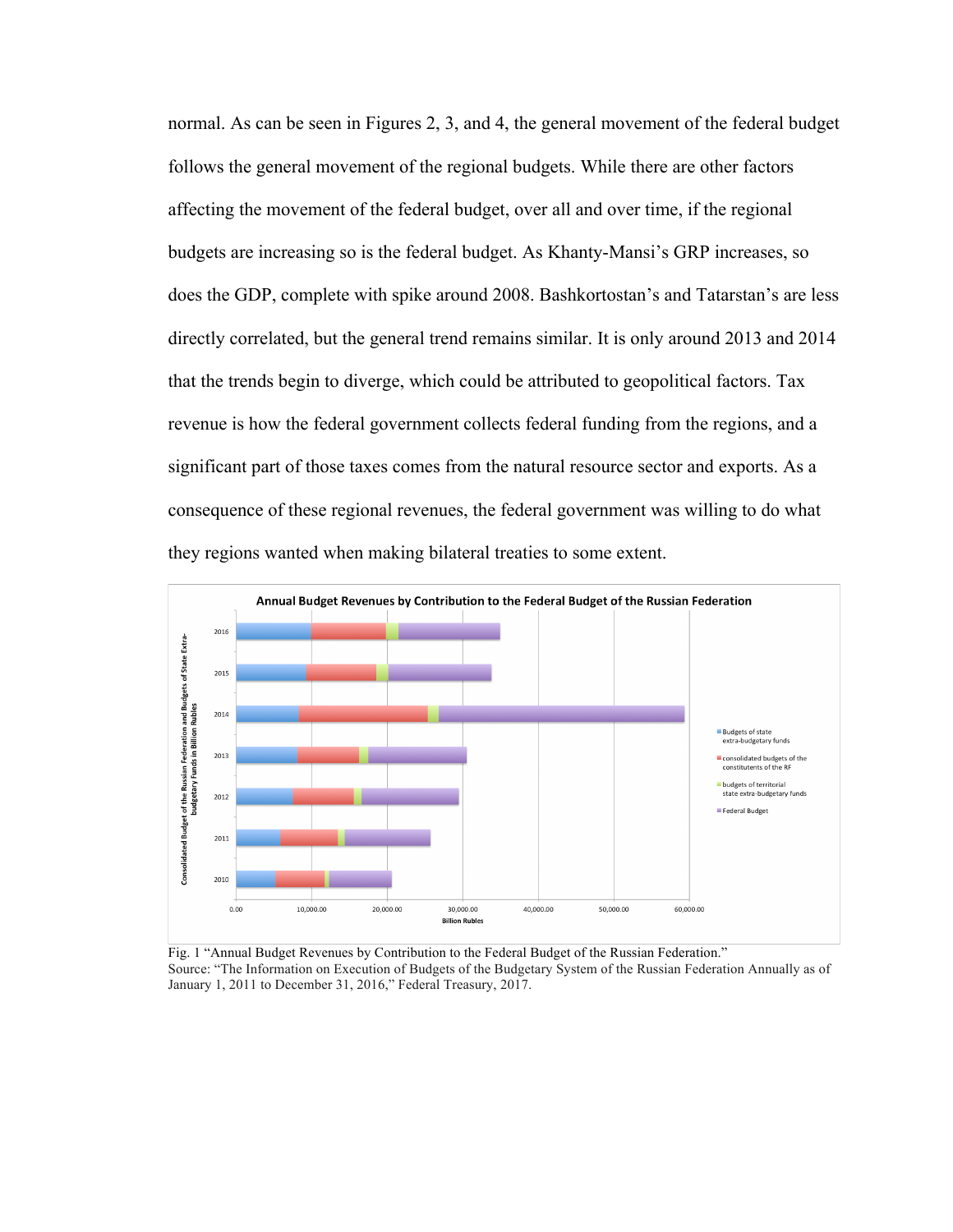

Fig 2. "Yearly GDP of the Russian Federation vs. Yearly GRP of the Republic of Tatarstan." Source: "GDP (current million US\$)," Data, The World Bank; "Obem i izmenenie valovovo regialnovo produkta v osnovnix tsenax v Respublike Tatarstan, May 2017," Territorial'nyi organ Federal-noi sluzhby gosydarstvennoi statistiki po Respublike Tatarstan.



Fig. 3. "Yearly GDP of the Russian Federation vs. Yearly GRP of the Republic of Bashkortostan." Source: "GDP (current million US\$)," Data, The World Bank; "Makroekonomika," Territorial'nyi organ Federal'noi sluzhbi gosudarstvennoi statistiki po Respublike Bashkortostan.



Fig. 4 'Yearly GDP of the Russian Federation vs. Yearly GRP of Khani-Mansi Autonomous Okrug." Source: Indeksi fizicheskovo obioma valovovo regional'novo prodykta v osnovnih tsenax (protsent, znachenie pokazatelja za god). Federalnaya slyzhba gosudarstvennoi statistiki. *Territoral'nyi organ Federalnoy slyzhby rosydarpstvennoi statistiki po Khanty-Manciickomu AO-IUGRPA*; "GDP (current million US\$)," Data, The World Bank.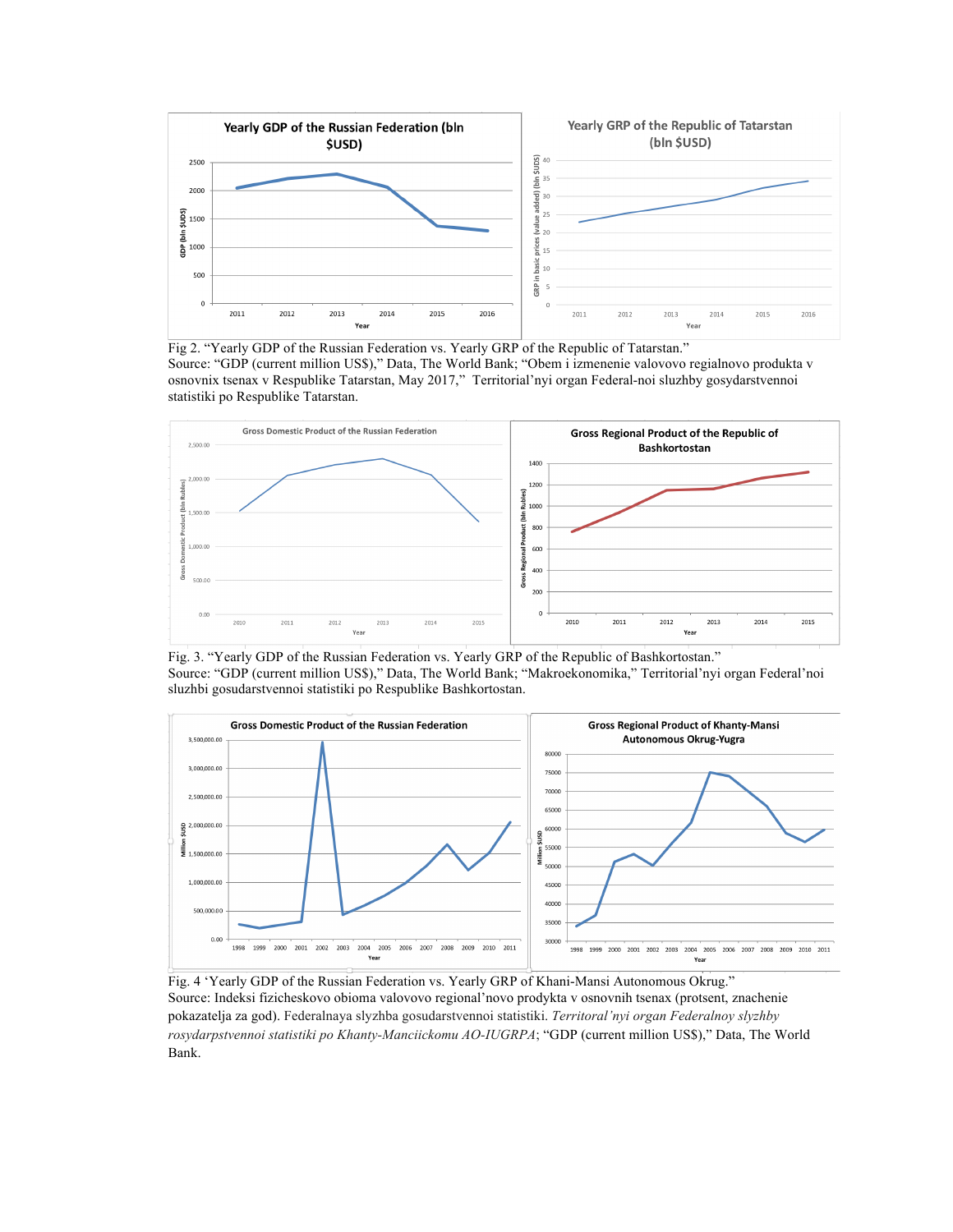Granting regional governments the ability to somewhat govern themselves began to threaten the federal government's ability to strongly control these resources from production to final shipment abroad. On the other hand, it gave regional governments a place of strength when initially bargaining for the right to political autonomy. Ultimately, the federal government's desire for control over natural resources, and the increase in federal power, helped lead to the cracking down and eventual end to the political autonomy system. The federal government indiscriminately allowed the regions to obtain autonomy, and then indiscriminately took it back once the drawbacks to decentralization became obvious.

## *Ethnic Nationalism in Autonomous Regions*

Tatar nationalism is evident as the majority Tatar regional government has enshrined Tatar culture into law and a separatist movement has been a consistent presence in the Republic. Even when the republic was allowed to be mostly separate from the federal government and essentially rule itself, the separatist movement did not fade away completely despite seeing that there were laws in their favor passed by the regional government. The regional government also passed laws protecting the Tatar language, an important factor of culture, before the federal government agreed to pass those laws as well.

Ethnic nationalism in Bashkortostan is visible through the legal protection of the Bashkir language and religion, and presence of nationalists and their protests against the central government. Bashkortostan has protected Bashkir language and culture by having Bashkir language facilities, schools, and media. Mansir Ayupov was a member of the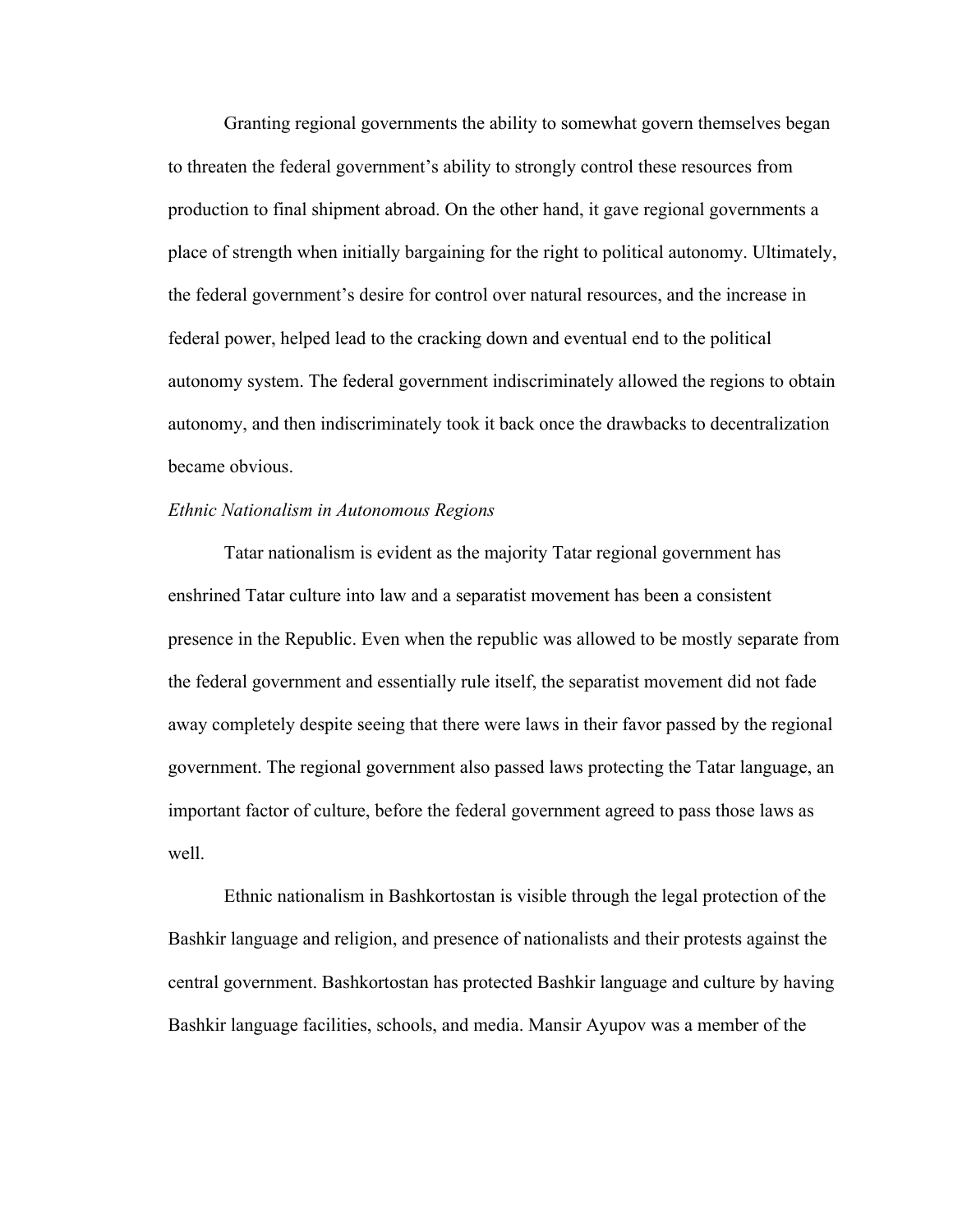regional government when he called all ethnic Russians "imperialist."40 He was not the only one who had strong pro-Bashkir views and extreme anti-federal government views in the 1990s. Historic ethnic tension stems from tactics employed during the Russian Empire to drive the Bashkirs off of their land, which decreased their homeland and population size. During the 1990s and into the present day, protests have stemmed from the federal government's actions.

Khanty-Mansi does not have a nationalized ethnic population. The Khanty and the Mansi, the titular nationalities of the autonomous Okrug, only make up about 1.86% of the population combined.<sup>41</sup> During the Soviet Union, the central government heavily promoted a policy of natural resource extraction and development, and the Khanty and Mansi were pushed off of their land.<sup>42</sup> Most of the remaining Khanty and Mansi do not follow their traditions any longer, $43$  due to decades of migration into Siberia which made their traditional, reindeer-herding nomadic lifestyle difficult, and historical religious persecution. The advent of oil and natural gas production in Khanty-Mansi was a boon to the federal and regional economies, but it saw the beginning of the end for the nomadic Khanty and Mansi peoples who could not be nationalized as they were living in a region that barely registered their existence, much less their culture.

This thesis will be structured into three chapters focused on the three main time periods, ending with a conclusion chapter. Each chapter will focus on how the three regions were affected by ethnic nationalism and natural resources in terms of their political autonomy. The push for political autonomy in Russian regions was initiated by

 <sup>40</sup> Traynor.

<sup>41</sup> Victoria Vorobeva, Zoya Fedorinova, and Ekaterina Kolesnik, "Three Crucial Crises in the Development of the Khanty and Mansi's Unique Culture," *Procedia – Social and Behavioral Sciences* 206 (2015): 109.  $42$  Ibid., 111.

<sup>&</sup>lt;sup>43</sup> Ibid., 109.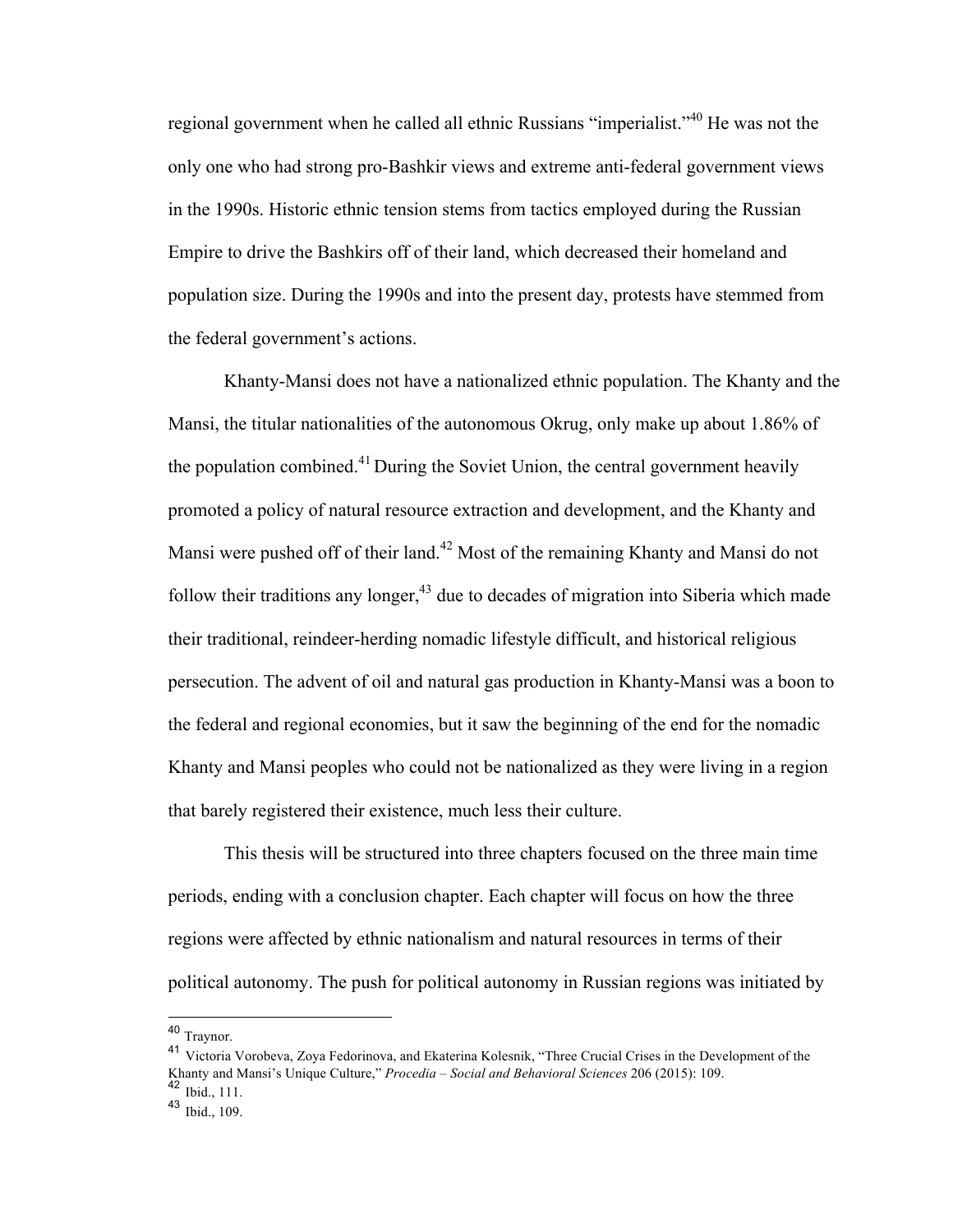the regional governments using the amount of natural resources in each region and the presence of nationalism in the local ethnic minority populations as bargaining tools to bolster their attempts to gain sovereignty. However, when the federal government turned on the regions in an attempt to consolidate power, the regions were unable to rely upon those bargaining tools to maintain their sovereignty.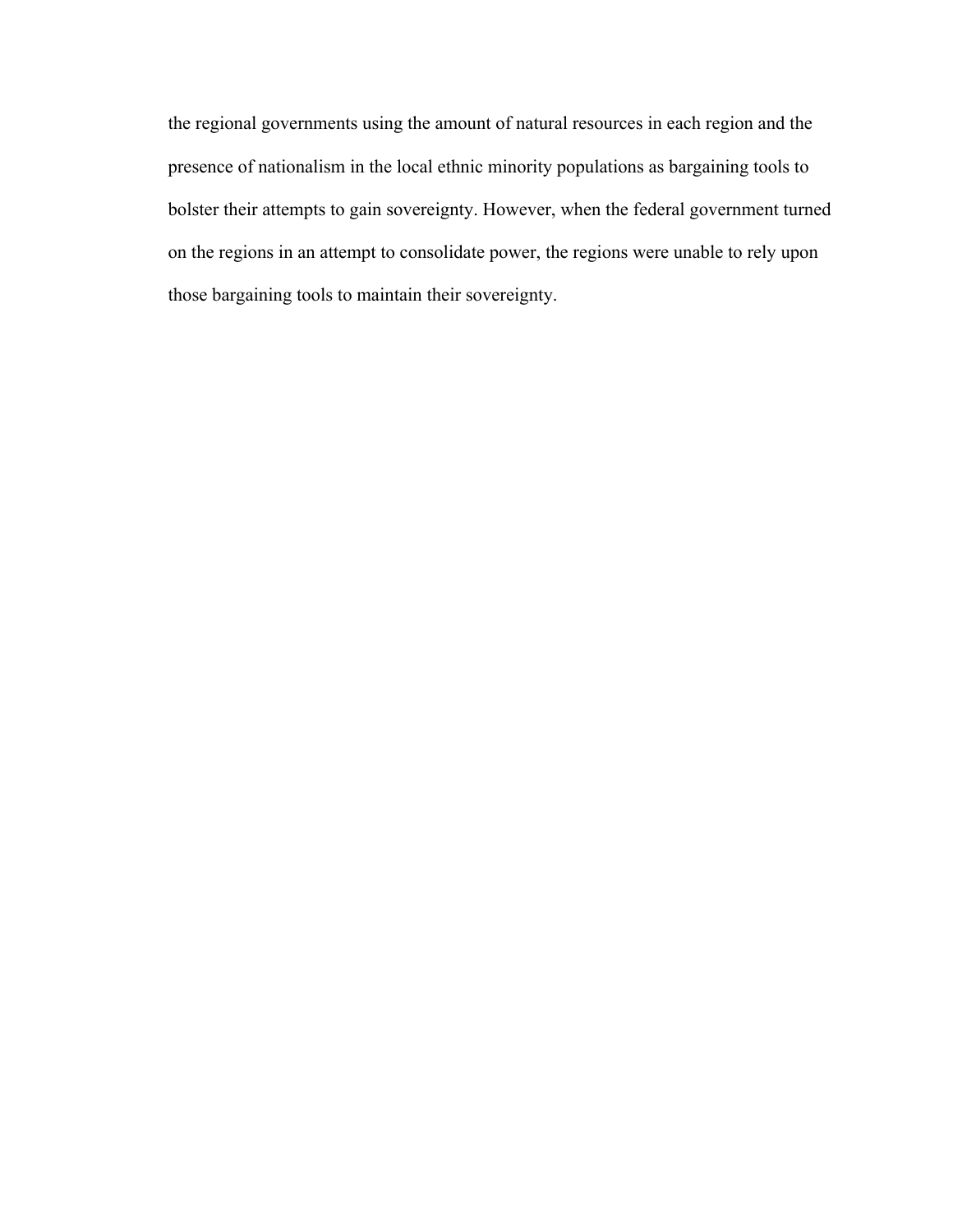#### Constitutional Separatism: 1990-1995

When Yeltsin promised the regions a chance at official sovereignty, they immediately began declaring sovereignty and dragging the federal government into a decades-long fight. The federation treaty passed in March 1992 gave the republics state sovereignty, ethnic language and citizenship recognitions, and increased rights to the control of natural resources, fiscal autonomy, and international trade.<sup>44</sup> Between 1992 and 1994, most regions signed bilateral power-sharing agreements with the federation government that would allow each one to have some kind of preferential treatment, primarily involving taxes.<sup>45</sup> The bilateral power sharing agreements codified the right of the regions and republics to have a semblance of sovereignty from the federal government. The argument over sovereignty began with the federal government hesitantly following through with their promise.

The official Constitution of the newly formed Russian Federation was signed on December  $12<sup>th</sup>$ , 1993. It states that the constitution of the Russian Federation and federal laws have supremacy. The federation consists of republics, territories, regions, cities of federal importance, autonomous regions, and autonomous areas, all of which are stated to be equal subjects of the Russian Federation. It allows republics to have their own constitutions and legislation, and allows regions, etc. to have their own charter. The constitution is given the "supreme judicial force" in the federation, and any other laws

 <sup>44</sup> Peter Kirkow, 47.

 $45$  Ibid., 63.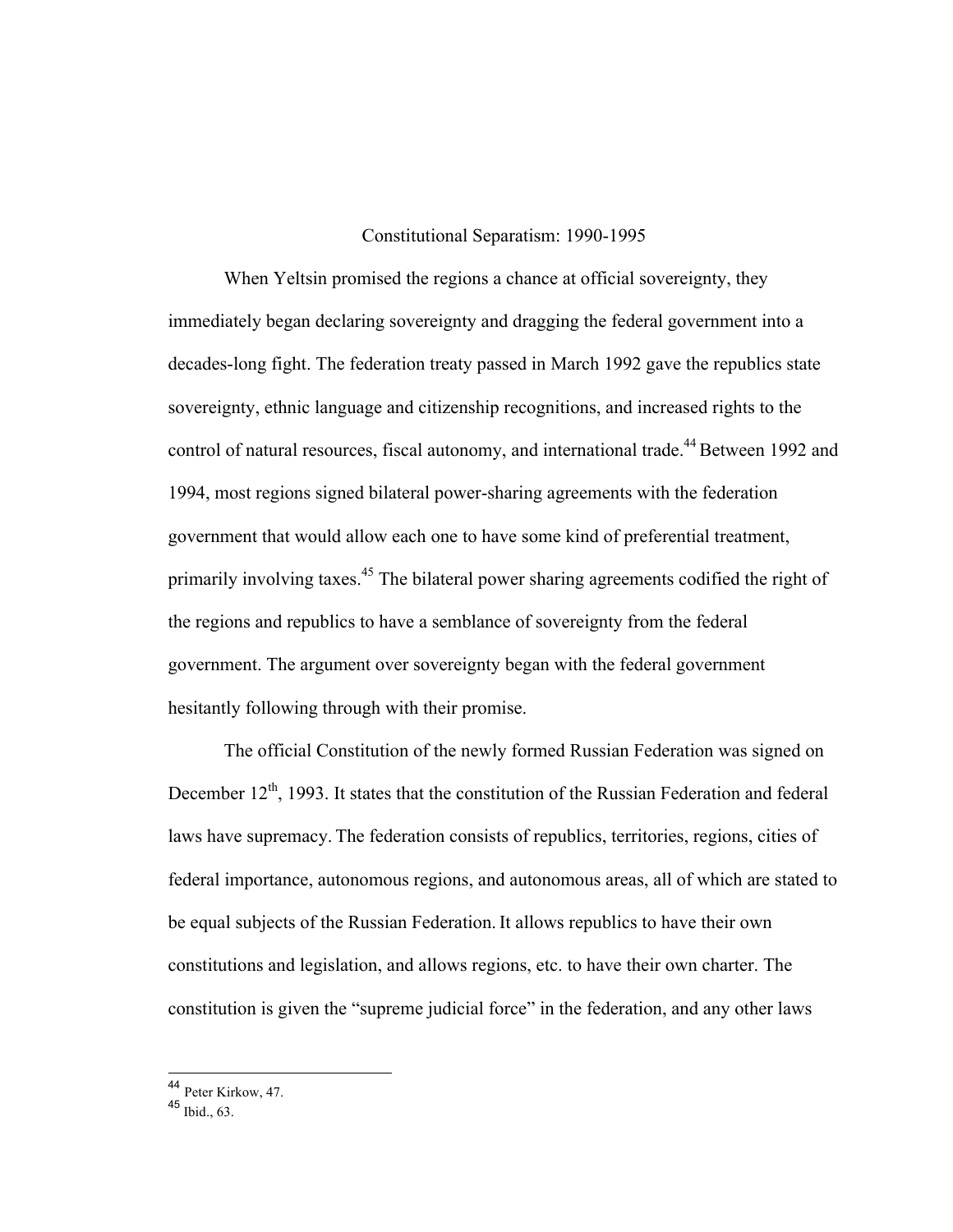made by other legislatures cannot contradict it. Republics are permitted to establish their own state languages, which means that republics with a significant national minority population can elevate that minority language to be equal with Russian. Joint jurisdiction of the Russian Federation and its subjects are stated to include: the utilization of natural resources, the coordination of international and foreign economic relations of federal subjects, and the fulfillment of international treaties.<sup>46</sup> The federal government is permitted to own natural resources or to allow one of the large oil and gas companies in the country to own them. Essentially, the constitution ensures that as much as possible, the federation remains in control of the regions, as it is directly stated in the federal constitution that regional laws, charters, and constitutions are subordinate to federal legal acts. It also sets up the contradictory position of natural resources, where they are at once meant to be for the support of the people and are to be controlled by the federal government.

#### *The Republic of Tatarstan*

In 1990, the Republic of Tatarstan adopted the Declaration on the State Sovereignty of the Tatar Soviet Socialist Republic, a direct consequence of Yeltsin's proclamation to the regions and republics that obtaining sovereignty was allowed. It was the first true declaration of the right to autonomy for the Republic of Tatarstan. The Declaration was meant to help ensure the inherent rights of Tatars and the Republic's population to self-determination and seeks to create a legal sovereign democratic state. It lays out that land and natural resources are the exclusive property of the Tatar people. It ensures that the Tatar Constitution and the acts of the regional government are supreme in

 <sup>46</sup> St. 4, 5, 9, 15, 66, 68, 72 Konstitutsiya Rossiskoi Federatsii (prinyata na vseharodnom golosvanii 12 dekabrya 1993 g.) (s popravkami).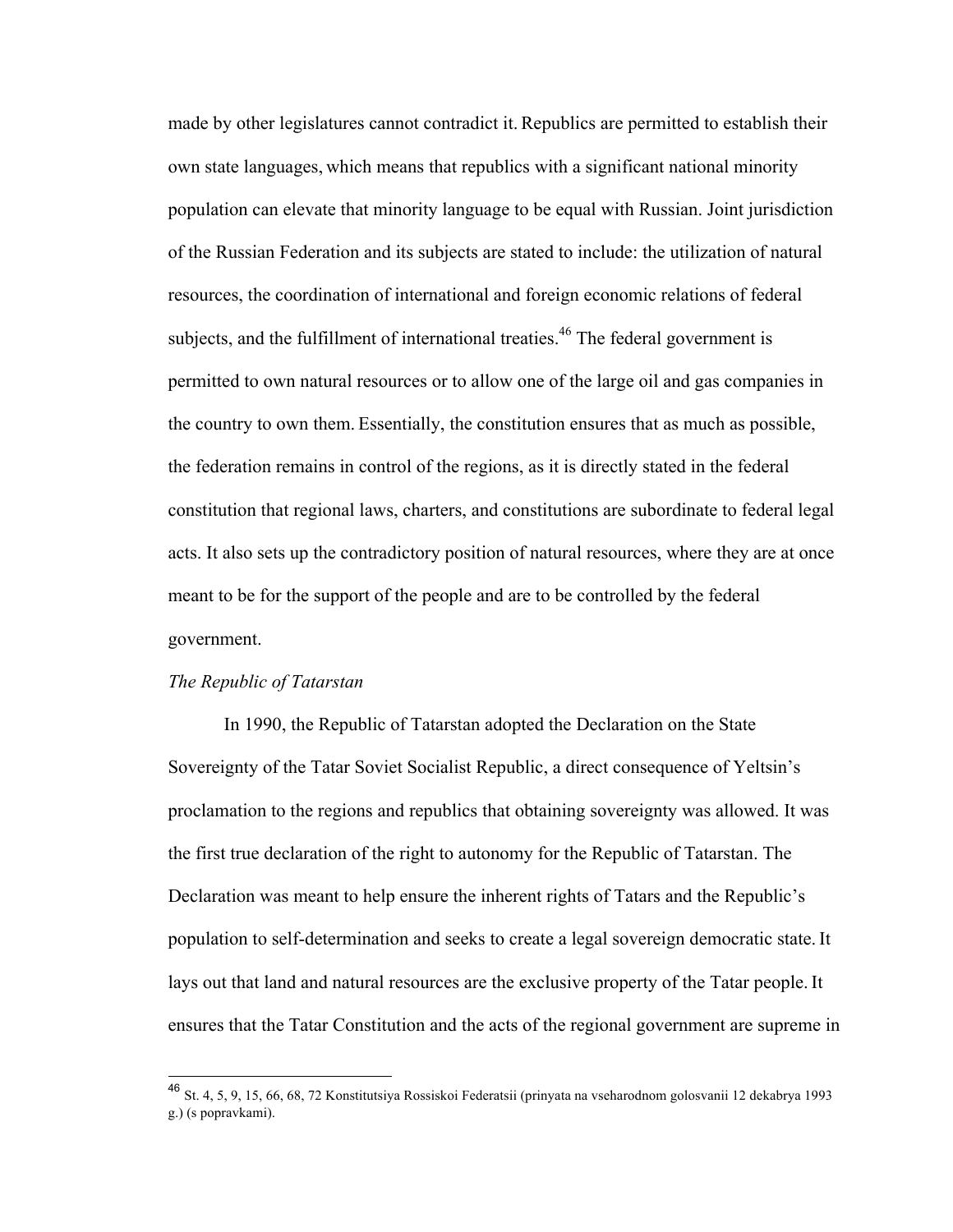the Republic of Tatarstan.<sup>47</sup> The Declaration of State Sovereignty specifically mentions that land and natural resources are the property of the Tatar people, pulling it away from federal control. Oil production in Tatarstan was already vital to the federal budget, and both the Republic and the Federation knew how much money was at stake. Tatarstan specifically naming natural resources was deliberate so that the federal government would have to listen to their demands for autonomy. Proclaiming state sovereignty appeased the separatists but was largely meant as a symbol to the federal government that the Republic was serious about threatening independence if they were not granted economic control.

On March  $21^{st}$ , 1992 the Republic of Tatarstan held a referendum on becoming a sovereign state, and a subject of international law, which passed by  $61.4\%$ .<sup>48</sup> The Tatarstan Supreme Soviet told the population that the referendum was simply to change the region's status to a sovereign state and not to declare independence. <sup>49</sup> Even after the long history of pushing for autonomy in the republic, the Republic refused to declare independence. The referendum asked citizens of the Republic of Tatarstan: "Do you agree that the Republic of Tatarstan is a sovereign state, a subject of international law, building its relations with the Russian Federation and other republics on an equal basis?"<sup>50</sup> President Yeltsin denounced the action afterwards as an act that "presupposes" that Tatarstan is not part of Russia,"<sup>51</sup> which was along the lines of what the Tatar government wanted. Tatar separatists, who believed that the federal government had been

<sup>&</sup>lt;sup>47</sup> Declaration on the State Sovereignty of the Tatar Soviet Socialist Republic, August 30<sup>th</sup> 1990.

<sup>48</sup> Ildar Gabidullin and Maxim Edwards. "Remembering Referendums: Tatarstan and Crimea." *Aljazeera*. 20 April, 2014.

<sup>49</sup> Ibid.

<sup>50</sup> Sergei Shargorodsky. "Russia Worried over Tatarstan Referendum on Independence." *Associated Press*. March 19<sup>th</sup>, 1992.

 $\frac{51}{2}$  Gabidullin and Edwards.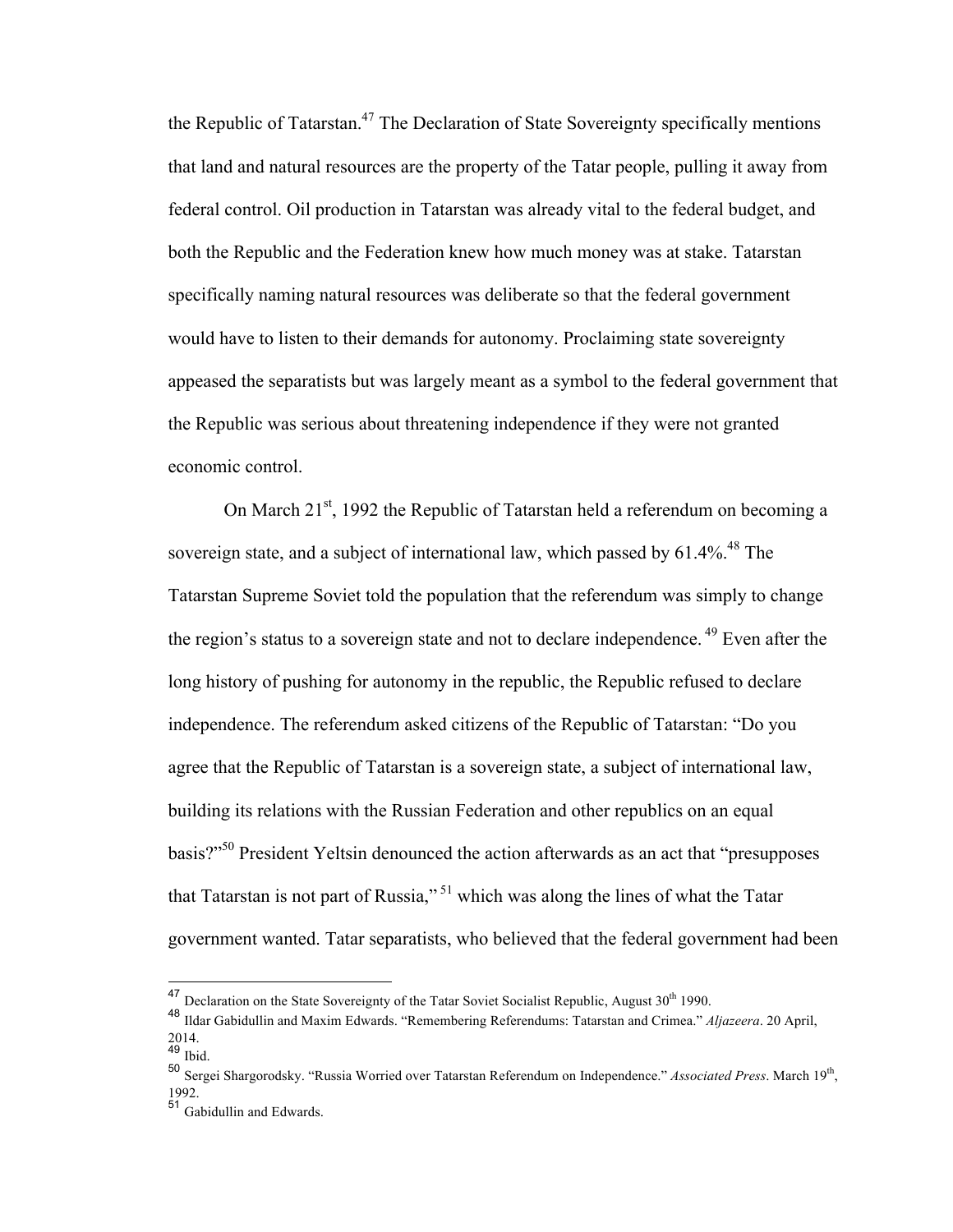been robbing them since the Khanate of Kazan fell, threatened a "liberation struggle" were the federal government to attempt to block the referendum.<sup>52</sup> This marked the first break with the regional government, who was strongly opposed to an actual civil war. The federal legislature claimed that the referendum would cause further ethnic strife because while half of Tatarstan's population is ethnic Tatar, the rest is a mix of ethnic Russians and other minorities. <sup>53</sup> Despite the benefits to sovereignty, the regional government was careful to ensure that it was not separating too far as they did not want to lose the support of the federal government completely. They were also careful not to lose the support of Tatar separatists, who were pushing for a total separation of the republic from Russia.

The Constitution of the Republic of Tatarstan, signed in 1992, lays out the legal basis for the Republic to function as a partially independent state under the Russian Federation. The Republic of Tatarstan is a subject of the Russian Federation but has sovereignty that must consist of full state authority legislatively, executively, and judicially.<sup>54</sup> This allows the Republic to rule itself without requiring the input of the federal government, but does not permit it to become its own country. Even in the constitution, which creates the legal set-up of Tatarstan as a sovereign state, the regional government refused to declare independence. The Republic of Tatarstan is permitted to independently participate in international economic relations.<sup>55</sup> This is one of the most important parts of the constitution because it states one of Tatarstan's real goals by declaring and pushing for autonomy - the right to independently export natural resources

 $53$  Ibid.

 <sup>52</sup> Shargorodsky.

<sup>54</sup> St. 1 Konstitutsiya Respubliki Tatarstan ot 2012 goda.

<sup>55</sup> Ibid.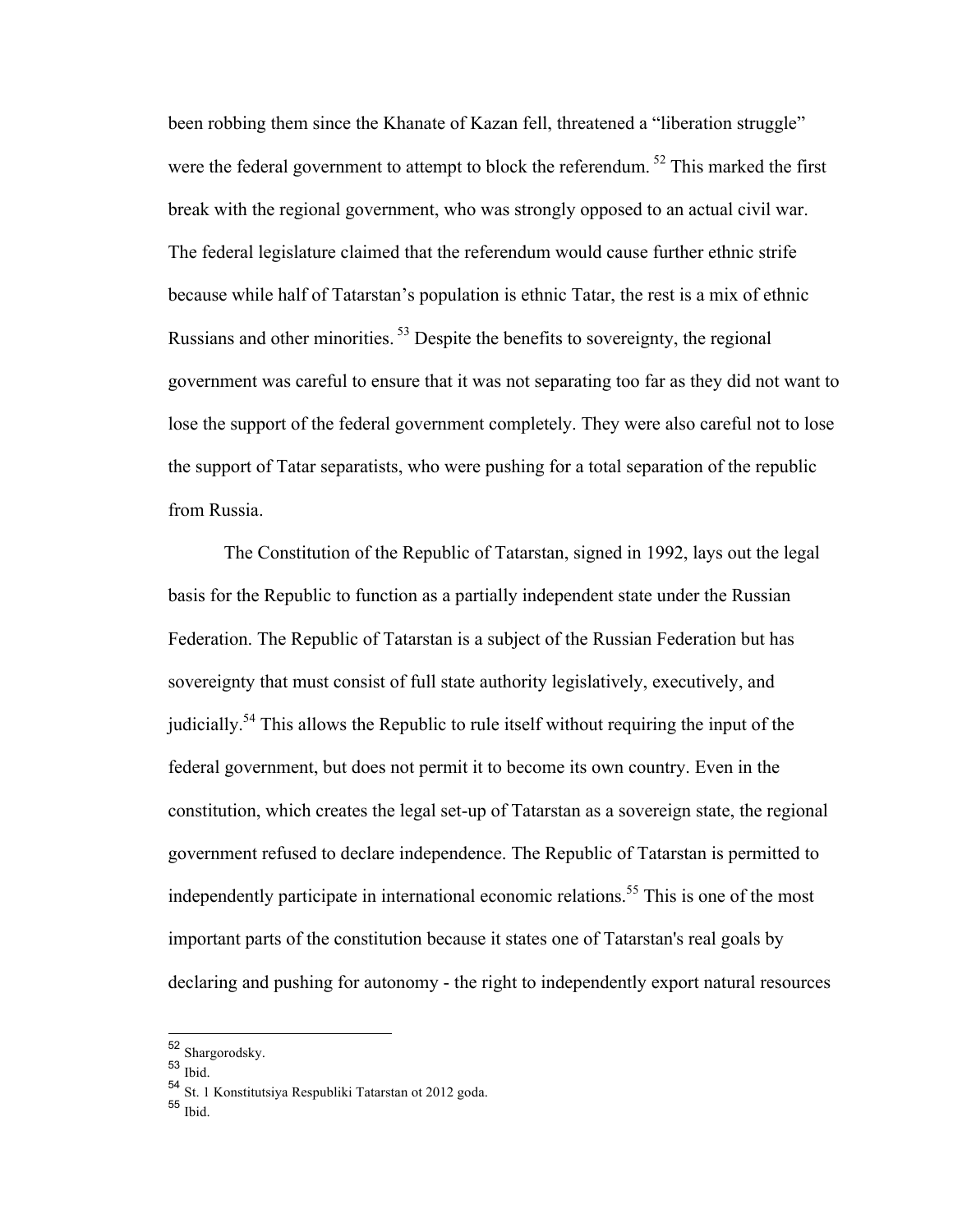without the direct control of the federal government. The Republic can exercise its own legal regulation, and Tatarstan's legal acts are held up over the Federation's.<sup>56</sup> This places the legal acts of the Republic on its territory as more important than federal law, which would violate the federal constitution, passed a year later. At the time, the federal government was fearful that the Tatar government would shut down the production of oil and did not force them to amend this article. The constitution protects the nominal sovereignty of the Republic, in the understanding that it is still a subject of the Russian Federation and tacitly supports the Republic's unofficial independence. It allows Tatarstan to balance between declaring sovereignty from the federal government and maintaining a level of economic and political independence.

Most importantly for the economic situation of the Republic of Tatarstan, it is entitled to "enter into economic relationships with subjects and administrative-territorial units of foreign states, foreign states, [and] conclude international agreements."<sup>57</sup> This provides Tatarstan with the actual autonomy it wanted - the ability to have international economic relationships that does not need the interference of the federal government. Natural resource exports provide the republic with a large amount of budget revenues, and by stating that the republic would be able to enter into these trade deals alone supposedly it would have allowed the republic to hold onto more of the revenues and send less to the federal government. Tatarstan is also able to have economic relationships with other Russian federal subjects.<sup>58</sup> This goes a bit further and allows the republic to make economic deals with the rest of Russia (i.e. with the regions that send oil and natural gas to Tatarstan for refining) without the oversight of the federal government. If

 <sup>56</sup> St. 4 Konstitutsiya RT.

<sup>57</sup> Ibid., St. 6.

 $58$  Ibid., St. 7.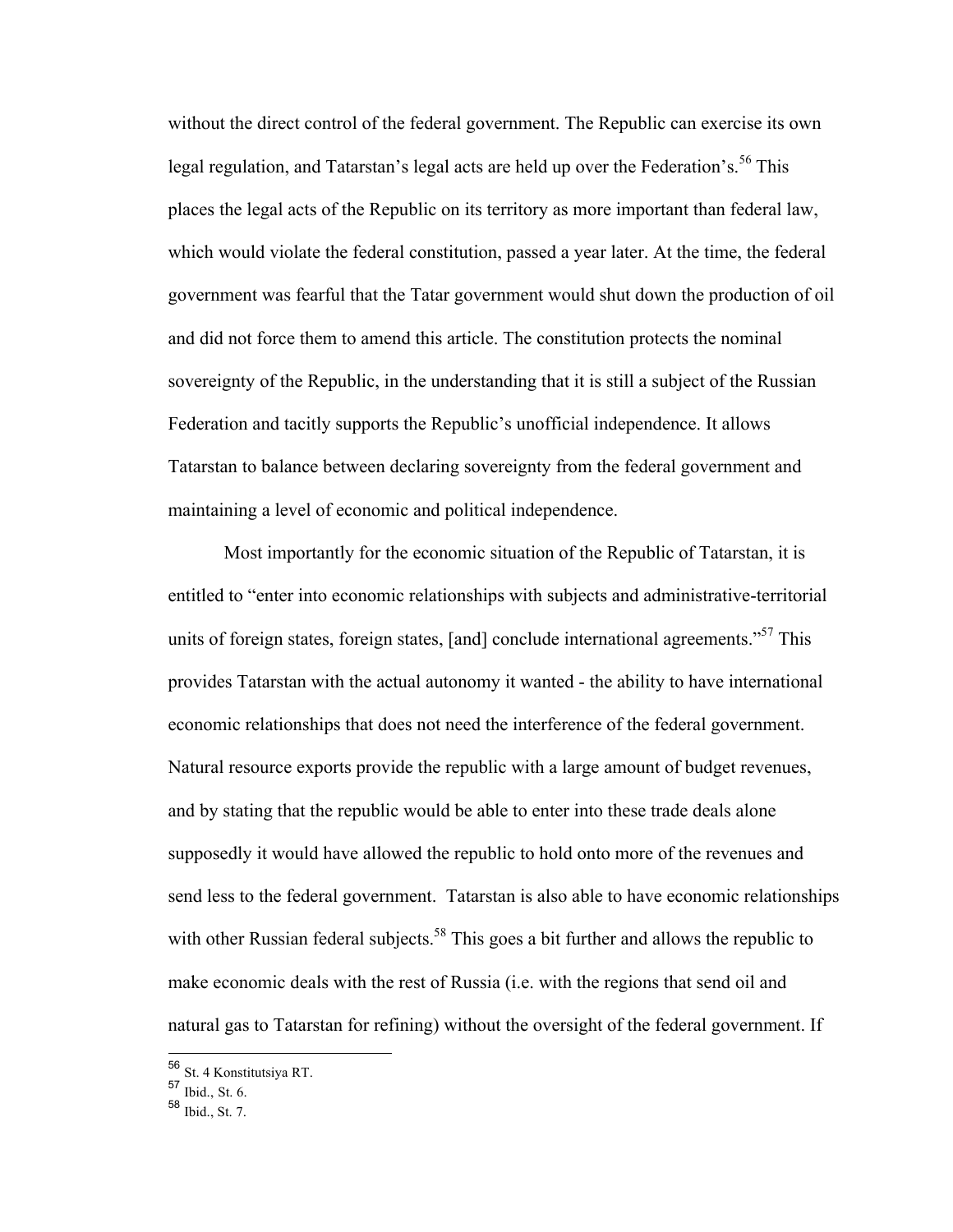the federal government is not in charge of these deals, Tatarstan can more easily make a deal that economically benefits itself and not the federal government. As well, the constitution laid out that natural resources are supposed to be used and protected in order to sustain the citizens of the Republic.<sup>59</sup> That sets the legal basis for total regional control of the natural resource sector, by claiming Tatar resources for Tatar citizens alone. It also applies to exports because the case can easily be made that the sale of natural resource is a vital part of sustaining the life of Tatar citizens. Related to this, all budgetary funds of the Republic of Tatarstan, as well as any other property that contributes to the economic self-sufficiency of the republic, belongs to the citizens.<sup>60</sup> This doubles down on the idea that all money made from the sale of natural resources, as well as any taxes and duties levied on said sale, have to stay within the confines of the republic, thus placing the economic rights of the republic above the federal government which is still technically in charge. The Republic's state council has jurisdiction over legislative regulation, budget approval, taxes and duties. $61$  The regional government thought that economic autonomy was more important than anything else because the ability to make their own taxes and levy their own duties would change the amount of revenues that Tatarstan could keep. The ability to make their own legislative regulations over companies that operate on the territory is another path to direct regional control over the natural resource sector.

The Constitution of the Republic of Tatarstan was written to protect the economy, especially the natural resource sector, from federal control. It was only by declaring political autonomy that the Republic was able to find an excuse to attempt to fully wrest control of the production and sale of oil and natural gas from the federal government. It

 <sup>59</sup> St. 16 Konstitutsiya RT.

 $60$  Ibid.

<sup>61</sup> Ibid., St. 75.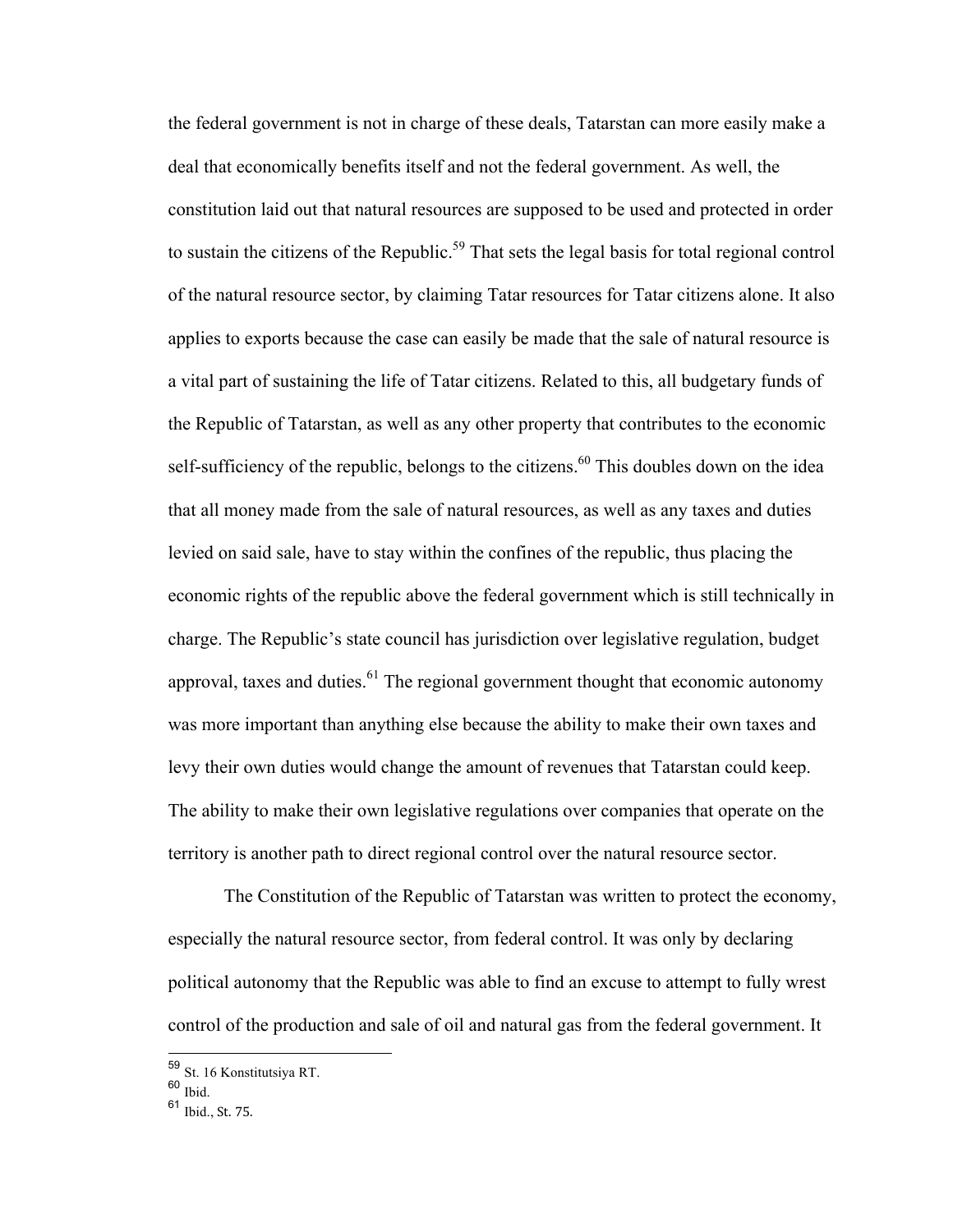provides a cultural excuse as well, by claiming that natural resources and budget revenues are meant to be used by the citizens of Tatarstan only, which does imply Tatars as they were supported political autonomy more than any other group in Tatarstan. The federal government was willing to allow Tatarstan to pass this constitution because of the amount of oil and natural gas that it had produced and maintained at the time, which was important for financial stability. The risk of reprisals shutting the government off from a lucrative resource was enough to allow the republic to declare total control.

The Russian Federation and the Republic of Tatarstan signed a treaty entitled "On the Delimitation of Jurisdictional Subjects and Mutual Delegation of Powers between the State Bodies of the Russian Federation and the State Bodies of the Republic of Tatarstan" on February  $2<sup>nd</sup>$ , 1994. The treaty was signed after every other region signed on to the same one in 1992, when Tatarstan refused as it did not feel that the federal government went far enough. The federal government felt that keeping Tatarstan in line was important enough that it wrote a separate treaty entirely for the Republic. In keeping with the constitution, the treaty allows the republic to form its own budget, to define and impose its own taxes, and to impose legal regulations on natural resources.<sup>62</sup> The federal government, spooked after the earlier referendum, did not take away the right of the Republic to economic control. It allowed the Republic to continue to have its own separate budget without federal oversight. The ability to create regional taxes separate from the central government allowed the Republic to have the power to fund itself as it saw fit. Tatarstan is allowed to decide issues related to the possession, use, and disposal of any natural resources, which are considered to be the exclusive property of Tatarstan

 <sup>62</sup> St. 2 Treaty between the Russian Federation and the Republic of Tatarstan "On the Delimitation of Jurisdictional Subjects and Mutual Delegation of Powers between the State Bodies of the Russian Federation and the State Bodies of the Republic of Tatarstan," February 2, 1994.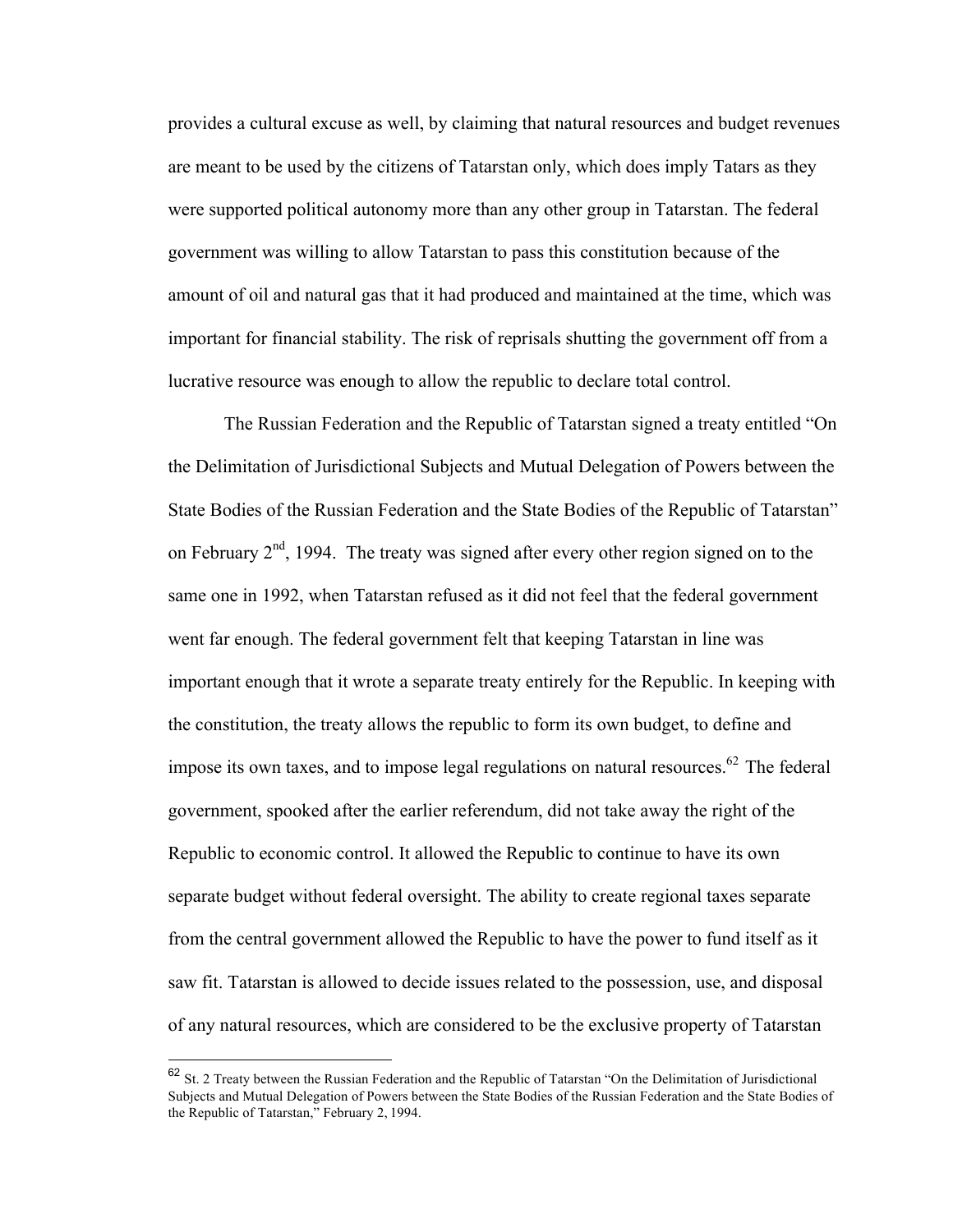unless claimed by the federal government. $63$  While the constitution had not included the clause about federal claims, this still backs up the regional government's ability to completely control the natural resource sector. This is also an instance of the federal government reminding the Republic that it is not independent. The treaty allows Tatarstan to establish and maintain relations and to conclude its own treaties and agreements with other parts of the Federation.<sup>64</sup> This also backs up the constitution, and allows Tatarstan a level of autonomy economically.

In the same vein, Tatarstan can participate in international affairs, establish relations with foreign states, and conclude relevant agreements not contradicting the constitution and international obligations of the Federation, constitution of Tatarstan, and this treaty.<sup>65</sup> While the ability to create its own international economic agreements follows the constitution, the treaty institutes the agreement that regional agreements may not contradict federal law. The federal government was not entirely willing even at this point to allow Tatarstan complete freedom when making international political and economic agreements. Tatarstan is also allowed to conduct independent foreign economic activity, but Tatarstan has to jointly coordinate international and foreign economic relationships with the federal government.<sup>66</sup> While slightly contradictory, this statement also changes the constitution's proclamation that Tatarstan has the ability to make these relations alone and inserts the federal government into international economic relationships - especially export deals. They must also jointly address the matter of

 <sup>63</sup> St. 2 Treaty between the Russian Federation and the Republic of Tatarstan.

 $64$  Ibid.

 $65$  Ibid.

<sup>66</sup> St. 3 Treaty between the Russian Federation and the Republic of Tatarstan.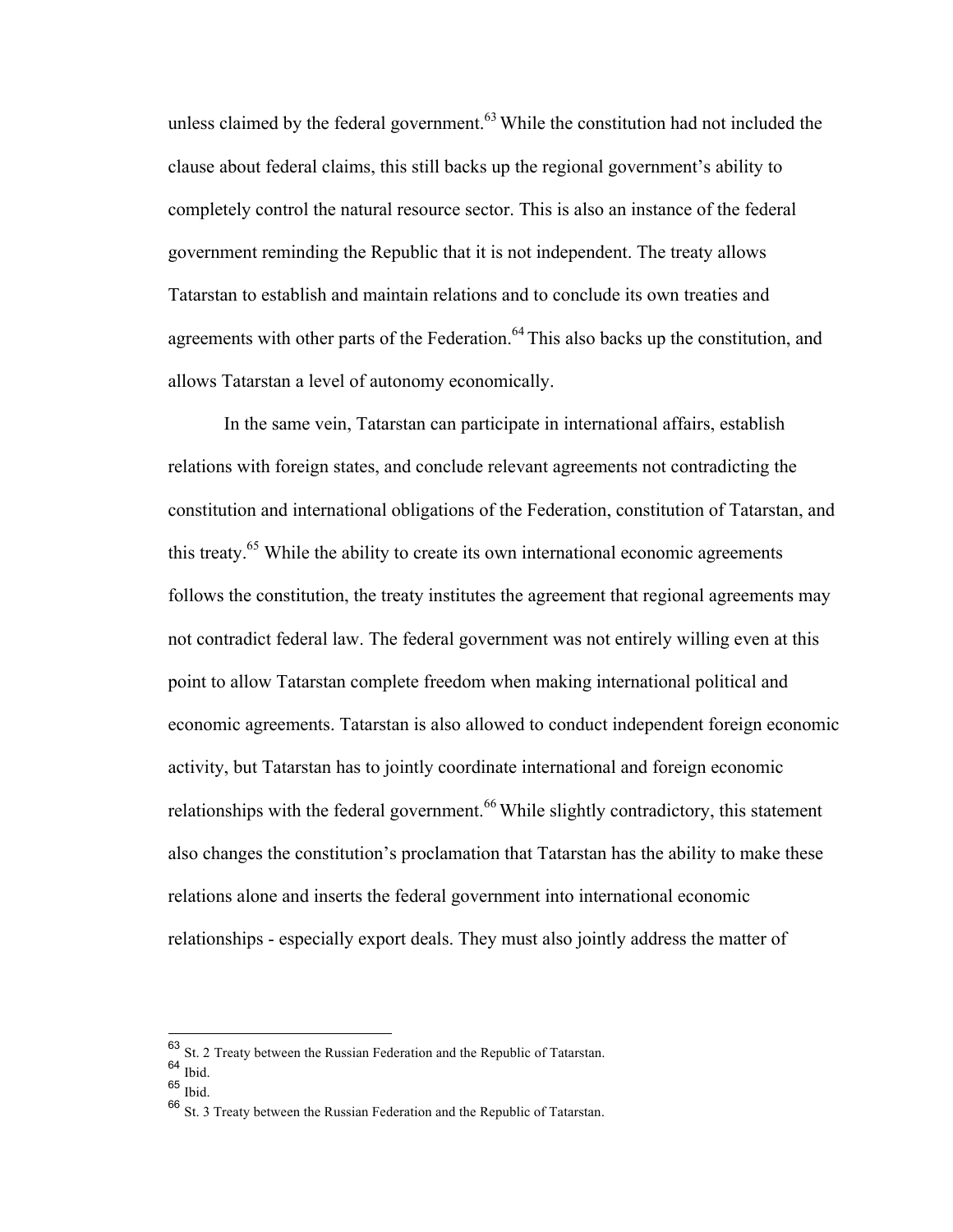natural resource use. <sup>67</sup> That also contradicts the constitution, which had stated that Tatarstan had the exclusive right to decide how to utilize natural resources. The federal government was unwilling to let Tatarstan do this alone, out of federal jurisdiction, when Tatar oil and natural gas helped fund the federal budget. Tatarstan's refusal to sign onto the same deal as everyone else got it a more personalized agreement, that allowed it to have almost full control over its own production and sale of natural resources. That alone would allow Tatarstan to almost fund itself without requiring federal subsidies. The possession of natural resources allowed Tatarstan to receive a large amount of de facto independence because it provided an economic cushion against potential reprisals from the federal government. For the federal government, the glimmer of a potential conflict in 1992 forced it to allow Tatarstan more economic leeway than any other region or republic. Tatarstan's economic agreements showed that the largest reason for declaring sovereignty and gaining political autonomy was to have more control over the natural resource sector.

Mintimer Shaimiev, the President of the Republic of Tatarstan from 1991 to 2010, was the first regional leader to sign a power-sharing agreement with the federal government,<sup>68</sup> thus codifying political autonomy to a greater extent than in the constitution. Shaimiev helped to keep violent conflicts from occurring by putting nationalists in power, playing the center off the regional government, and using the Tatar economy to avoid the worst consequences of Russian shock therapy,<sup>69</sup> which refers to the post-Soviet policy of privatizing industry, releasing price controls, and stopping subsidies

 <sup>67</sup> Ibid.

<sup>68</sup> Orttung, Lussier, and Paretskaya, 540.

<sup>69</sup> Stepanov, 315.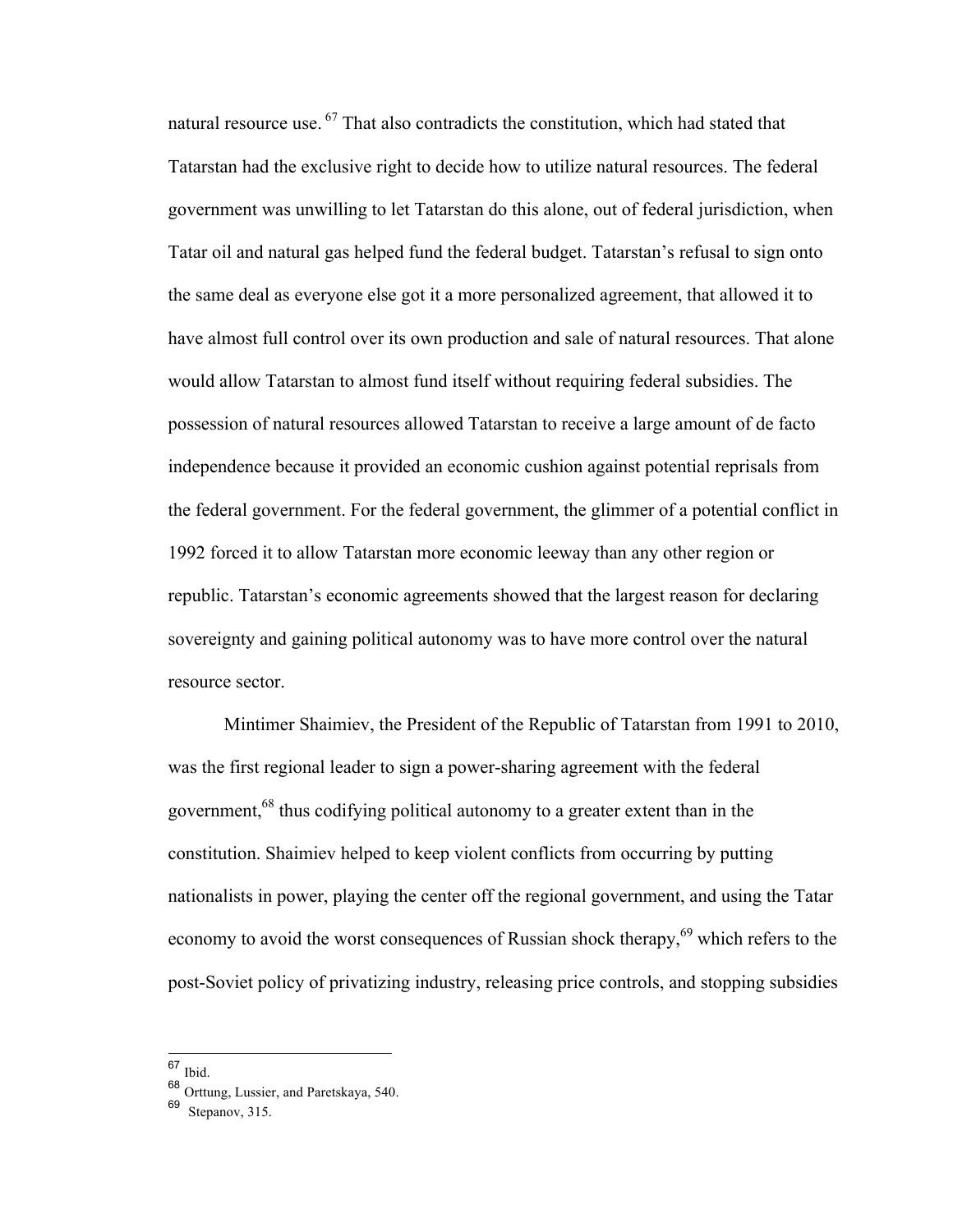all at once. He brought secession supporters into the government,  $\frac{70}{10}$  which helped to cool down some ethnic tensions in the region by giving the separatists a voice. Shaimiev understood that no matter how much some elements in the country might have wanted actual independence from the federal government, so much of their economy relied on the assistance of the center that Tatarstan would have to compromise. Tatarstan managed to keep most of its oil profits in the region, avoid the worst parts of shock therapy, sign contracts with foreign investors, and heavily reduce their payments to the federal budget, $71$  which would not have been possible without their de facto independence. Tatarstan was dependent on Russian pipelines, and yet the federal government allowed it to keep the duties from the sale and production of oil and gas, while Moscow collected federal taxes.<sup>72</sup> Tatarstan is separate from the center in ideology, legislation, and the economy, but it will never start a war of independence.<sup>73</sup> Tatarstan is economically dependent on the federal government, and the federal government is economically dependent on Tatarstan. Natural resources have both given Tatarstan leverage in sovereignty discussions, but also kept it from having the ability to separate.

## *The Republic of Bashkortostan*

The Declaration on the State Sovereignty of the Bashkir Soviet Socialist Republic was signed on October  $11<sup>th</sup>$ , 1990, as the first official document declaring sovereignty for Bashkortostan. It proclaims state sovereignty throughout the territory.<sup>74</sup> Bashkortostan capitalized on the federal promise to let the regions have a measure of sovereignty. In

<sup>70</sup> Ibid.

 $71$  Ibid.

<sup>72</sup> Kirkow, 48.

<sup>73</sup> Stepanov, 325.

<sup>74</sup> Dekalratsia o rosydarstvennom suverenitete Bashkirskoi Sovetskoi Sotsialisticheskoi Respublike ot 11 oktyabrya 1990 goda.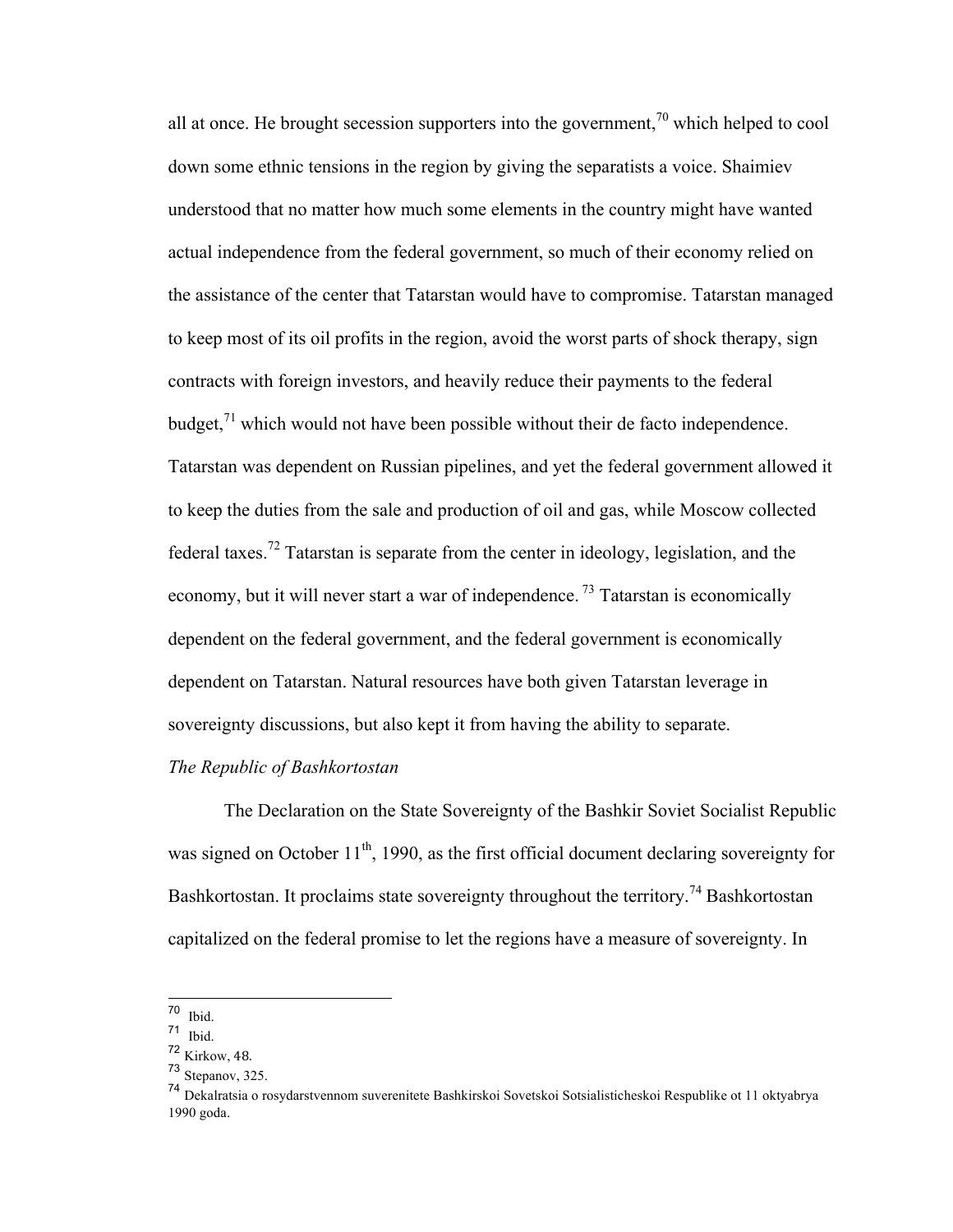part, it was written because the Bashkir government did not feel that having the status of an autonomous republic was enough to ensure the socioeconomic development of the territory.<sup>75</sup> The Bashkir government declared sovereignty to protect the economic future of the the republic from the federal government. The constitution also declares that natural resources on the territory of Bashkortostan, as well as the entire economic, scientific, and technical future potential of the republic is the exclusive property of the people who live there.76 The Declaration placed natural resources under the direct control of the Bashkir government, supposedly for the future of the citizens. Realistically, the government was concerned about the economy not their citizens, but the document's wording lays the groundwork for claiming natural resources as a part of Bashkir freedom. The Declaration also directly lies out that when the government of Bashkortostan enters into a relationship with any other part of the USSR or the USSR itself, Bashkortostan retains all state power.<sup>77</sup> The regional government began to separate itself from the federal government in terms of economic agreements by claiming that Bashkortostan is not beholden to the federal government during economic negotiations. The sovereignty declaration also lays out that the supreme laws of the land on Bashkir territory are the constitution and laws of Bashkortostan, unless it voluntarily transferred a sphere of legal regulation to the federal government.<sup>78</sup> This places the laws of Bashkortostan above federal laws, which was technically illegal at the time, and ensured that that there was still a way to backtrack in case the federal government threatened reprisals for the sovereignty declaration. The entire push for sovereignty in Bashkortostan was over the

 <sup>75</sup> Ibid.

<sup>76</sup> Ibid.

<sup>77</sup> Ibid.

<sup>78</sup> Dekalratsia o rosydarstvennom suverenitete Bashkirskoi Sovetskoi Sotsialisticheskoi Respublike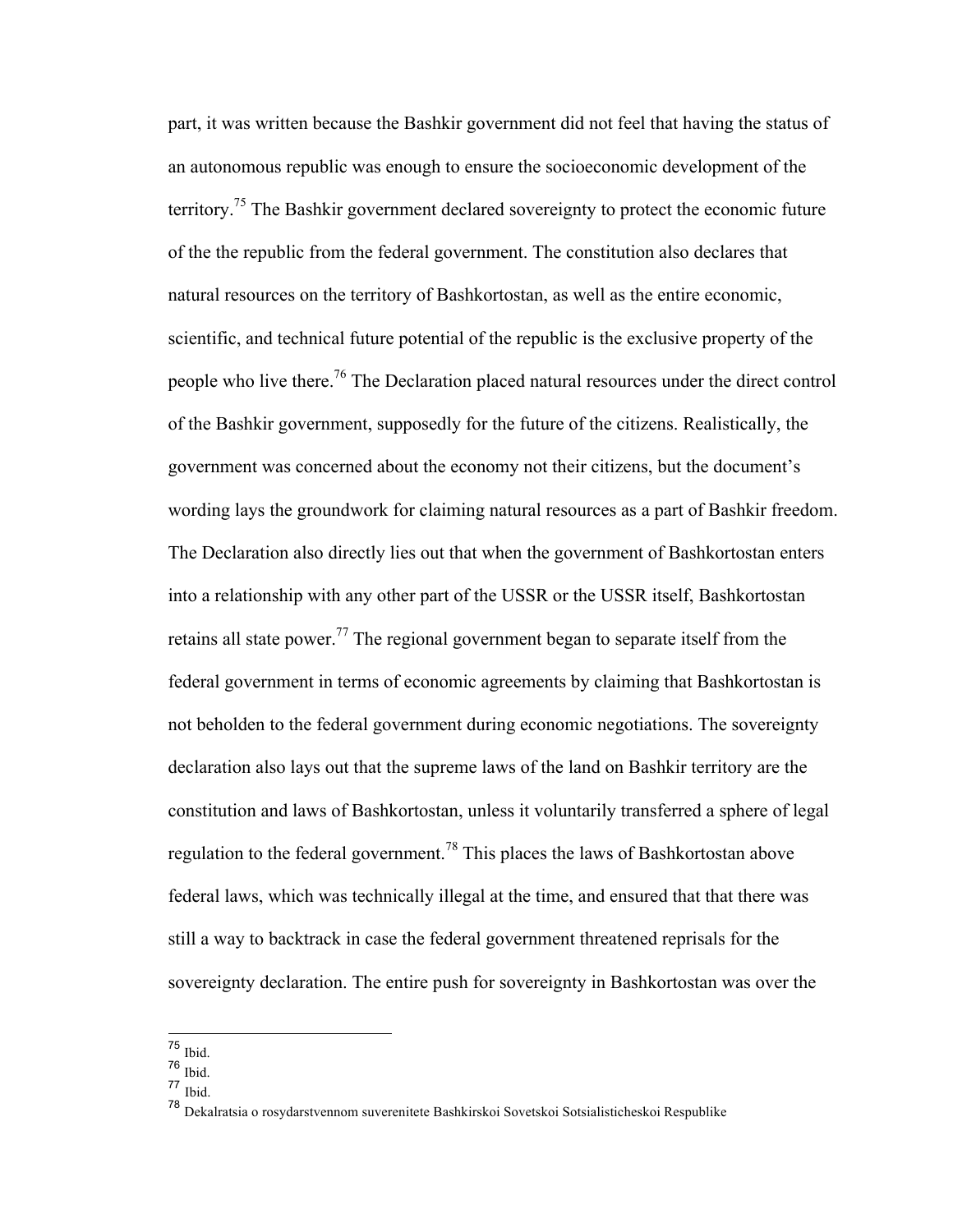ability to control the production and refining of oil on the territory which funded the republic's economy.

The Treaty on the Delimitation of the Subjects of Jurisdiction and Powers Between the Federal Bodies of State Power of the Russian Federation and the Authorities of the Sovereign Republics within the Federation was signed on the 1<sup>st</sup> of March 1992. It was the first federal document to officially lay out different legal jurisdictions for the federal government and the republics. It states that the jurisdiction of federal bodies includes foreign policy and international relations and foreign economic relations.79 This blocks Bashkortostan from engaging in foreign trade alone, a large part of the economy, and from creating new economic relationships without the knowledge of the federal government. Joint jurisdiction between the federal government and the republics includes ensuring that the republics' laws and constitutions are consistent with the federal constitution and laws, and establishing general taxes and fees. <sup>80</sup> This lays out the legal basis for political autonomy in the republics, where regional laws are subordinate to federal laws. Regional laws are limited to the narrow scope of anything already federally legal, limiting autonomy. The treaty also forces Bashkortostan's taxes to be approved by the federal government, which implies that the federal government can force the republic to change them if a new tax in the Republic limits the tax revenue sent to the federal budget.

The Federation allowed the republics to be independent participants in international and foreign economic relations, as long as they coordinate with the federal

 <sup>79</sup> St 1 Dogovor o razgranichenii predmetov vedeniya i polnomochiy mezhdu federal'nymi organami gosudarstvennoy vlasti Rossiyskoy Federatsii i organami vlasti suverennykh respublik v sostave Rossiyskoy Federatsii. Moskva, 31 marta 1992 g.

 $80$  Ibid., St. 2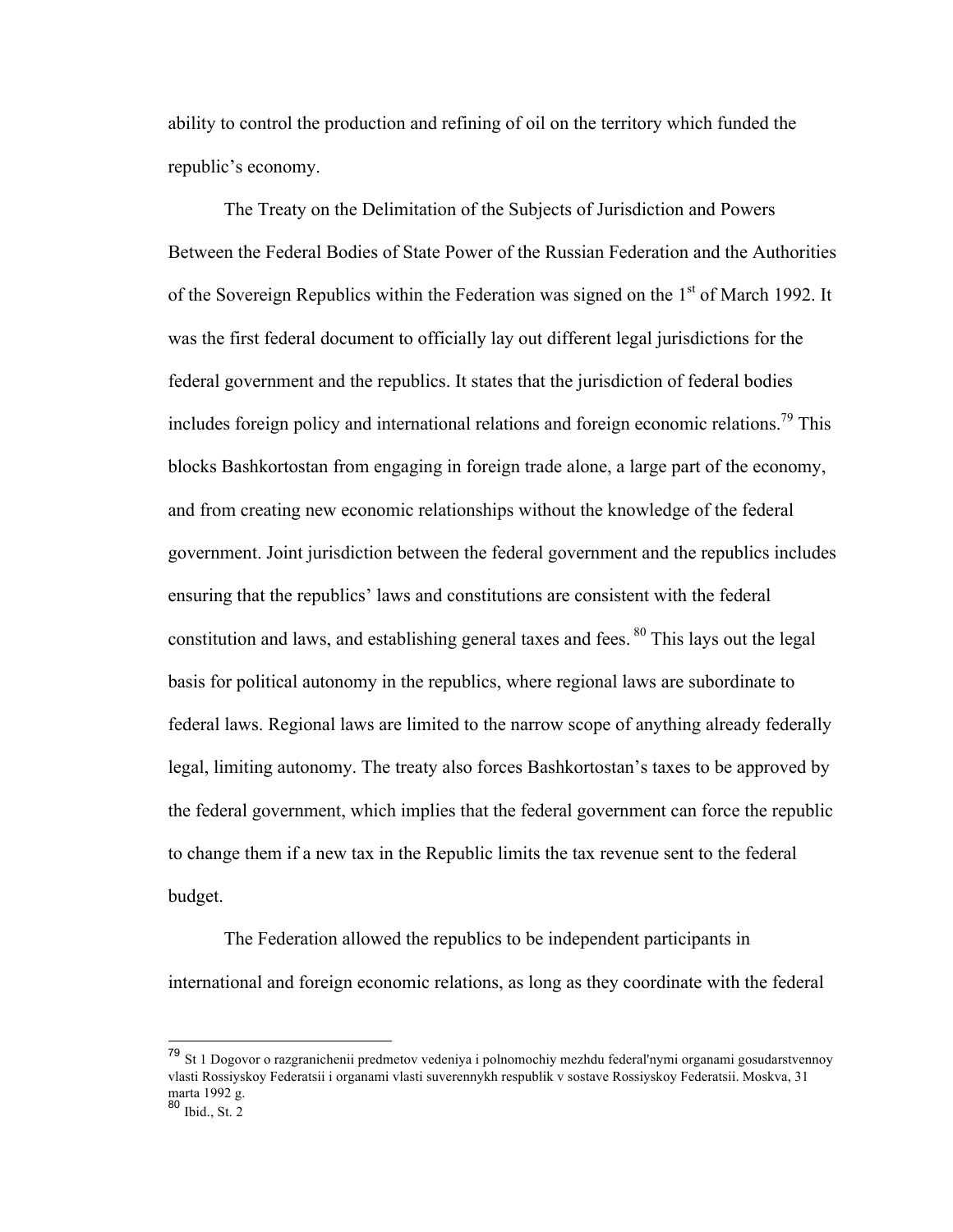government, and to make agreements with other republics, territories, regions, and autonomous regions in Russia only if they do not contradict federal laws and the federal constitution.<sup>81</sup> This is slightly contradictory to the article above stating that the federal government was in charge of foreign economic relations, but it does allow the republics limited representation to advocate for themselves. As Bashkortostan relies heavily upon exports, this clause placates the regional government by allowing it to be a part of trade negotiations, as long as the federal government is present. It also allows the republic's government to make economic agreements with other parts of the Russian Federation, which also ensures that the Bashkir government remains settled because it protects their oil refineries. However, it ensures that all of these economic deals are under federal law, and the federal government could declare agreements it does not feel are beneficial to the federal budget unconstitutional or illegal. The treaty does allow for natural resources to be the property of the peoples living on the republics' territories, but issues of ownership and use of natural resources are to be regulated jointly.<sup>82</sup> Allowing the regional government the ability to claim natural resources as their property placates both the Bashkir government and Bashkir nationalists, but the federal government refused to allow them total control over these resources. The governments of the republics were granted some political independence, but the federal government refused to allow them to have much economic independence. Bashkortostan was unable to advocate for a better deal, because it did not want to put its natural resources sector in jeopardy.

The Constitution of the Republic of Bashkortostan was officially signed on the  $21<sup>st</sup>$  of December 1993. It states that the Republic possesses total state power outside the

 <sup>81</sup> St. 3, Dogovor o razgranichenii predmetov vedeniya i polnomochiy mezhdu federal'nymi organami gosudarstvennoy vlasti Rossiyskoy Federatsii i organami vlasti suverennykh respublik v sostave Rossiyskoy Federatsii. <sup>82</sup> Ibid.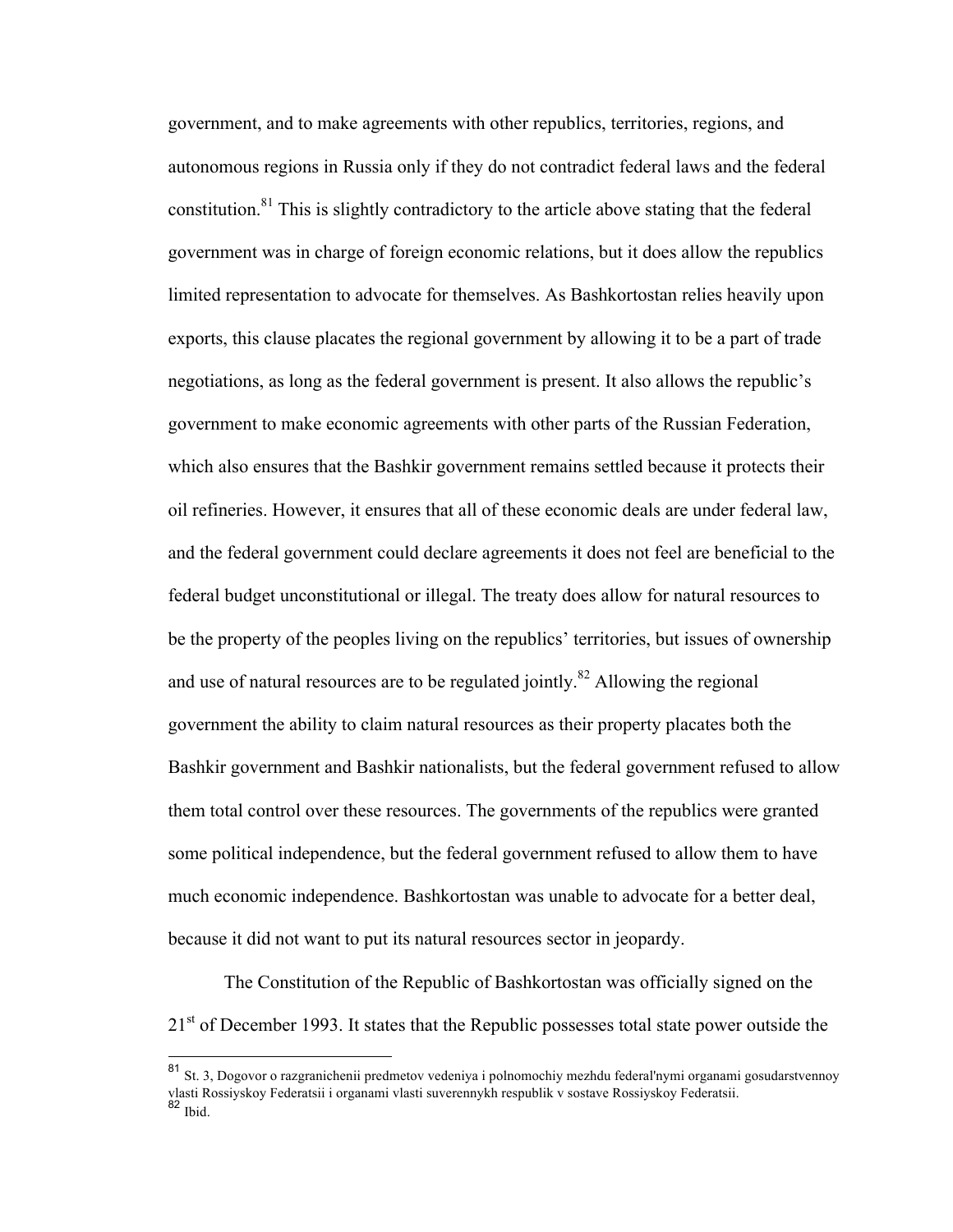jurisdictional boundaries of the Russian Federation, and that it must follow the federal constitution.<sup>83</sup> In their own constitution, Bashkortostan had to agree to be subordinate to the federal government, despite their position as a somewhat sovereign state. Bashkortostan's constitution has the highest legal force in matters referred to its jurisdiction, must be applied throughout the republic, and cannot be contradicted.<sup>84</sup> Despite previously agreeing that a condition of their autonomy was to put the federal constitution first in their republic, the Bashkir constitution backtracks and grants itself the highest legal authority in the republic. The Bashkir government is not permitted to pass laws that abolish or diminish the rights and freedoms of citizens, but the federal government can.85 While Bashkortostan cannot limit rights in the republic, as a nod to their own ethnic minorities, they legally allowed the federal government to do so, which would allow them to blame any limiting of ethnic rights and increased ethnic tensions on the federal government - which ensures that the federal government would be wary of limiting any rights. The head of the Republic of Bashkortostan must know the state languages, Bashkir and Russian.<sup>86</sup> Technically, this is unconstitutional because less than 30% of the population was Bashkir, and it violated their own article stating that they could not limit the rights of any citizens. The Bashkir government's abilities, actions, relations with state authorities of the federation's constituent entities are determined under both federal and Bashkir law.  $87$  This forces the republic's government to follow federal law to have economic and political relationships with other parts of Russia, and even when it is trying to pass laws for itself. The constitution lays out that political

 <sup>83</sup> St. 1,3 Konstitutsiya Respubliki Bashkortostan ot 21 dekabrya 1993 goda.

 $84 \overline{\text{Ibid., St. 14}}$ .

 $85$  Ibid., St. 20.

<sup>86</sup> St. 86 Konstitutsiya RB.

<sup>87</sup> Ibid., St. 99.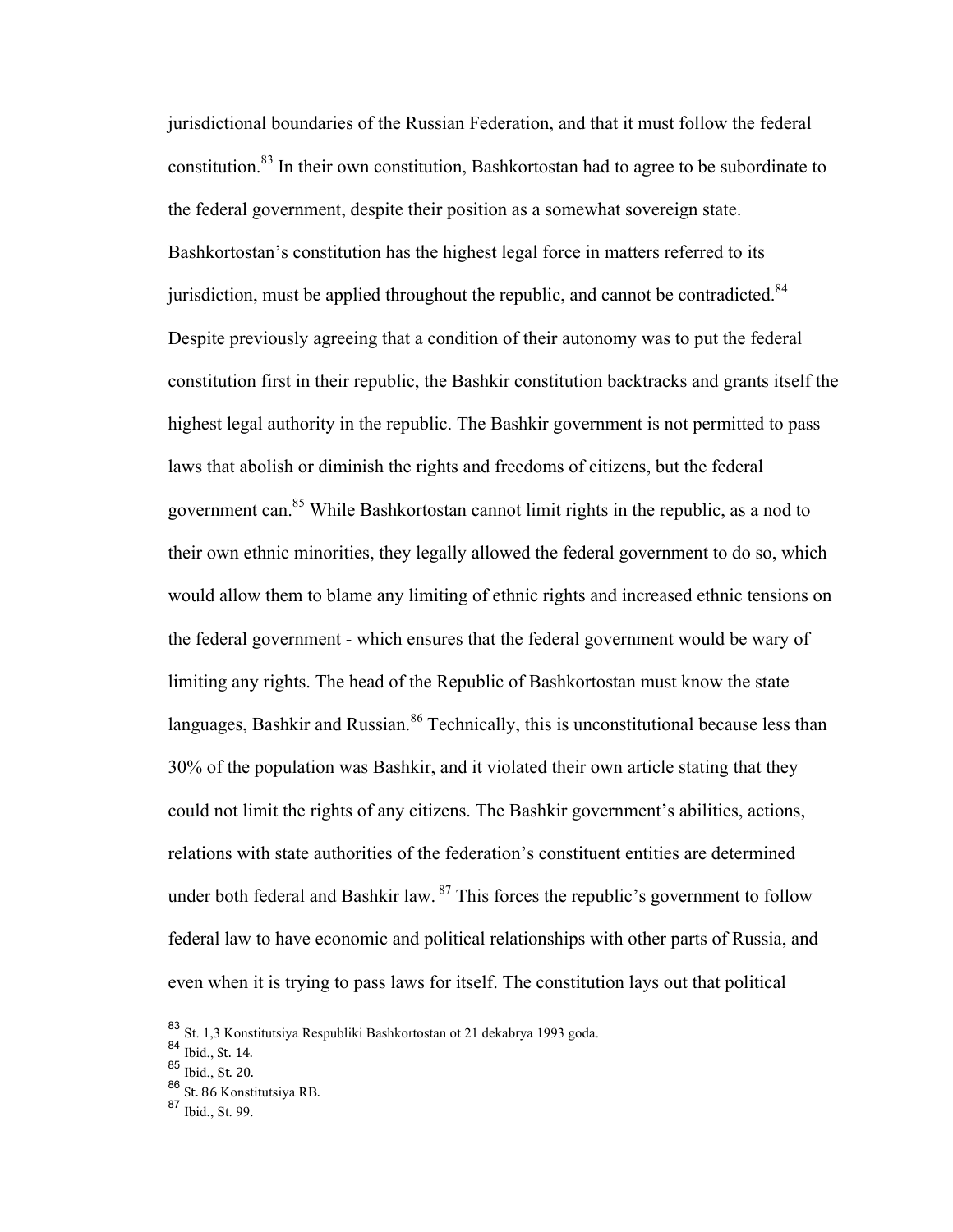autonomy in the Republic of Bashkortostan is not full autonomy, as the Republic is still beholden to the federal constitution and laws in most cases.

Bashkortostan's constitution has several articles that were added to provide the republic with a basis for economic autonomy. The constitution specifically states that natural resources are to be used and protected as the basis for life and work of the multinational peoples who live in the republic.<sup>88</sup> This article allows the regional government to make economic decisions on the basis that they are meant to help and support the Bashkirs who live in the republic. Management and disposal of natural resources are to be done in accordance with federal laws and agreements between the Federation and the Republic.<sup>89</sup> That allows Bashkortostan to argue that natural resources are mostly under regional control, but forces them to cooperate with the federal government when drilling and refining natural resources. The Republic has claimed all of its own budget funds and any other property necessary for carrying out tasks and functions of the republic.<sup>90</sup> This creates some economic sovereignty by stating in the constitution that all funds used to fund the regional government are Bashkortostan's, and are not able to be transferred to the federal government. Claiming property allows Bashkortostan to declare a wide variety of buildings, land, and materials for solely regional use, which allows the regional government to claim that the natural resources sector is necessary because it funds the region. The Republic is permitted to carry out international and foreign economic relations.<sup>91</sup> This power was already granted to Bashkortostan in the initial treaty, which was then codified in the constitution to ensure

 <sup>88</sup> Ibid., St. 9.

<sup>89</sup> Ibid., St. 9.

<sup>90</sup> St. 10 Konstitutsiya RB.

<sup>91</sup> Ibid., St. 15.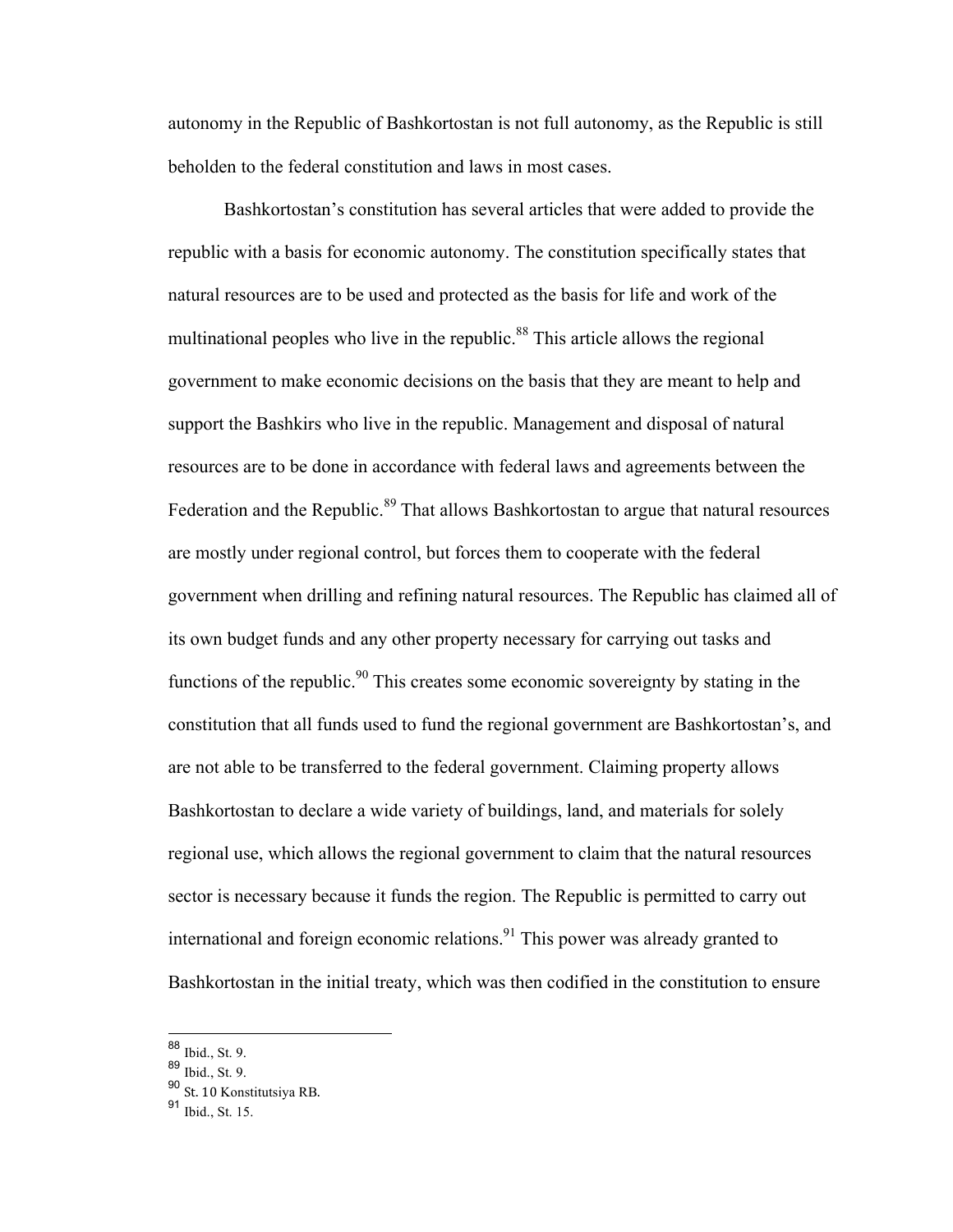that the Republic did have the power to make its own international economic deals, in order to maintain regional funding. Bashkortostan is constitutionally permitted to conclude treaties and agreements with the administrative territorial entities, subjects, and state authorities of foreign states in accordance with Russian federal law.<sup>92</sup> Bashkortostan understood that the export of natural resources is what allows the region to require limited to no federal subsidies, and so it laid out that it would be allowed to have treaties with every subset of foreign entities, as well as maintain control over its own natural resources even if it has to do so under federal law.

On August 3rd 1994, the Republic of Bashkortostan signed a power-sharing agreement with the federal government. Bashkortostan was only the second republic to sign a power-sharing agreement,  $93 \text{ modeled after the successful treaty signed by the}$ Republic of Tatarstan earlier in the year. It officially makes Bashkortostan a fully-fledged subject of the Russian Federation, and a sovereign state within the Russian Federation.<sup>94</sup> This muddies the legal status of Bashkortostan by creating a situation where it is at once its own sovereign state and a Russian subject beholden to Russian laws, which would set the stage for legal trouble between the republic and the federation. The republic was granted all legislative, executive, and judicial state power within its borders outside of what the Federation held.<sup>95</sup> This article sets the legal basis for Bashkortostan, supposedly sovereign, to still be a part of the federation that has to follow federal laws. It also grants Bashkortostan the right to its own constitution and legislation,  $96$  which allows it to pass

 <sup>92</sup> Ibid.

<sup>93 &</sup>quot;Russia in Power-Sharing Deal with Province." *United Press International* (Boca Raton, Florida) August 3<sup>rd</sup>, 1994. 94 St. 1 Dogovor mezhdu Rossiyskoy Federatsiyey i Respublikoy Bashkortostan ot 03.08.1994 "O razgranichenii predmetov vedeniya i vzaimnom delegirovanii polnomochiy mezhdu organami."<br><sup>95</sup> Ibid.

<sup>&</sup>lt;sup>96</sup> Ibid.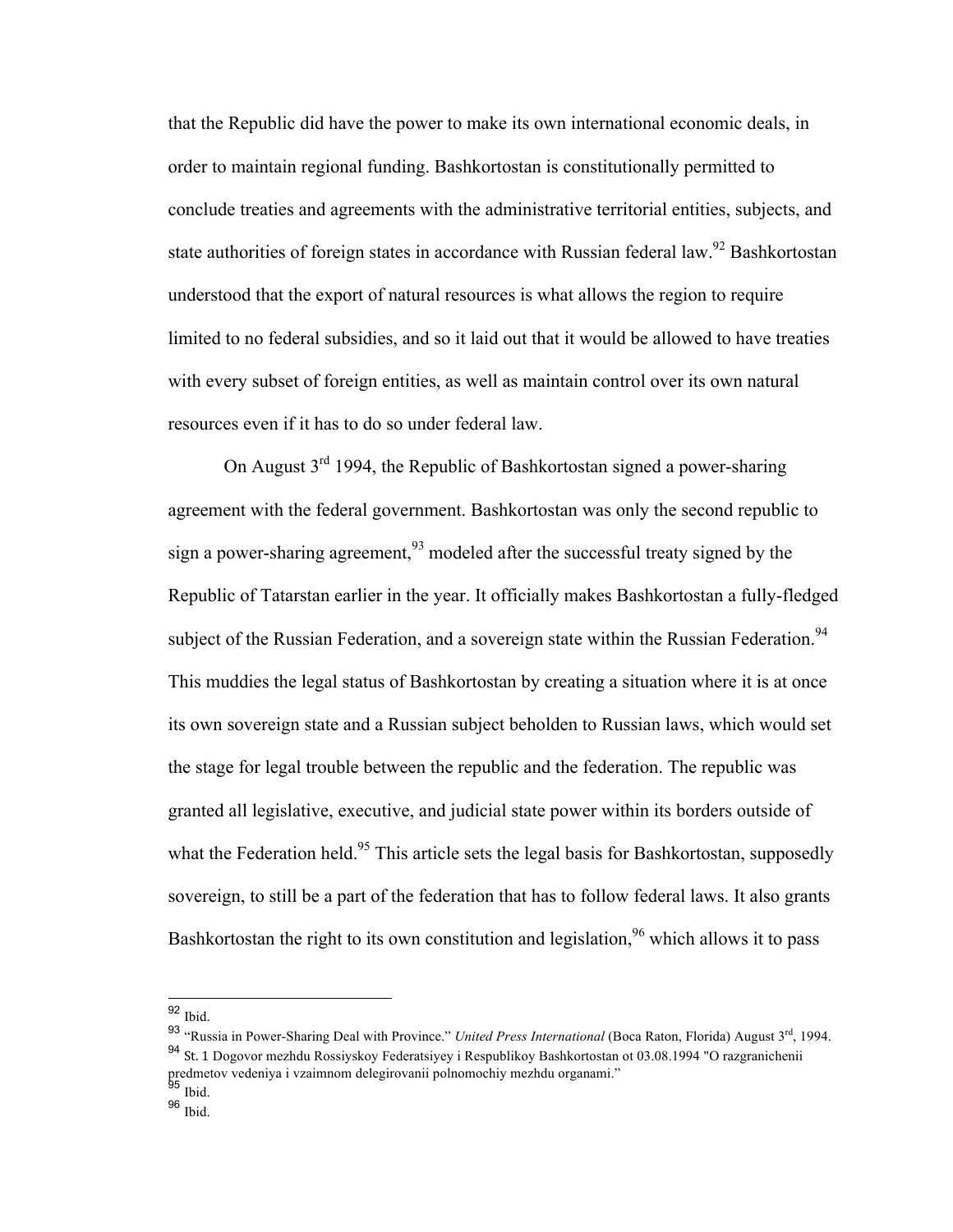laws and gives it the right to have a constitution, which grants Bashkortostan's autonomy more legitimacy than a charter. The Republic of Bashkortostan's jurisdiction includes: protecting the rights of national minorities, forming the state budget, defining taxes and fees in the budget, using and disposing of natural resources, managing questions of citizenship in the territory, etc.  $\frac{97}{9}$  Allowing Bashkortostan the right to protect the rights of national minorities, implying the Bashkirs, was granted to help calm down ethnic tension in the region because the regional government could make laws protecting the Bashkirs without federal oversight. The ability to make their own state budget including taxes and fees allow the republics to have a measure of economic sovereignty when funding the republic, which appeased the regional government who did control an economic sector that helped to fund the federal government.

Natural resources are left to the jurisdiction of Bashkortostan specifically because they are considered to be the property of the peoples that live there,<sup>98</sup> implying that Bashkortostan inserted that clause in order to maintain control of its most lucrative product using the excuse of protecting the Bashkirs. Joint jurisdiction includes coordinating international and foreign economic relations, and ensuring the unimpeded and duty-free movement of products along all types of routes, one of which is specifically stated to be pipeline transport.<sup>99</sup> The federal government was willing to let Bashkortostan have control over natural gas and oil, but was determined to stay involved in the transport and sale, which would prevent Bashkortostan from being able to fully separate. Bashkortostan relies more upon refining than production, which means that it needs both a place to transport oil from and a place to sell oil to, both of which the federal

 $97$  Ibid, St. 3.

<sup>98</sup> St. 3, Dogovor mezhdu Rossiyskoy Federatsiyey i Respublikoy Bashkortostan.

 $99$  Ibid., St. 4.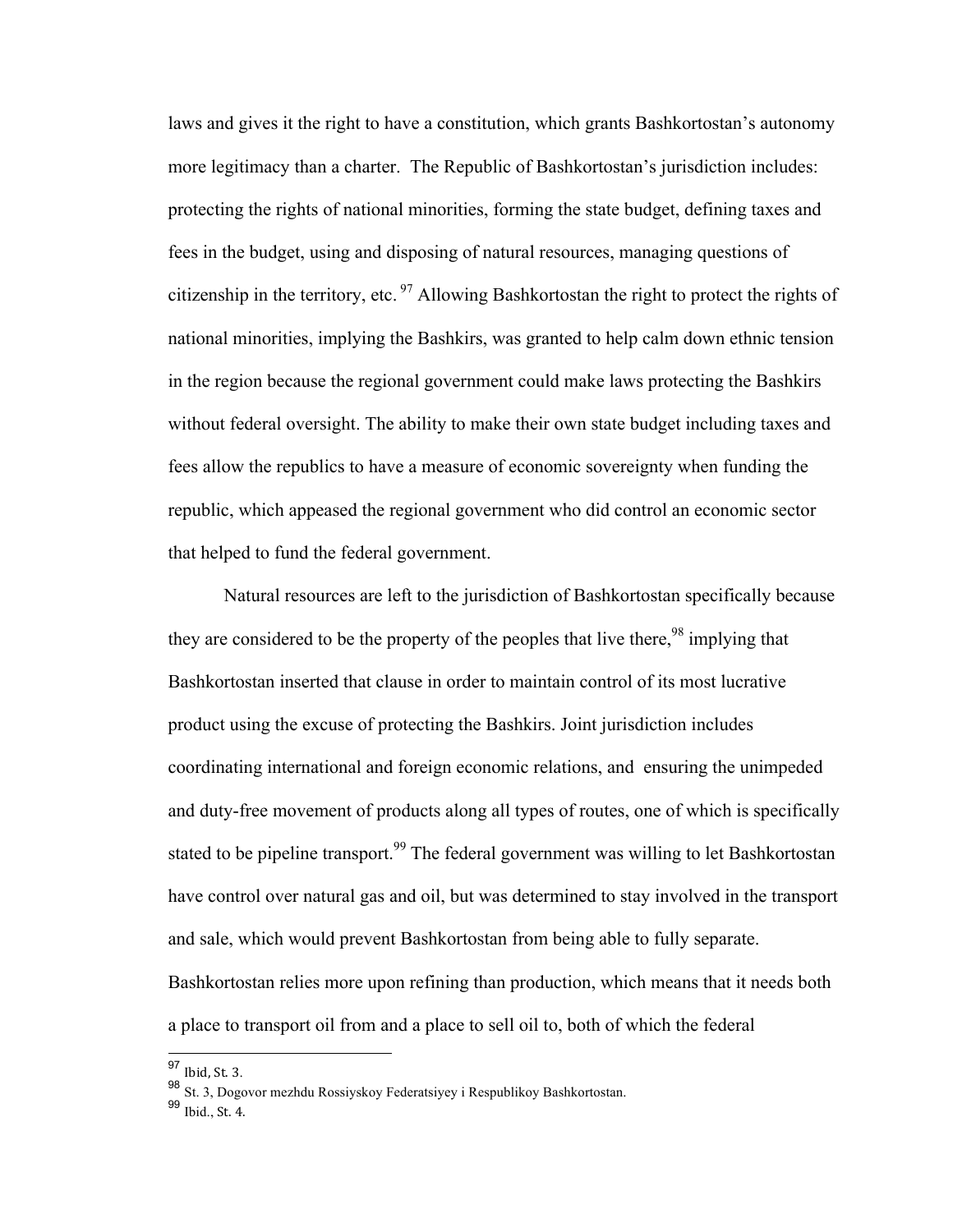government ensured that it could oversee. While Bashkortostan was granted political autonomy and managed to get some concessions for the national minorities on their territory, it was only granted limited economic freedom with the federal government ensuring that it had at least a small level of oversight as the federal government collects tax revenue off of regional economic activity.

These documents formed the legal basis of the Republic of Bashkortostan's political autonomy. Bashkortostan was allowed great political freedoms as long as they did not contradict federal laws and the federal constitution. Bashkortostan was permitted to be relatively economically autonomous, as they could control their own regional economy but had to make foreign economic decisions jointly with the federal government. Concessions were made to offset the likelihood of increased ethnic tension in the region, but because the Bashkirs are outnumbered by other ethnic groups, the concessions were small. However, there is a significant amount of Tatars in the region, and they are likely to unite with the Bashkirs against the federal government. Bashkortostan received the concessions it did because the government was aware of the consequence of angering a center of oil refining and production, and that if they angered the population or government enough to close off the border or refuse to sell natural resources, that the federal government would suffer.

The Bashkir elite did not appreciate attempts by the federal government to strip the regions and republics of their autonomy.<sup>100</sup> Mansir Rakhimov, president of Bashkortostan from 1993 to 2010, came to power in the republic as part of a regional agreement among the elite that wanted to maintain control over natural resources when

100 Traynor.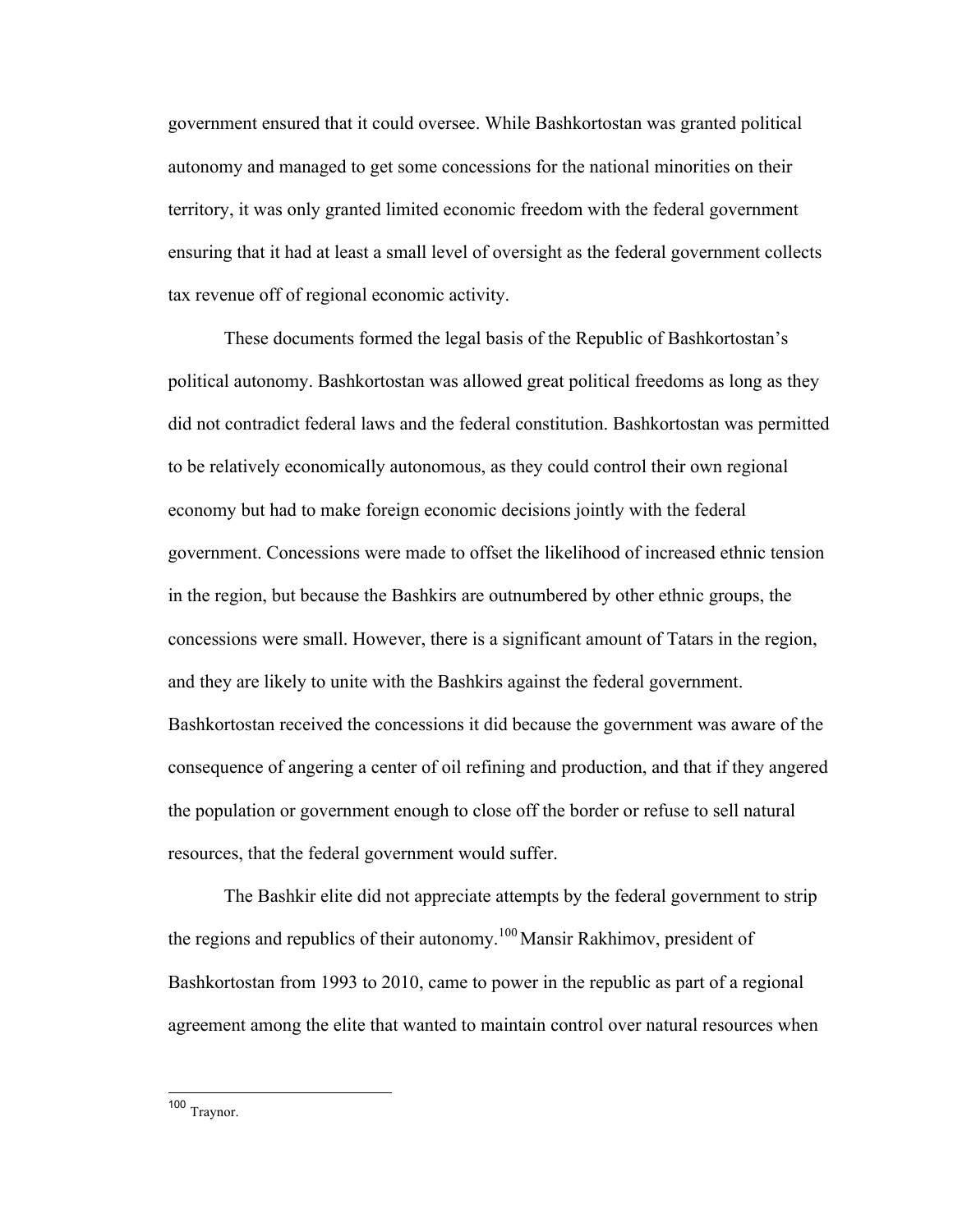bargaining with the federal government.<sup>101</sup> The elite began to worry that they gave too much power to the federal government, and that it would take more. Through the powersharing agreement, Bashkortostan was able to reform its own way taking into account its unique history and ethnic minorities, which helped it be economically strong.<sup>102</sup> It was able to become a donor region to the federal budget, and to develop its resources further, which in turn were the reason Bashkortostan could economically develop.<sup>103</sup> The Bashkir elite did not want to run the risk of jeopardizing the good economic situation in the Republic with federal interference. The Russian constitutional court declared the law forcing presidential candidates to speak Bashkir unconstitutional, but the Bashkir government never officially repealed it. <sup>104</sup> While Bashkirs are a small portion of the population, they are 67.5% of the Cabinet of Ministers and 58.5% of the heads of towns and district administrations, $105$  and so the Bashkirs in government saw the law as protecting their outsized governmental majority and their minority population.

# *Khanty-Mansi Autonomous Okrug-Yugra*

Khanty-Mansi signed a bilateral power-sharing agreement on March  $31<sup>st</sup>$ , 1992 with the federal government, along with all of the other non-republic federal subjects. The federal government was in control of foreign policy, international relations, international treaties, and foreign economic relations, etc.<sup>106</sup> This takes away Khanty-Mansi's right to make trade deals with other countries, when exporting to other countries

 <sup>101</sup> Vladimir Gel'man, Sergei Ryzhenkov, and Michael Brie, *Making and Breaking Democratic Transitions: the Comparative Politics of Russia's Regions* (Rowman and Littlefield Publishers, Inc., 2003), 29.

<sup>102</sup> Marina Shymilova, "Dogovoru o razgranichenii polnomochiy mezhdu Rossiyskoy Federatsiyey i Respublikoy Bashkortostan - 12 let." *Bashinform.ru* (Ufa, Russian Federation) August 1<sup>st</sup>, 2006.

<sup>103</sup> Ibid.

<sup>104</sup> Orttung, Lussier, and Paretskaya, 42 - 43.

<sup>105</sup> Stepanov, 318.

<sup>106</sup> St. 1 Dogovor o razgranichenii predmetov vedeniya i polnomochiy mezhdu federal'nymi organami gosudarstvennoy vlasti Rossiyskoy Federatsii i organami vlasti avtonomnoy oblasti, avtonomnykh okrugov v sostave Rossiyskoy Federatsii. Moskva, 31 marta 1992 g.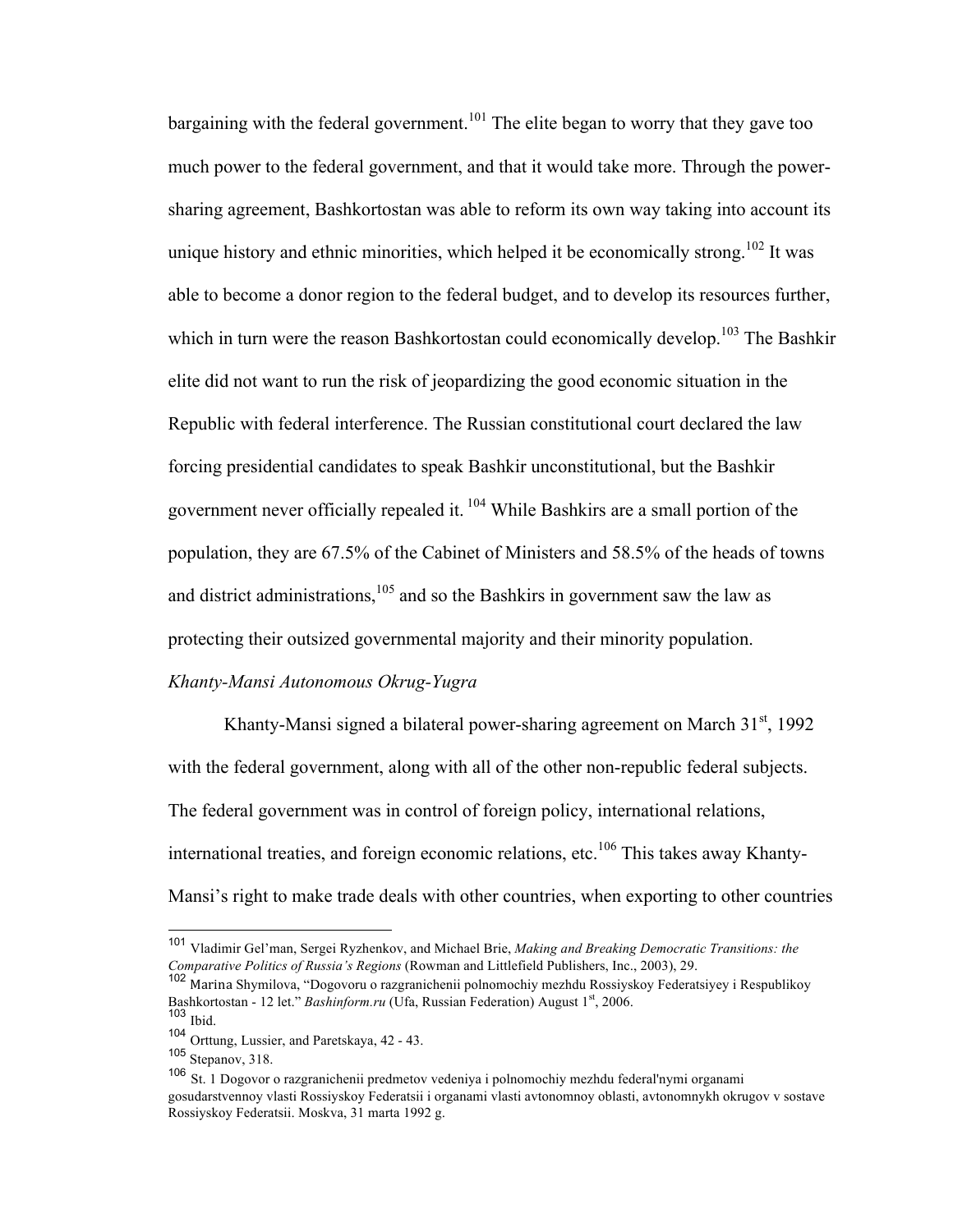is essentially its entire economy. The federal government claimed this power in order to prevent Khanty-Mansi from circumventing the federal government when making a lucrative agreement. The treaty declares that autonomous regions are independent participants in international and foreign economic relations and in agreements with federal subjects within the Federation.<sup>107</sup> This allows Khanty-Mansi to advocate for itself in international and domestic agreements, but it cannot do so without the oversight and presence of the federal government, as the federal government actually carries out negotiations. Joint jurisdiction between the regions and federal government includes taxation, nature management, and legislation involving land, water, and forests.<sup>108</sup> This permits the federal government to be involved in regional taxes, which prevents the regions from keeping too much revenue from the federal government. Nature management and legislation can be used to affect where new oil wells and natural gas fields can be drilled, and the federal government involved itself in order to ensure that it can force Khanty-Mansi to leave more land to the oil companies. Issues of possession, use, and disposal of natural resources in the autonomous regions are to be regulated by the Russian Federation and regional legislation.<sup>109</sup> Khanty-Mansi is not allowed to control its own production of oil and natural gas. Essentially, Khanty-Mansi signed a deal that prevented it from truly being autonomous, as its entire economy was under the oversight of the federal government.

On April  $26<sup>th</sup>$ , 1995, Khanty-Mansi signed its charter, which functioned like a less powerful constitution. The charter states that Khanty-Mansi is allowed to exercise legal

 <sup>107</sup> Ibid., St. 3.

<sup>108</sup> Ibid., St. 2.

<sup>109</sup> St. 3, Dogovor o razgranichenii predmetov vedeniya i polnomochiy mezhdu federal'nymi organami gosudarstvennoy vlasti Rossiyskoy Federatsii i organami vlasti avtonomnoy oblasti, avtonomnykh okrugov v sostave Rossiyskoy Federatsii.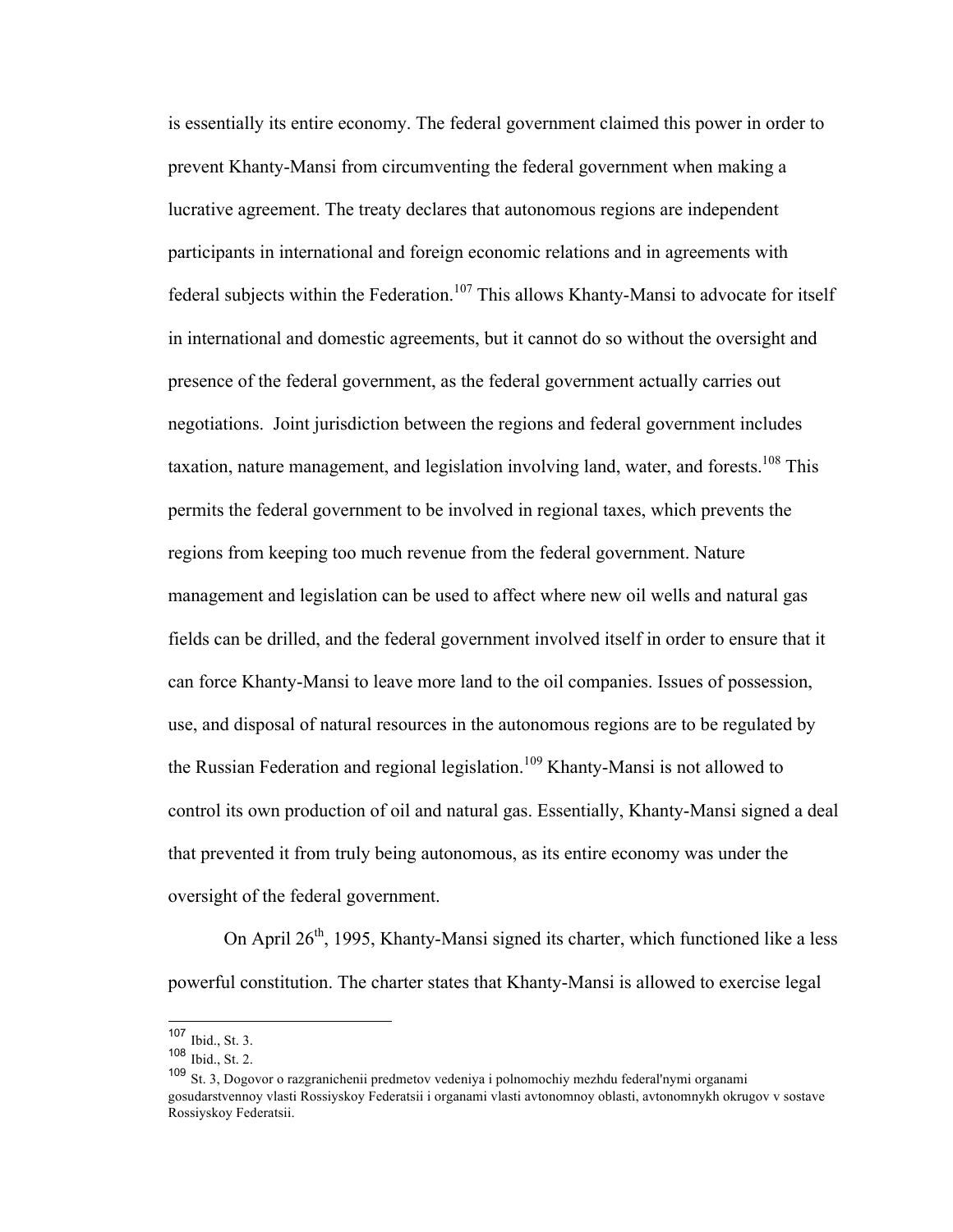regulation on topics that are under joint jurisdiction, as long as it is in accordance with federal law.<sup>110</sup> Even in its own charter, Khanty-Mansi is unable to rule itself as all laws have to follow federal law and the constitution. Khanty-Mansi is allowed to enter into agreements with other subjects of the Russian Federation.<sup>111</sup> Khanty-Mansi essentially needs to import everything except energy, and the ability to enter into agreements with other parts of the Russian Federation without the oversight of the federal government was a boon. Regions are allowed to unite resources with state authorities in other parts of the country, as well.<sup>112</sup> This allows Khanty-Mansi to work with other parts of the Russian Federation in case it needs economic assistance without the permission of the federal government, which provides a measure of economic sovereignty. Khanty-Mansi and the Russian Federation are to work together in terms of protecting civil rights, specifically the rights of national minorities, nature management and environmental protection.<sup>113</sup> This allows the federal government oversight of Khanty-Mansi's treatment of the small population of national minorities, and the federal government can pass any laws governing the treatment of national minorities and Khanty-Mansi has to implement it. As well, the federal government inserted itself into laws governing nature management and environmental protection to protect its budget revenues and prevent the regional government from protecting the environment if they felt it would affect their bottom line. National minorities are given privileges on land and nature use, and can have reserve territories for their use.<sup>114</sup> Supposedly this was meant to protect the culture and livelihoods of those Khanty and Mansi who still choose to live the traditional way, but it

 <sup>110</sup> St. 1 Ustav: prinyat Khanty-Mansiiskovo avtonomnovo okryga 26 aprelya 1995 goda.

<sup>111</sup> Ibid., St. 5.

<sup>112</sup> Ibid.

<sup>113</sup> St. 15, Ustav: prinyat Khanty-Mansiiskovo avtonomnovo okryga..

 $114$  Ibid, St. 63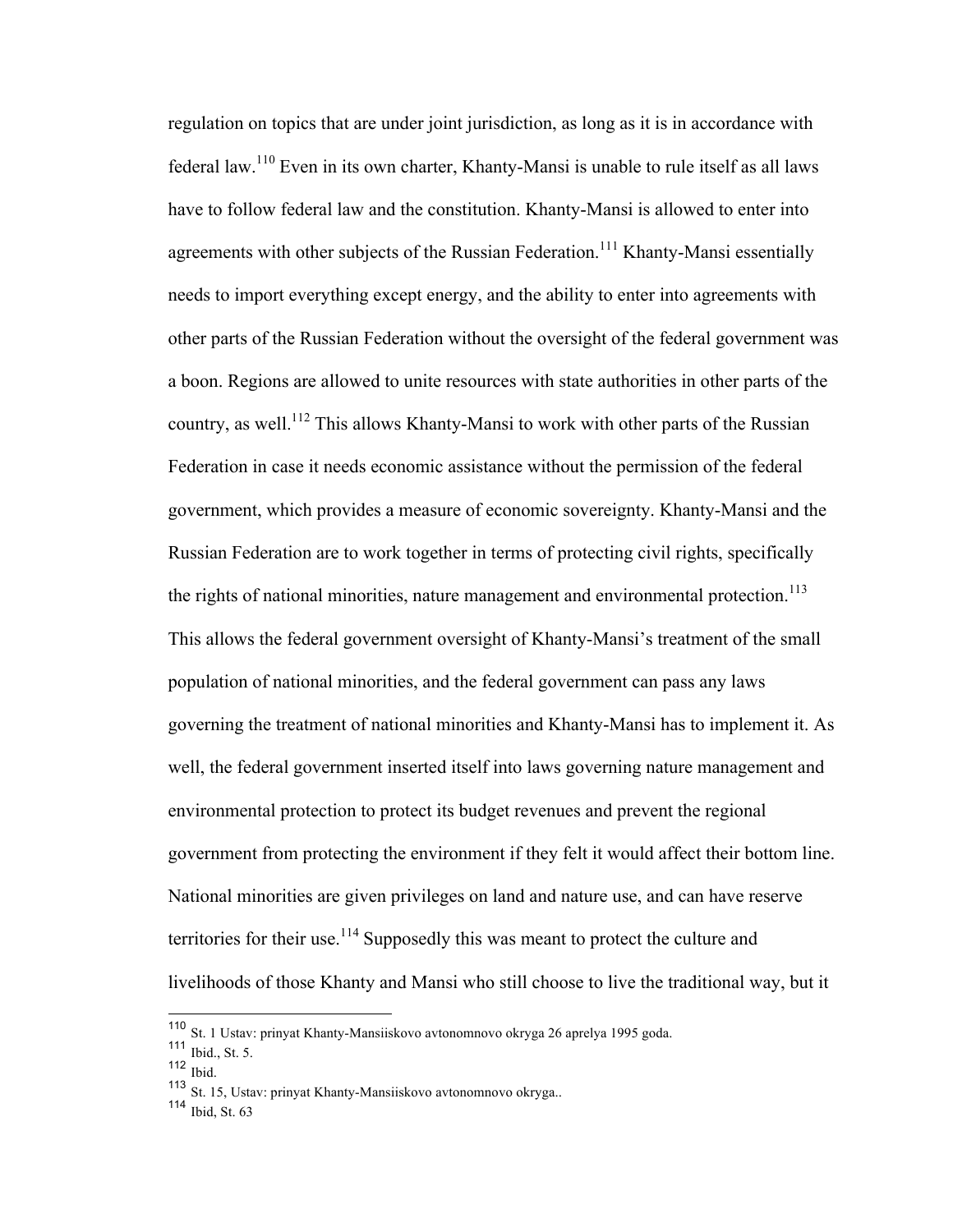has not happened. The Khanty and the Mansi are small enough and not united that there is nothing they can do to fight back against the federal and regional governments.

The Okrug is entitled to participate in international and foreign economic relations, and the federal government can also participate in foreign economic relations, conclude appropriate agreements, and participate in the implement of international treaties.<sup>115</sup> This allows Khanty-Mansi the ability to be a part of negotiations that affect its natural resources sector, which fund the region. The ownership, use, and disposal of natural resources are all under joint jurisdiction.<sup>116</sup> Khanty-Mansi is permitted to be in charge of its own natural resources, but it has to allow the federal government equal control. Overall, Khanty-Mansi does not have control as the federal government can declare their laws unconstitutional. Khanty-Mansi is allowed to participate in relationships in the sphere of natural resources, taking into account preservation, historic forms of management, the interests of indigenous minorities, and federal legislation.<sup>117</sup> This forces Khanty-Mansi to include other interests when creating economic relationships, but does leave the federal government out of these relationships. The free movement of services, goods, financial assets, etc. is supported by the state and measures will be taken to protect investments.<sup>118</sup> This article is almost a threat, reminding the government that investments in Khanty-Mansi's natural resource sector, and the transport of oil and natural gas is more important than anything else to the region. Bodies of state power and local self-government cannot impose any restrictions on economic

 <sup>115</sup> Ibid., St. 15.

<sup>116</sup>  $\overline{\text{Ibid}}$ .

<sup>117</sup> St. 64, Ustav: prinyat Khanty-Mansiiskovo avtonomnovo okryga..

<sup>118</sup> Ibid., St. 67.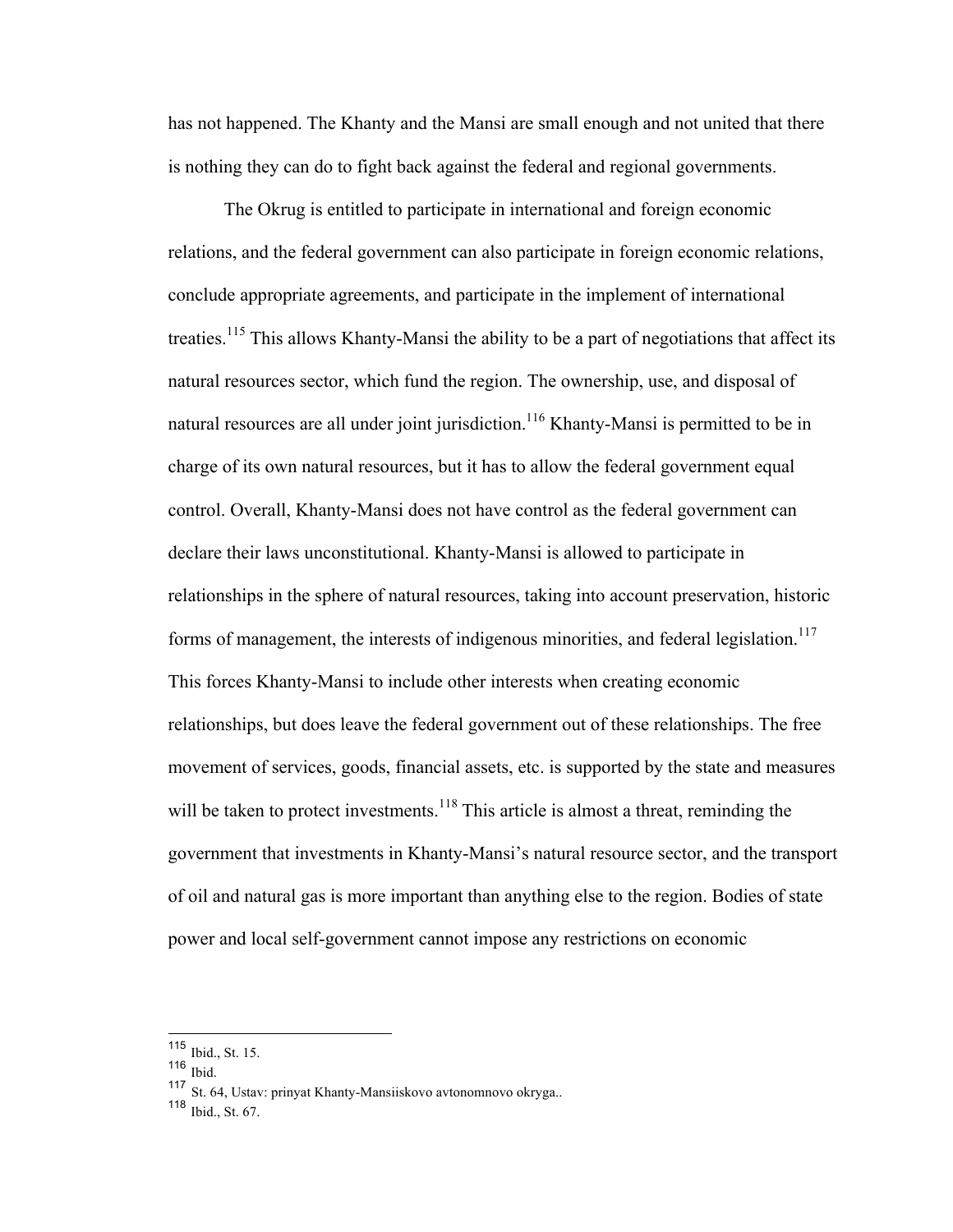activities,  $119$  which once again puts the natural resource sector above everything else by stating that the federal government and local governments in Khanty-Mansi cannot threaten the ability of the regional government to produce and ship natural gas and oil. Even in the charter of Khanty-Mansi, the federal government is extremely involved in the regional economy because of how much money is at stake.

Relations between Tyumen Oblast and Khanty-Mansi are built on the basis of the autonomy of Khanty-Mansi as an equal subject of the Russian Federation, <sup>120</sup> but unlike other autonomous subjects of the Russian Federation, Khanty-Mansi is expected to be legally subordinate to Tyumen. Forcing Khanty-Mansi to follow the laws of Tyumen Oblast and the federal government takes away part of the autonomy granted to it in the 1992 agreement and prevents it even further from being able to separate if the question were to arise. Tyumen Oblast and Khanty-Mansi are to coordinate relations through joint meetings between legislative or executive regional bodies.<sup>121</sup> This forces Khanty-Mansi to coordinate all economic and political relations with both Tyumen and the the federal government before making any decisions, which rips away more of Khanty-Mansi's ability to be autonomous. State bodies in Khanty-Mansi have to participate in the organization and conduct of elections to Tyumen Oblast's state bodies, in accordance with their agreements.<sup>122</sup> Participating in elections forces the government of Khanty-Mansi to all but admit that they are a legal part of Tyumen Oblast, and not their own autonomous region.

122  $\overline{1}$  Ibid., St. 21

 <sup>119</sup> Ibid.

<sup>120</sup> Ibid., St. 19.

<sup>121</sup> St. 20 Ustav: prinyat Khanty-Mansiiskovo avtonomnovo okryga..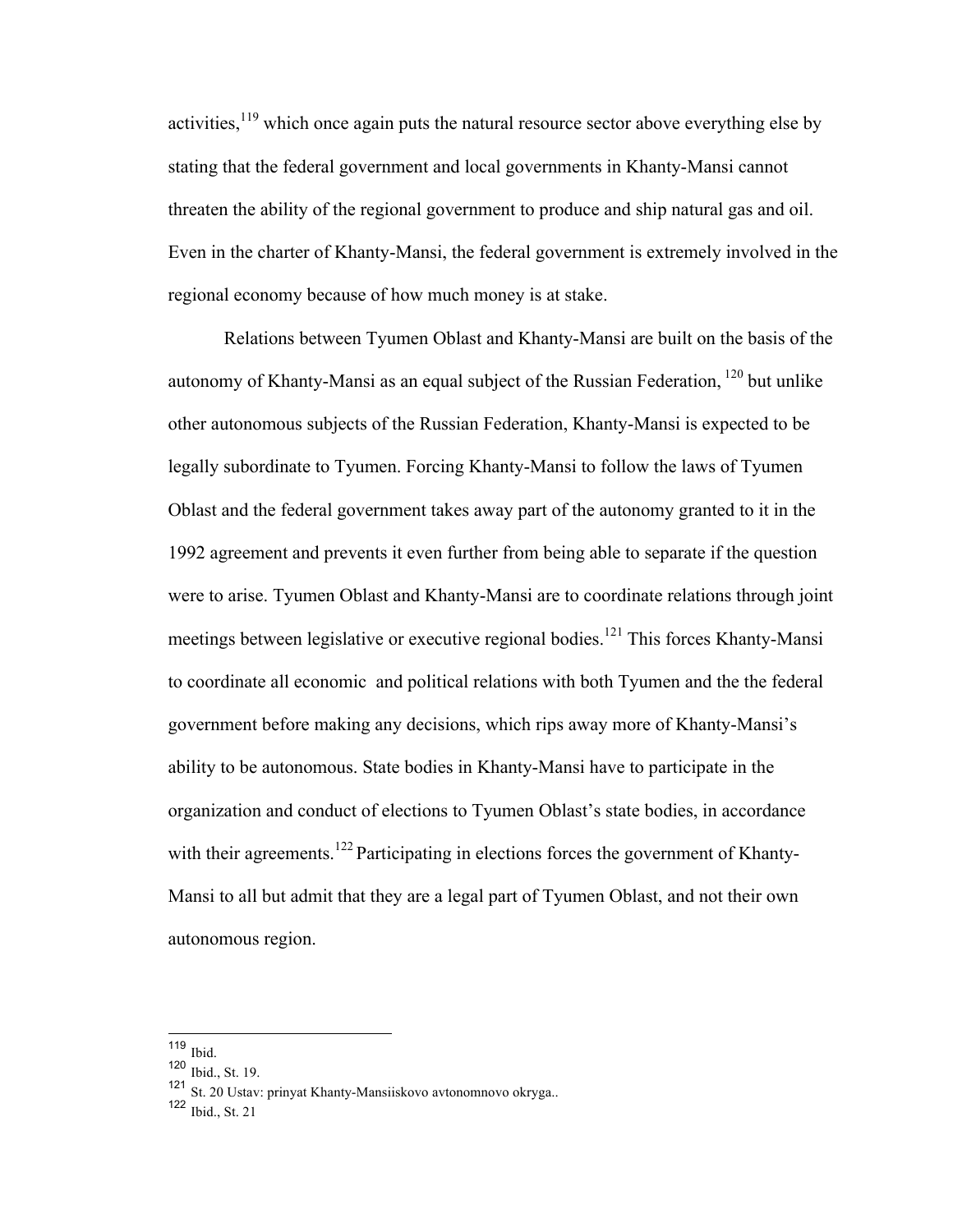The legal relationship between Khanty-Mansi and Tyumen Oblast is very complicated, and even the federal government is not sure which one is in control.<sup>123</sup> When the Okrug gained constitutional equality with all other members of the Russian Federation, it started trying to separate from Tyumen's control. Khanty-Mansi wanted more control over the region's natural resources and the accompanying revenue, which is why the Oblast wanted control.<sup>124</sup> In the Soviet period, Tyumen got to the keep oil and gas revenues as the "head" of the region, but after the 1993 constitution lost to Khanty-Mansi, which got a windfall because it was able to control the oil and gas sector within its borders.<sup>125</sup> That alone spurred the conflict between Tyumen and Khanty-Mansi, as Khanty-Mansi wanted more autonomy to hold onto what it sees as its revenues, while Tyumen wanted the revenues. The federal government prefers Khanty-Mansi to war with Tyumen over revenues, and not with the federal government. The federal constitution gave the Okrug equal rights to a regular Oblast, which then caused further fights between Tyumen and Khanty-Mansi's authorities.<sup>126</sup> Khanty-Mansi's political and ethnic autonomy was severely limited by its legal position as part of Tyumen Oblast, despite also being a separate entity, which allowed the federal government to maintain control.

These documents form the legal basis of Khanty-Mansi after the fall of the Soviet Union, where it had been granted a limited amount of political autonomy. Khanty-Mansi has few powers that are not under the jurisdiction of the federal government. Economic autonomy is even more limited - Khanty-Mansi can make no deals with foreign or domestic governments without the knowledge and in some cases, participation, of the

 <sup>123</sup> Gary Wilson, "'Matryoshka Federalism' and the Case of Khanty-Mansi Autonomous Okrug." *The Journal of Post-Soviet Affairs* 17, no. 2 (2001): 176.

 $124$  Ibid., 169.

<sup>125</sup> Ibid., 183.

<sup>126</sup> Orttung, Lussier, and Paretskaya, 236.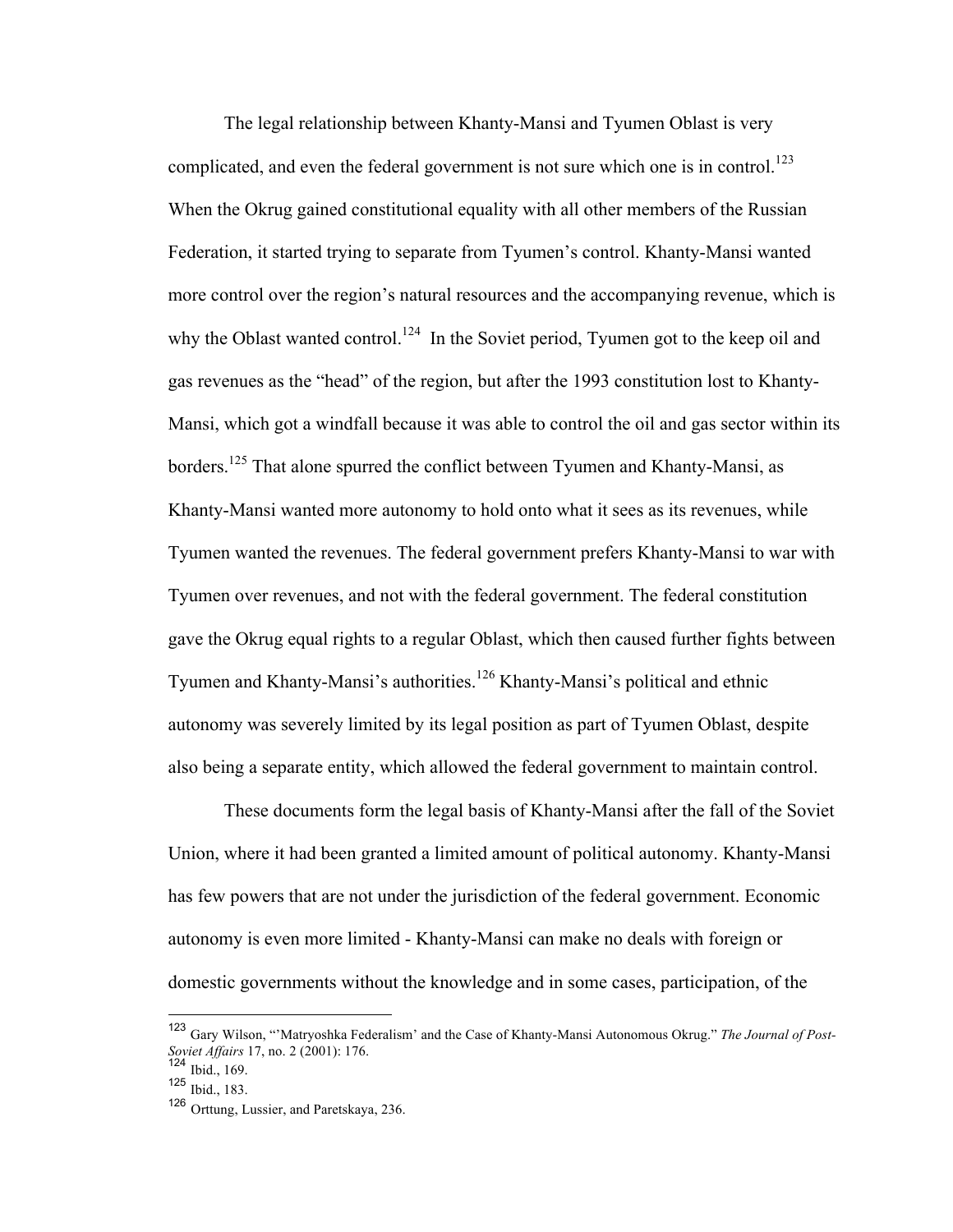federal government. Khanty-Mansi is so economically important that the federal government was not willing to grant it the smallest semblance of true economic autonomy. The Khanty and the Mansi are not large enough, or united enough, to have threatened an ethnic conflict if the federal government did not grant the region autonomy. Khanty-Mansi did not receive the few concessions it did until after all of the republics had received far more. The regional government is so reliant upon the sale of natural resources that it was willing to accept the ability to be an independent part of foreign economic relations even with the federal government's oversight. However, Khanty-Mansi did receive the ability to mostly self-govern and to have stewardship of the land and natural resources, which give it a measure of political and economic freedom to make its own decisions. The federal government has forced it be a part of Tyumen Oblast, which does not allow it to have much, if any, real political autonomy. The federal government barely gave Khanty-Mansi political autonomy as they do not want to let the Okrug separate from the federal government or want more concessions.

There were three waves of political autonomy during this time period. The first was for the Republic of Tatarstan, a nationalized and wealthy republic, where it received the most political and economic autonomy. The second was for the other republics, including the Republic of Bashkortostan, which was also nationalized and wealthy, where it received an equivalent amount of political autonomy but almost no economic autonomy. The third was for the regions, including Khanty-Mansi Autonomous Okrug-Yugra, which was not nationalized but wealthy, where it received almost no political or economic autonomy.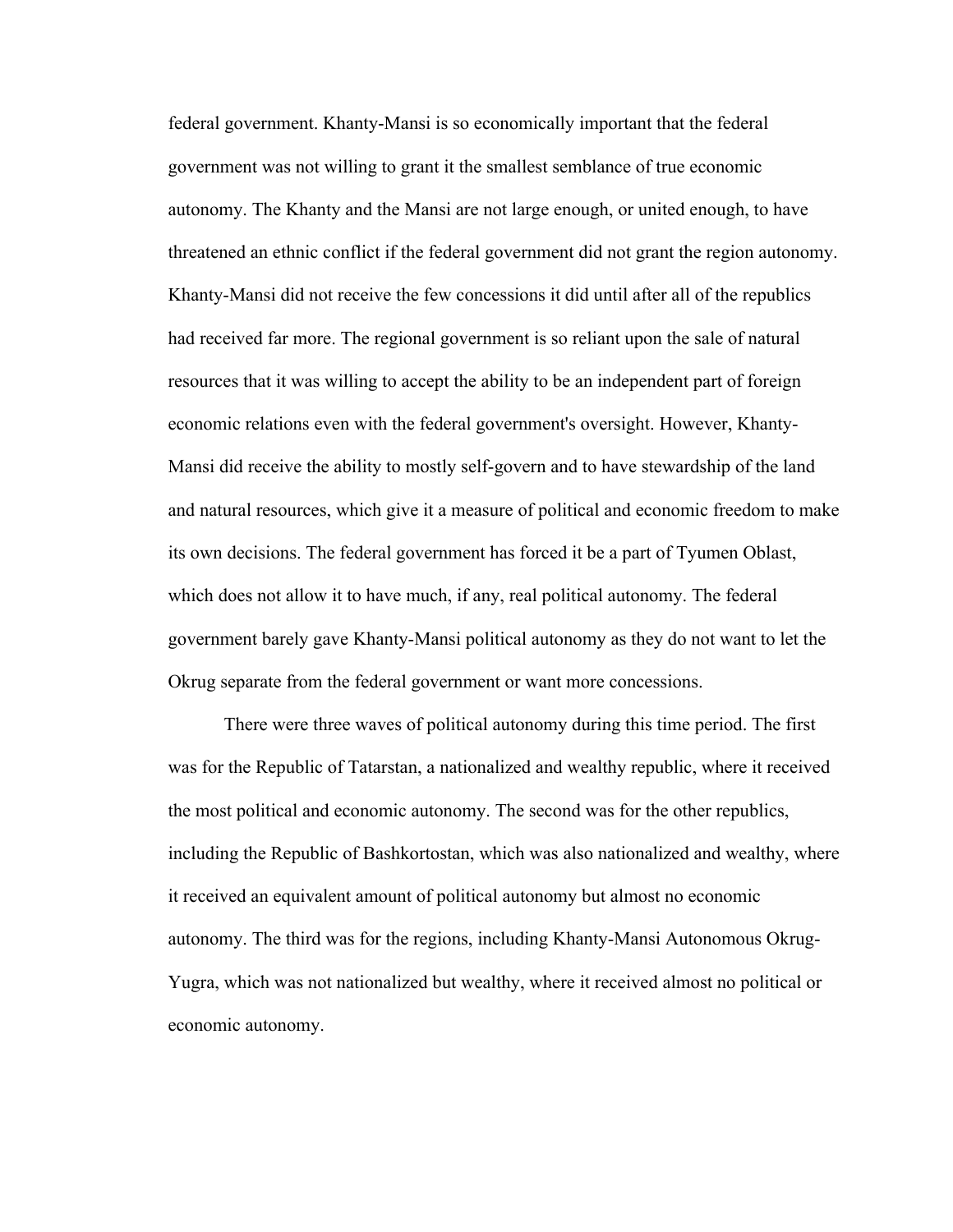Revising and Re-Envisioning Autonomy: 1996-2006

The regional governments took the power provided to them during the early 1990s, working with the federal government to create the legal basis for political autonomy. After permitting the regions and republics to obtain their autonomy, the federal government began attempting to legislate it away. The Constitutional Court ruled that regional sovereignty declarations were unconstitutional in 1997,  $127$  despite having permitted them to stand for seven years. When Vladimir Putin became the president of Russia, he worked to strengthen federal central authority by reforming federal-regional relations.<sup>128</sup> Russia was in a slightly better place economically and the federal government switched tactics under Putin to regain total central control.

The federal government passed laws to ensure that Khanty-Mansi was unable to use the little economic autonomy it had been granted. A 1996 law on Natural Resource Use in Khanty-Mansi states that relations between resource users on the Okrug's territory are regulated equally by federal law, present law, and the Okrug's normative  $acts<sub>129</sub>$ which functioned as an attempt to gain a little bit of control back from the federal government. It failed because the federal government could come in and upend relations if Khanty-Mansi looked like it was becoming too autonomous. A federal law on Production Sharing Agreements states that in order to develop an oil field, the Oblast or Okrug in question must get the permission of the State Duma, which caused oil fields to

 <sup>127</sup> Richard Sakwa, *Putin: Russia's Choice* (New York: Routledge, 2004), 139.

<sup>128</sup> Ibid., 130.

<sup>129</sup> Wilson, 185.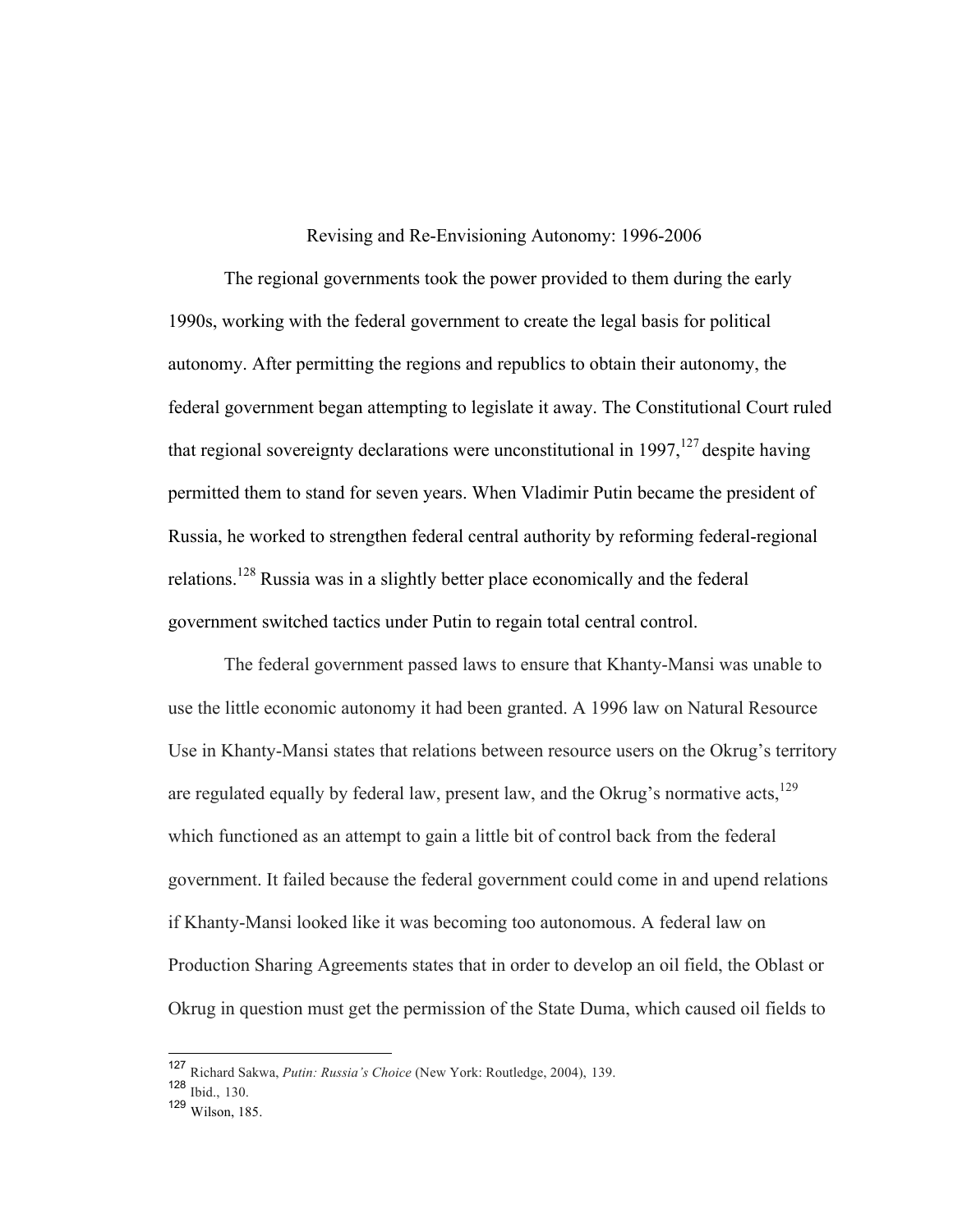get cut when Khanty-Mansi and Tyumen could not get along.<sup>130</sup> This law also prevents natural resource rich areas of Russia from developing without the federal government's knowledge and permission.<sup>131</sup> Combined, these laws allowed the federal government to have extreme oversight of Khanty-Mansi's rich oil and natural gas fields and full knowledge of when Khanty-Mansi wanted to develop a new one, and use that knowledge to control Khanty-Mansi.

Governor Filipenko, who was appointed in 1991, led the okrug in its attempts to secede from Tyumen Oblast.<sup>132</sup> Khanty-Mansi refused to participate in the 1996 Tyumen elections,133 as a form of protest against the oblast. According to Khanty-Mansi's own charter, it has to participate in the elections, but the government was extremely invested in separating even symbolically from Tyumen. Authorities in Khanty-Mansi relented quickly after the federal government stepped in, but in the end only 15% of eligible voters participated, which invalidated the election because 25% of voters legally must participate.<sup>134</sup> Khanty-Mansi did not participate in the second round of voting.<sup>135</sup> In July 1997, in an attempt to solve the problem, the Russian Constitutional Court ruled that Khanty-Mansi was simultaneously an equal federation and Tyumen subject, but that it was allowed to secede whenever it wanted if the federal government could validate it constitutionally,<sup>136</sup> which would never happen. Khanty-Mansi was also forced to continue participating in oblast elections, $137$  and thus legally remain subordinate to Tyumen.

<sup>131</sup> Ibid.

- <sup>133</sup> Ibid., 238.
- $134$  Ibid.
- <sup>135</sup> Ibid.

 $137$  Ibid.

 <sup>130</sup> Wilson, 186.

<sup>132</sup> Orttung, Lussier, and Paretskaya, 237.

<sup>136</sup> Orttung, Lussier, and Paretskaya, 239.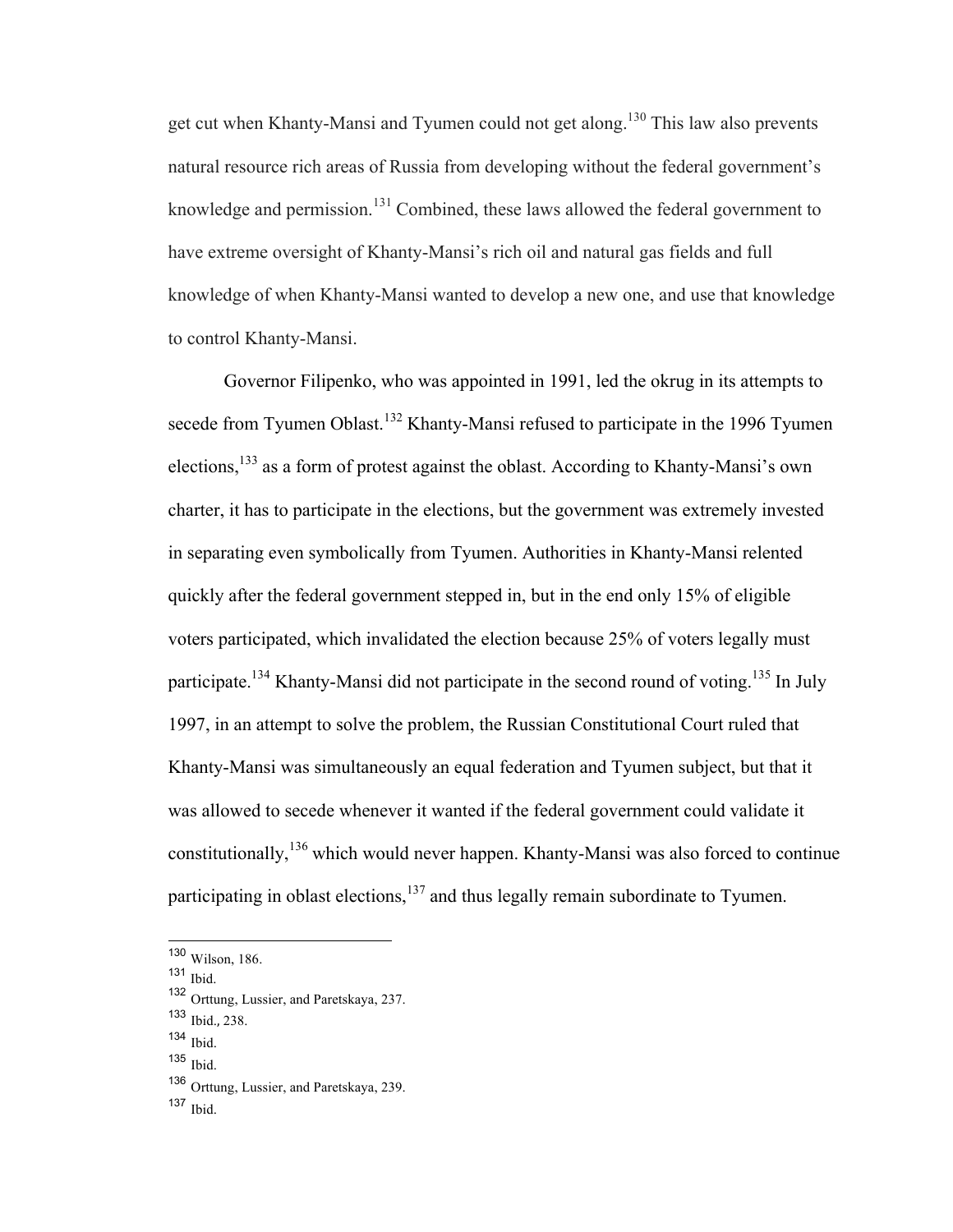In October of 1997, the State Duma adopted a new law stating that regional authorities had to cooperate with the Foreign Ministry when they negotiated with foreign governments,<sup>138</sup> a move that would affect regions like Khanty-Mansi, Tatarstan, and Bashkortostan greatly as they have a significant export business. The federal government must be included in these export negotiations as of passage of the law. This allows the government to circumvent the regions' bargaining tools by forcing negotiations to take place under their watch. It also creates a situation where the federal government is always aware of the amount of money the regions stand to gain in negotiations. The federal government controls how federal funds are allocated and disbursed to each region, which allows the government to have both cohesiveness and the ability to undermine any regional autonomy.<sup>139</sup> However, these regions have a significant amount of natural gas and oil in reserve and in production, which allow them to have enough energy sales to access global markets, providing them with a useful resource when bargaining with the federal government for funds.<sup>140</sup> Khanty-Mansi's large global sales are not enough to win over the federal government, as the federal government can very easily use one of the other laws that it passed to crack down on a different part of the natural resource sector. As for Tatarstan and Bashkortostan, their global sales are not nearly as large, but they do have a larger possibility for ethnic conflict. The law also stated that the regions have to inform the foreign ministry when they have international projects, and any legal documents have to be approved by the ministry before being signed. <sup>141</sup> The ministry can

 <sup>138</sup> Sakwa, 135.

<sup>139</sup> Ibid., 132.

<sup>140</sup> Ibid.

<sup>141</sup> M.J. Bradshaw and Andrei S. Makarychev, "Globalization and Fragmentation: the Impact of the International Relations of Russia's Regions," ed. B.A. Ruble, Jodi Koehn, and Nancy E. Popson (Washington, D.C.: Woodrow Wilson Center Press, 2001), 278.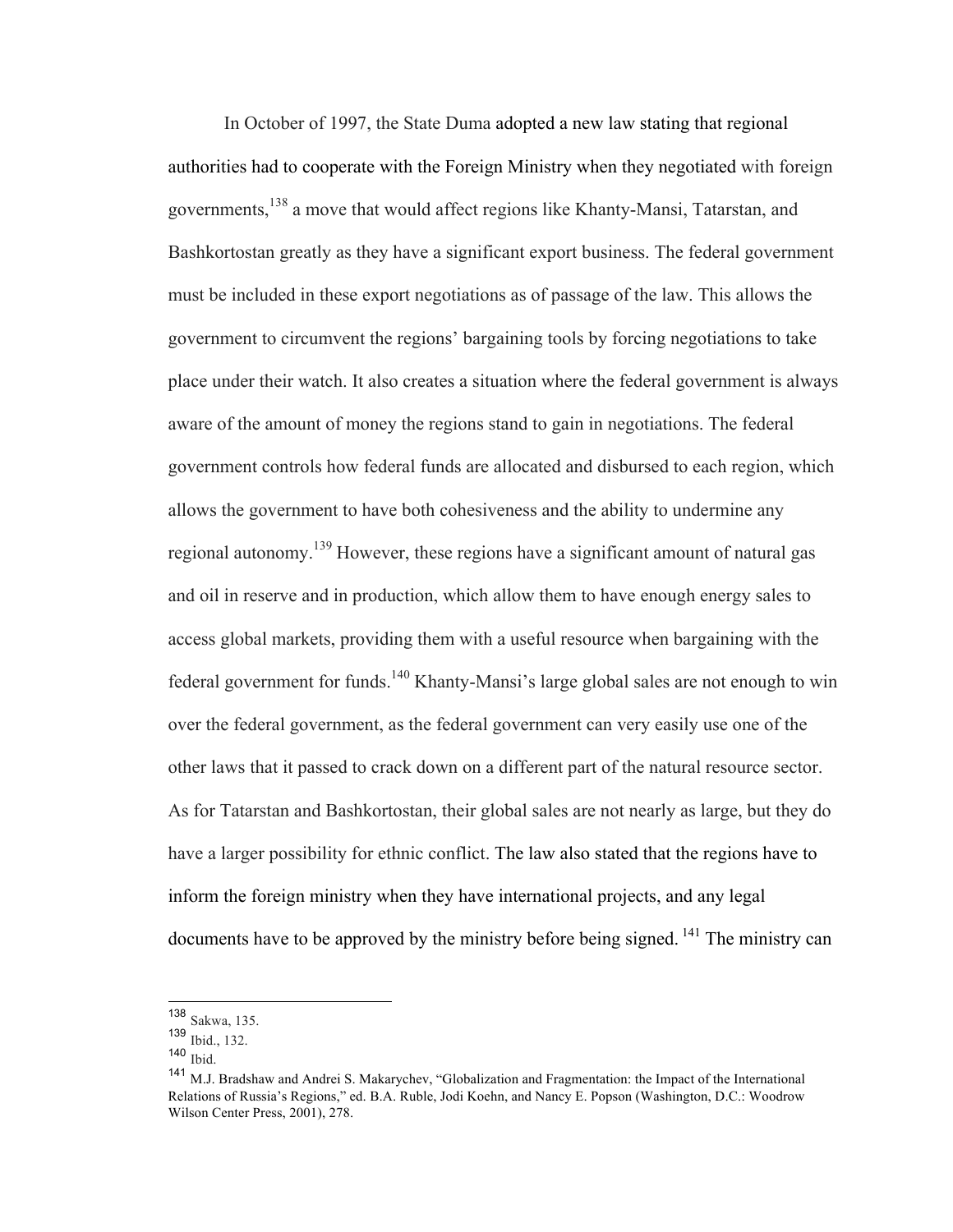open regional branches whenever it wants, and any trade missions have to coordinate with Russian Embassies.<sup>142</sup> This law was targeted at energy producing regions, which provide most of the state's exports and budget revenues. It allowed the federal government to suppress some autonomy from these regions by forcing them to allow federal oversight on trade negotiations.

In 1998, Bashkortostan's President Rakhimov claimed that the center was uninterested in the political and economic situation of the regions, and that he had the power to appoint Supreme Court judges, a power held by the federal government and not the regions.<sup>143</sup> In April 1998, a regional law allowed residents to be Tatar citizens but not Russian citizens, because the regional government felt that Russian state passports diminished Tatarstan as an ethnic state.<sup>144</sup> This was put in place by the regional government to appease Tatar nationalists who felt that the Republic was not sovereign enough. The federal law on citizenship was amended fairly quickly in February 1999 to allow regional citizens to have an extra page in their passport in their local language,  $^{145}$  to coincide with the Tatar law instead of force it to change. Tatarstan had another law allowing the president to appoint mayors and local officials, which actively violated the Russian constitution and the federal government did nothing.<sup>146</sup> Bashkortostan could also openly break federal law.<sup>147</sup> The federal government was unlikely to crack down on regions with lucrative natural resource sectors and nationalists.

 <sup>142</sup> Ibid.

<sup>143</sup> Orttung, Lussier, and Paretskaya, 42, 44.

<sup>144</sup> Ibid., 541.

<sup>145</sup> Ibid.

<sup>146</sup> Orttung, Lussier, and Paretskaya, 540-541.

<sup>147</sup> Traynor.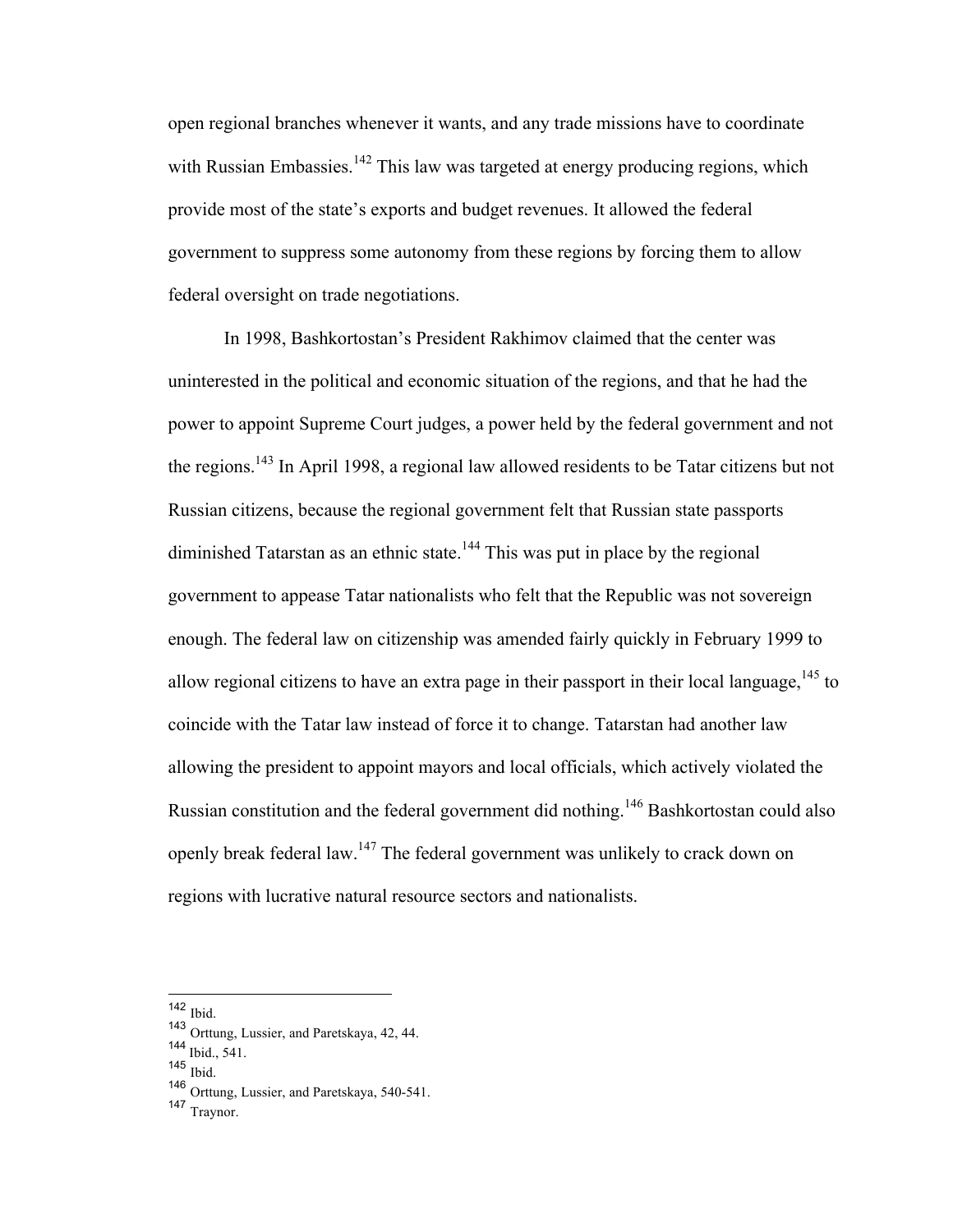On May 13th, 2000 the government created a total of seven federal districts encompassing Russia's 89 regions, each headed by a presidential representative, which established a vertical power that worked to undermine regional autonomy.<sup>148</sup> This action not only granted the president's regional representatives more authority in the regions, it merged the regions into federal districts to centralize power. The representatives in the districts are to be appointed by, dismissed by, and subordinate to the President of the Russian Federation. The main tasks of the representatives are to organize the relevant federal district, organize control over the execution of state bodies decisions in the federal districts, etc.<sup>149</sup> This was done in an attempt to reverse the fragmentation of Russia.<sup>150</sup> and create a powerful center from a weak center with powerful regions and republics. The central government was worried that large regions would set themselves strongly against Moscow and would potentially separate from the Federation while small regions would not.<sup>151</sup> The federal districts allowed the federal government to have more direct control over the regions and republics by centralizing power and appointing representatives that report directly to the federal government. Also, in 2000, the Russian federal constitutional court demanded that all regional constitutions be amended to comply with Russian federal law.  $152$  One of the constitutions in question was Bashkortostan's – in part because of the earlier law stating that the president has to speak Bashkir, as only 20% of the population was Bashkir. <sup>153</sup> This law was ruled unconstitutional because it placed the Bashkirs over all of the other ethnic groups in the

 <sup>148</sup> Sakwa, 130, 141.

<sup>149</sup> Ukaz Prezidenta RF ot 13 maya 2000 g. N 849 "O polnomochnom predstavitele Prezidenta Rossiyskoy Federatsii v federal'nom okruge" (s izmeneniyami i dopolneniyami).

<sup>150</sup> Traynor.

<sup>151</sup> Peter Kirkow, 2.

<sup>152</sup> Gabidullin and Edwards.

<sup>153</sup> Traynor.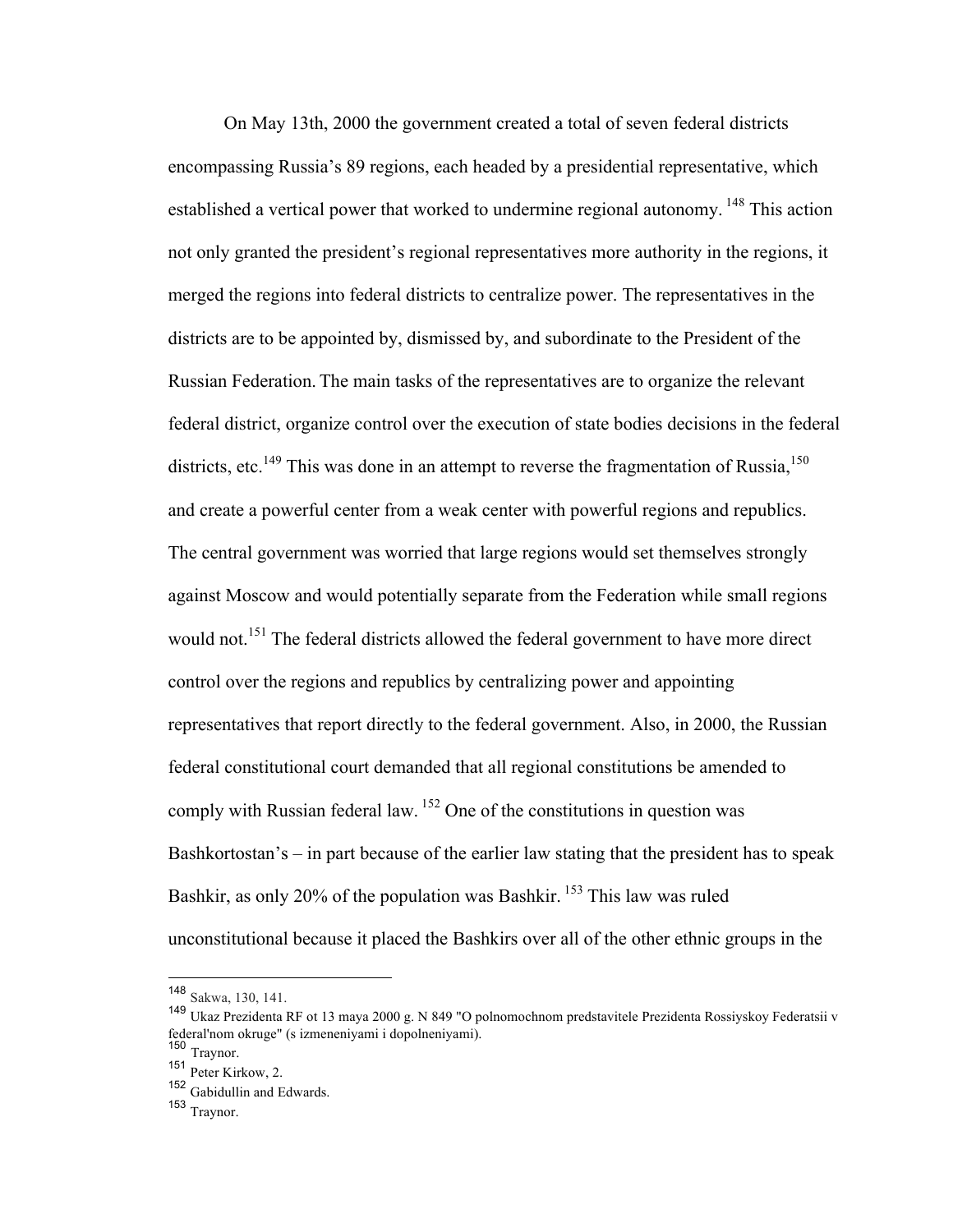region. The federal government was beginning to retake control of the regions through laws and court rulings that would allow the federal government to consolidate central power.

On April  $19<sup>th</sup>$ , 2002 the State Council of the Republic of Tatarstan adopted the revised federal constitution which lists out individual rights and liberties, and the adoption of the new constitution required the autonomous republic to provide those rights as well.<sup>154</sup> Amendments to the constitution were passed officially stating that Tatarstan is a part of Russia.<sup>155</sup> Tatarstan made these constitutional changes as a response to the federal court ruling, despite how anti-federal government the Republic had always been. It was easier to comply with the new federal government than to fight back and potentially lose autonomy.

On July  $7<sup>th</sup>$ , 2003, Federal Law No. 95-FZ "On Amendments and Additions to the Federal Law on General Principles for the Organization of Legislative and Executive Bodies of State Power of the Subjects of the Russian Federation" passed, which established that all power-sharing agreements currently in existence had to be approved within two years or be canceled.<sup>156</sup> The central government had begun to view the bilateral treaties as undermining the integrity of the country, and they canceled about thirty of the forty as a consequence of the growing negative sentiment.<sup>157</sup> To the regions bilateral treaties had helped them to form a real statehood, establish a balance of power,

 <sup>154</sup> "State," Official Tatarstan.

<sup>155</sup> Geohistory.

<sup>156</sup> Ilva Spiridonov, "Dogovor o razgranichenii polnomochiy mezhdu Rossiyskoy Federatsiyey i Respublikoy Bashkortostan prekratil svoye deystviye v 2005 godu — Albina Vorobyeva," *Bashinform.ru* (Ufa, Russian Federation), November 28, 2014.

<sup>157</sup> Shumilova.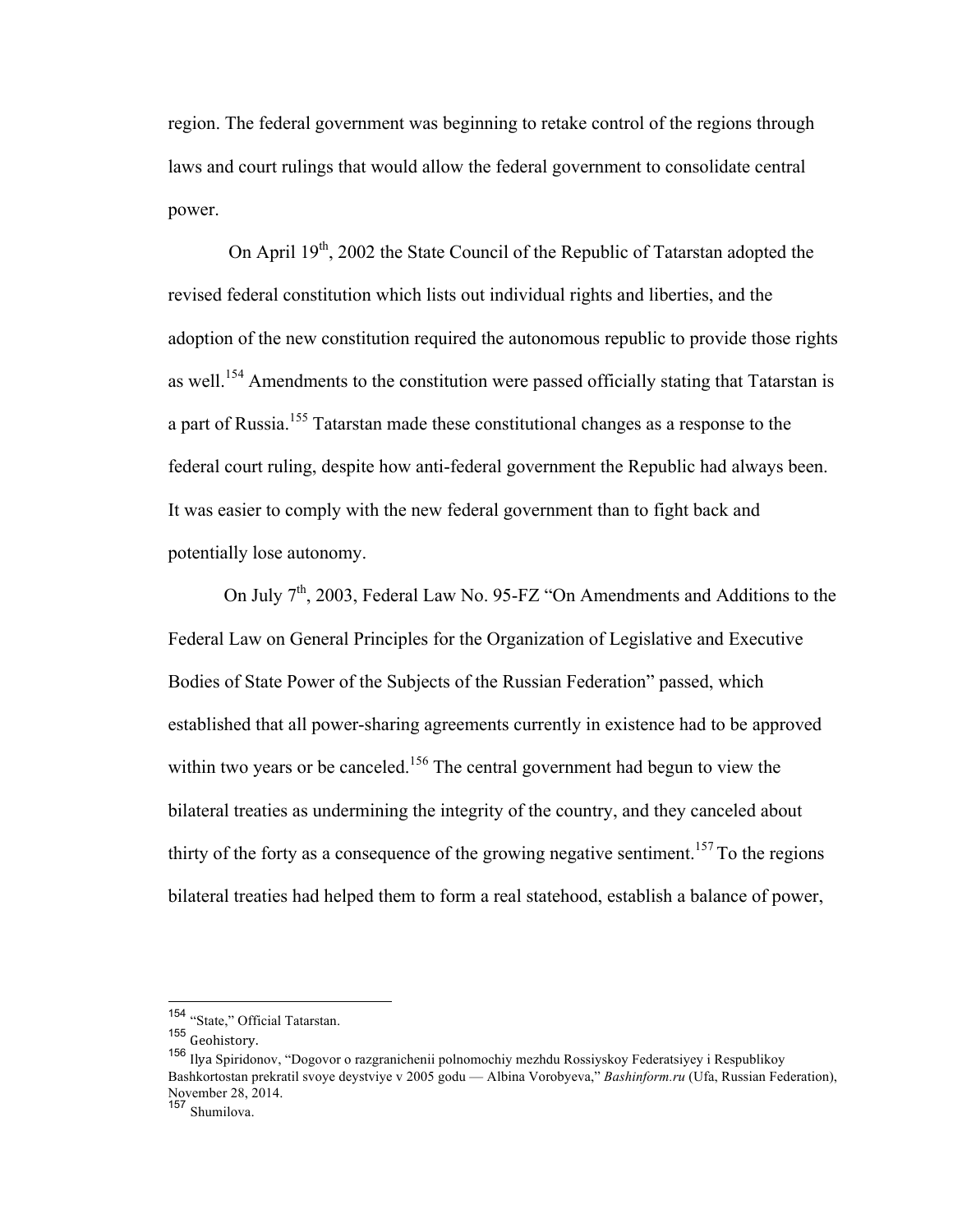and defuse societal, or ethnic, tensions.<sup>158</sup> The remaining ten, which included Tatarstan, kept their bilateral treaties but were worried about the future of regional political autonomy. Another 2003 federal law stated that the head of state in a region is the main conductor of the political process to signing treaties between regions in the Russian Federation,<sup>159</sup> and by this point all of them were appointed by the federal government.

In 2004, a new draft agreement to renew the 1994 power-sharing agreement between the Russian Federation and the Republic of Bashkortostan was submitted, and it was not considered by the federal government.<sup>160</sup> As the treaty was not successfully reapproved, Bashkortostan lost its autonomy on July  $7<sup>th</sup>$ , 2005.<sup>161</sup> Then, in fall 2005, Bashkortostan sent Putin an appeal to renew the center – regional relations, which would have started the process of updating the treaty,  $^{162}$  but was also unsuccessful. Unfortunately, despite the Bashkir government's attempts, it was unable to obtain autonomy again. The government was unable to enact any reprisals for the federal government's actions because anything to cut the government off from its most lucrative resource - oil and natural gas - would have affected the republic's economy just as negatively.

The federal government took a step back to prevent an actual independence movement from forming, allowing Tatarstan to have laws that violated the constitution and a power-sharing agreement which no one else had to been allowed to have at that point. The federal government was most worried about instability in Tatarstan, and because of the powerful wealthy regional government allowed Tatarstan to maintain

 <sup>158</sup> Ibid.

<sup>159</sup> Ibid.

<sup>160</sup> Shumilova.

<sup>161</sup> Spiridonov.

<sup>162</sup>  $\overline{\text{Shumilova}}$ .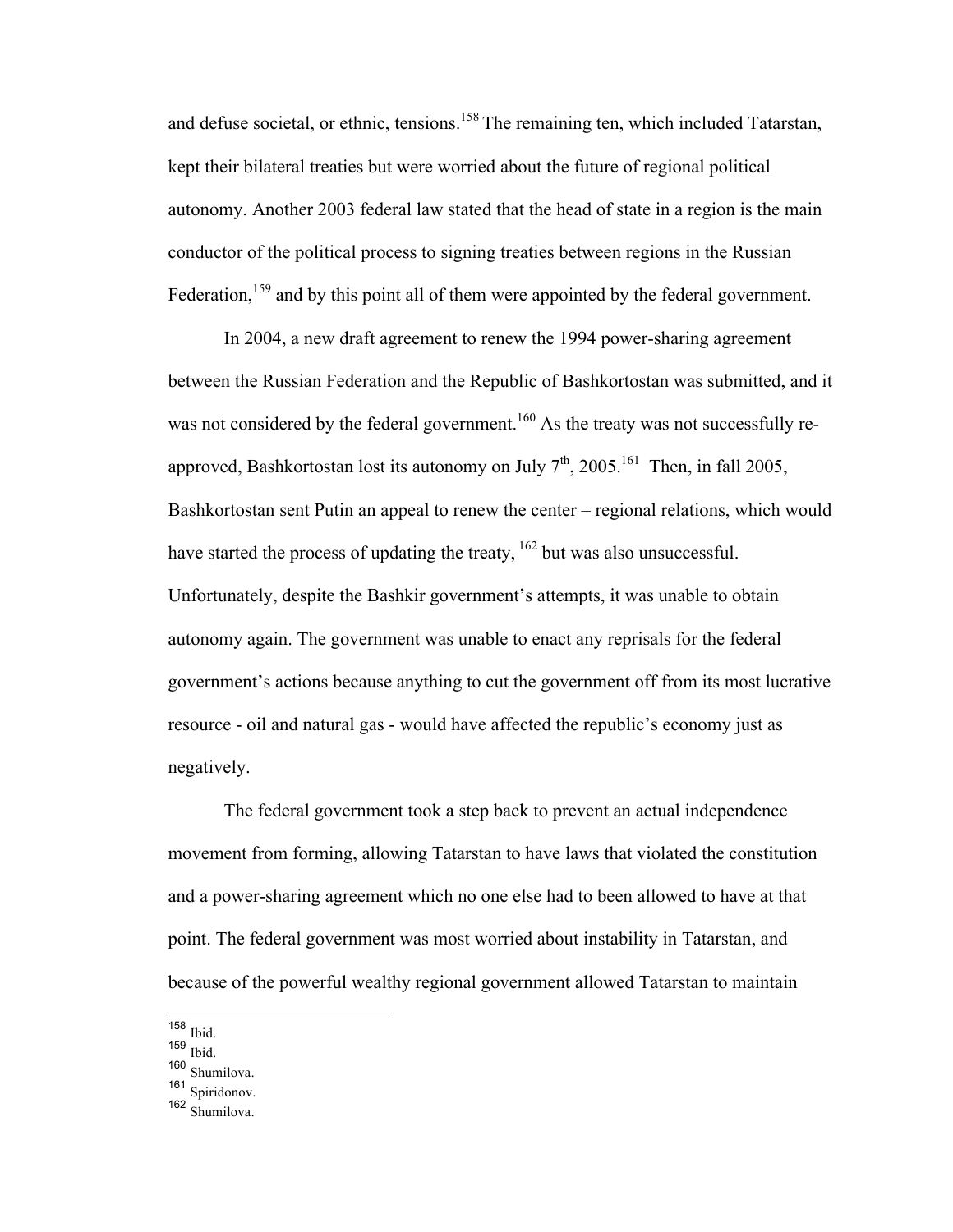autonomy. In 2001, Khanty-Mansi achieved de facto legal separation from Tyumen Oblast, but that just led to instability and affected investment in oil in the region.<sup>163</sup> Khanty-Mansi, due to its extremely large amount of oil reserves, is a top place in Russia for foreign investment, <sup>164</sup> and could not afford to lose the foreign investment in its oil fields, which made the long sought for separation from Tyumen a problem. However, Khanty-Mansi is still part of Tyumen Oblast, and the federal government took away their political autonomy. Mansir Ayupov, a Bashkir Nationalist and aide to President Rakhimov, claimed that, "we've never said we're independent, in no document."<sup>165</sup> summing up the line the Bashkir government tried to walk during the 90s and early 2000s, between outright calling for independence and having some sovereignty without leaving the Russian Federation. Ultimately, they were unable to maintain sovereignty.

This time period saw the end of autonomy for almost all regions and republics, except for the Republic of Tatarstan. Nationalism and natural resources were not enough in most cases to maintain autonomy. Khanty-Mansi and Bashkortostan did not have enough leverage to convince the federal government to renew their power-sharing agreements, but Tatarstan did.

 <sup>163</sup> Wilson, 169.

<sup>164</sup> Ibid., 172.

<sup>165</sup> Traynor.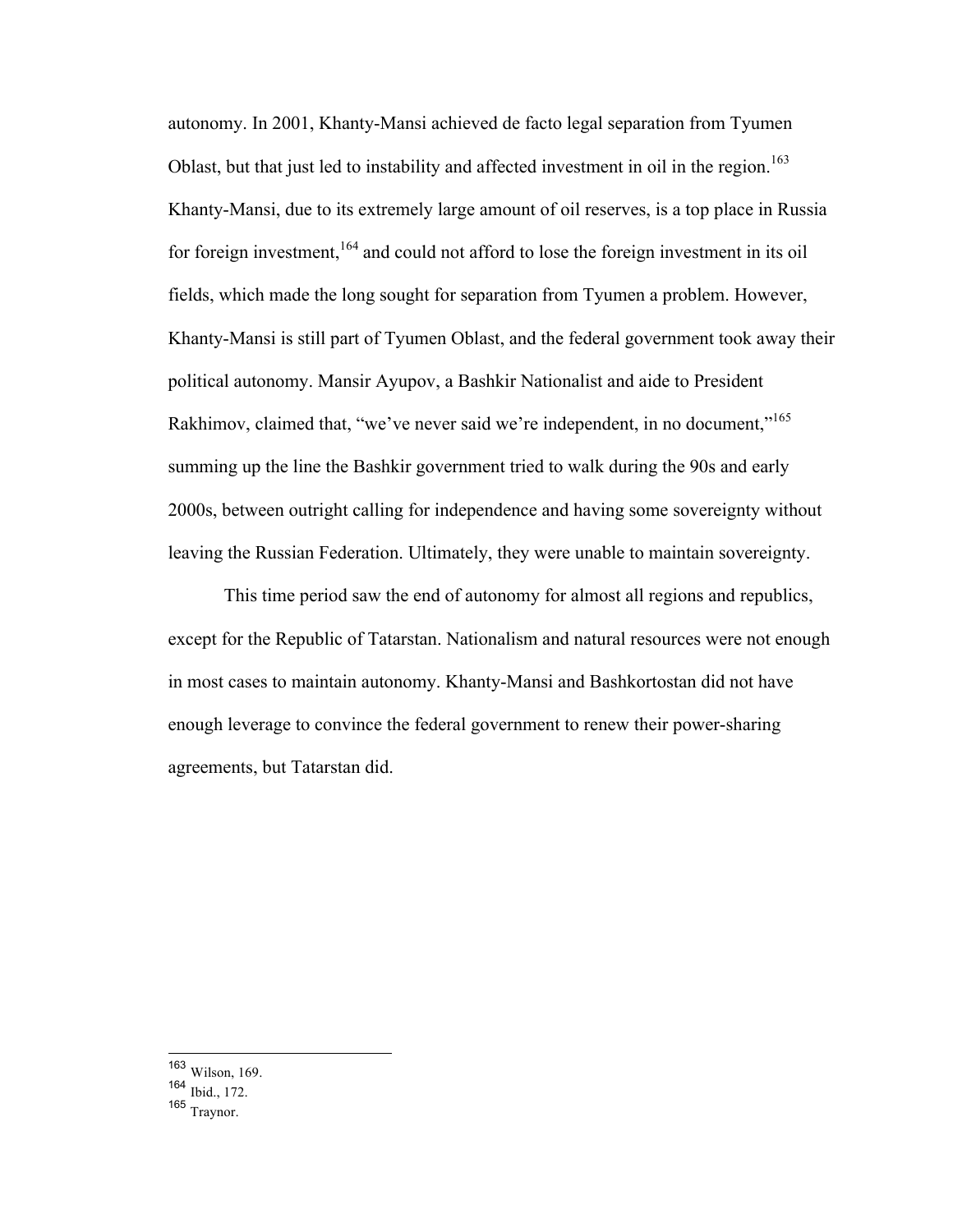#### The End of Autonomy: 2007-2017

From 2007 to 2017, the federal government officially centralized power. By 2009, the only remaining power-sharing agreements were with Chechnya and Tatarstan, and by then the terms had been renegotiated to the point that the agreements were mostly symbolic.<sup>166</sup> Tatarstan lost its autonomy by the summer of 2017, officially ending the system of regional autonomy. However, this time period saw an increase in the amount of anti-government protests in the regions as the population was angered by the repeal of regional political autonomy.

In 2007, when the federal government had managed to take away autonomy from almost all other regions, Tatarstan broke out into protests again and the government again worried about an independence struggle and allowed Tatarstan to keep its autonomy. There were more protests during the Russian economic downturn over what Tatars saw as the federal government overreaching and economically controlling Tatarstan when it began to siphon more money from the region to the federal budget. Then, the Republic of Tatarstan and the federal government signed a new treaty, which acted both as an extension of the last agreement and a brand-new agreement.<sup>167</sup> Tatarstan received this deal from the government while other regions' agreements were in the process of being canceled.168 The Treaty with the Russian Federation on the Delimitation of Jurisdictional

 <sup>166</sup> "Russia Revoking Tatarstan's Autonomy," European Forum for Democracy and Solidarity. 9 August 2017.

<sup>167</sup> Stratfor Worldview.

 $168$  Ibid.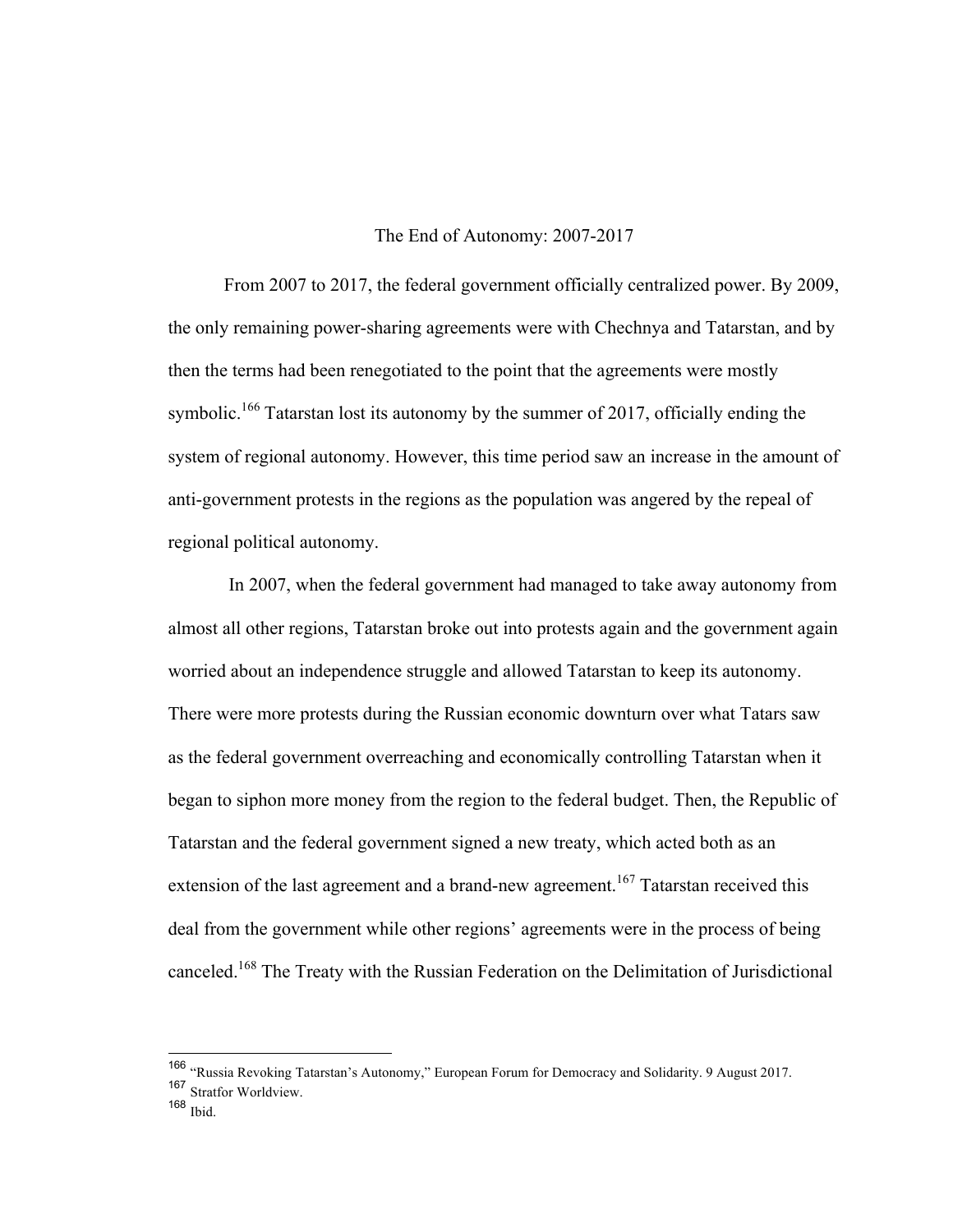Subjects and Mutual Delegation of Powers, signed on June  $26<sup>th</sup> 2007$ , helped to codify the continuing status of the Constitution of the Republic of Tatarstan. The most important part of the treaty is that it lays out that the delimitation of jurisdictional subjects and powers between Tatarstan and Russia is affected by the Constitution of the Russian Federation.<sup>169</sup> This forces the republic to continue legislating without contradicting the federal government in order to allow the federal government more oversight and control over the region. The treaty grants Tatarstan full state authority.<sup>170</sup> The new treaty takes a harsher stance on the Republic's laws, more aggressively stating that they must follow federal law to be considered legitimate. It also officially codifies the new legal status of the Republic, as having authority within the bounds of its territory as long as its authority is under the federal government, which is a form of federalism.

Most importantly, the treaty states that the federal government and Tatarstan's Cabinet of Ministers have to make agreements jointly in regards to economic and environmental issues, $171$  which do involve the extraction and processing of natural resources. Even through the federal government was willing to extend Tatarstan's political autonomy, not something they did for every region and republic, the federal government was not willing to allow Tatarstan continued economic freedom. The republic only demanded autonomy as a means for increased economic freedom, and the federal government was not willing to allow it to continue if they could not be involved. They did not completely take away Tatarstan's ability to control natural resources at this time because of continued fears of separatist activity. Tatarstan could still carry out

 <sup>169</sup> St. 1 Treaty with the Russian Federation on the Delimitation of Jurisdictional Subjects and Mutual Delegation of Powers. June 26, 2007.

<sup>170</sup> Ibid., St. 2.

 $171$  Ibid.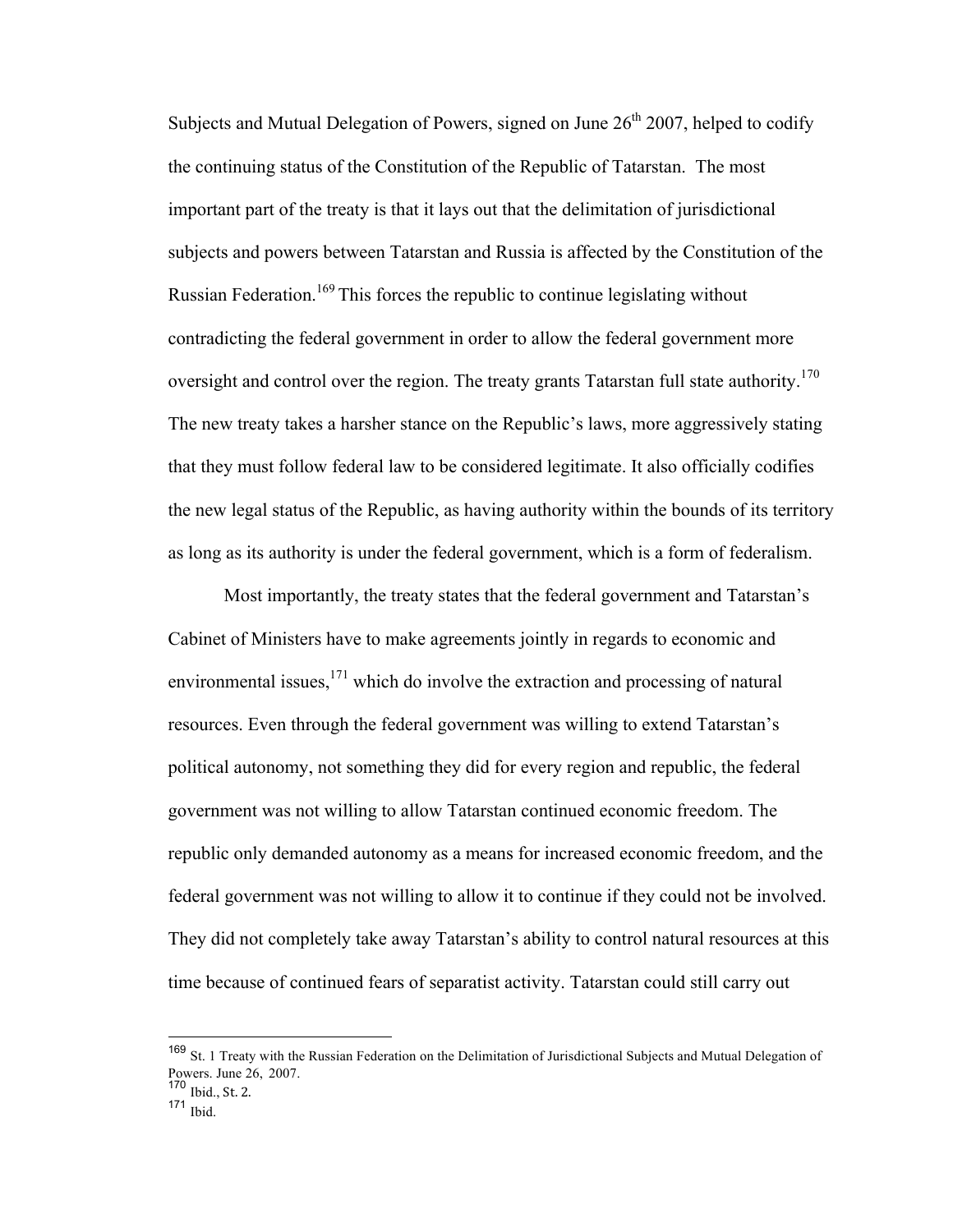international economic relations with foreign states and other parts of Russia, as well as sign agreements for the implementation of international economic relations.<sup>172</sup> This allowed Tatarstan to continue to directly control both their international relations, including the oil and natural gas trade, and creates a situation where the Russian Federation maintains some measure of control over Tatarstan's ability to resolve issues that arise from oil and natural gas production. While other republics and regions were actively losing their sovereignty, Tatarstan received a renewal because the federal government understood that the situation would become tense if not outright dangerous if the separatists became enraged over the loss of sovereignty. The situation had already turned sour in other regions.

There is no ethnic nationalism in Khanty-Mansi, as there have been no protests along ethnic lines, no protection of Khanty and Mansi culture, and certainly no separatists. While other ethnic groups are diametrically opposed to the central government, these are more opposed to the oil companies and only somewhat to the central government. However, in 2010, they did protest Medvedev's appointment of Natalia Komarova for governor instead of Filipenko.<sup>173</sup> Unlike other protests that have fallen along ethnic lines, most of Khanty-Mansi was protesting Komarova. Khanty-Mansi's parliament endorsed the appointment, <sup>174</sup> the only check and balance to the ascension of a regional governor, before protests began on the  $14<sup>th</sup>$  of February 2010.<sup>175</sup> Komarova would take power despite the protests.

 <sup>172</sup> St. 2 Treaty with the Russian Federation on the Delimitation of Jurisdictional Subjects and Mutual Delegation of Powers.

<sup>173</sup> "Protests Against New Regional Governor, Barred Candidate on Hunger Strike," *RadioFreeEurope* (Prague, Czech Republic), February 15, 2010.

 $174$  Ibid.

<sup>175</sup> *RadioFreeEurope,* "Protests Against New Regional Governor, Barred Candidate on Hunger Strike."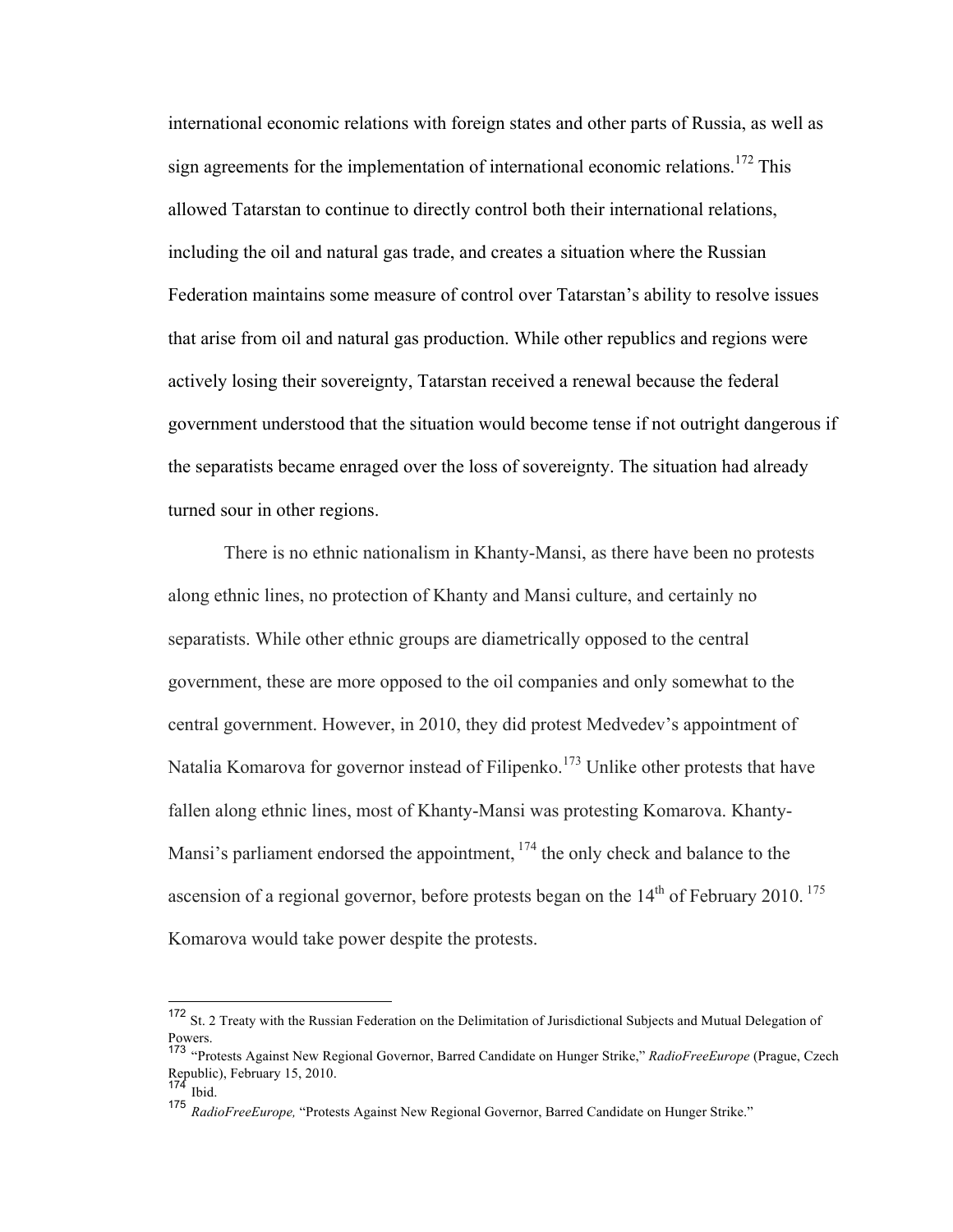During the time period of her appointment, rumors started that she was appointed because of her close ties to Gazprom, implying that she would work for the oil and gas companies instead of the people.<sup>176</sup> This is a real worry in Khanty-Mansi, because the oil companies are extremely powerful. Even in the 90's Lukoil had the most power in the region because of its control over most of the local economy.<sup>177</sup> The oil companies in Khanty-Mansi are actively pushing the Khanty off their land for drilling, because Khanty land is in the middle of a part of Siberia that provides half of overall Russian oil extraction.<sup>178</sup> And as the Khanty are a small part of the population, isolated, and not united, oil companies are not afraid of reprisals. Lukoil West Siberia built a road for oil drilling in 2014 through some of the very last free Khanty land.<sup>179</sup> The company puts itself over the locals' wants, in the thinking that if the locals successfully stop oil production on sacred Khanty sites, that it will lead to the ruin of Khanty-Mansi's economy. <sup>180</sup> The regional and federal governments have gone along with this because they tacitly agree with it. Anti-oil company protests have begun breaking out in Khanty-Mansi because of a series of oil spills that are actively affecting the local way of life. <sup>181</sup> However, the Khanty and the Mansi will never have a successful protest without the assistance of the other citizens of the region. In part, this is because of how few of them there are, and the fact that the population relies heavily upon the production and sale of natural resources.

 <sup>176</sup> Brian Whitmore, "Kremlin Stumbles in Regions as Unrest Mounts," *RadioFreeEurope* (Prague, Czech Republic), February 16, 2010.

<sup>177</sup> Orttung, Danielle, and Paretskaya, 238.

<sup>178</sup> Emma Biermann, "Will the Khanty Save Russia?" 350.org, January 14, 2014, https://350.org/will-the-khanty-saverussia/.

<sup>179</sup> Ibid.

<sup>180</sup> Ibid.

<sup>181</sup> Ibid.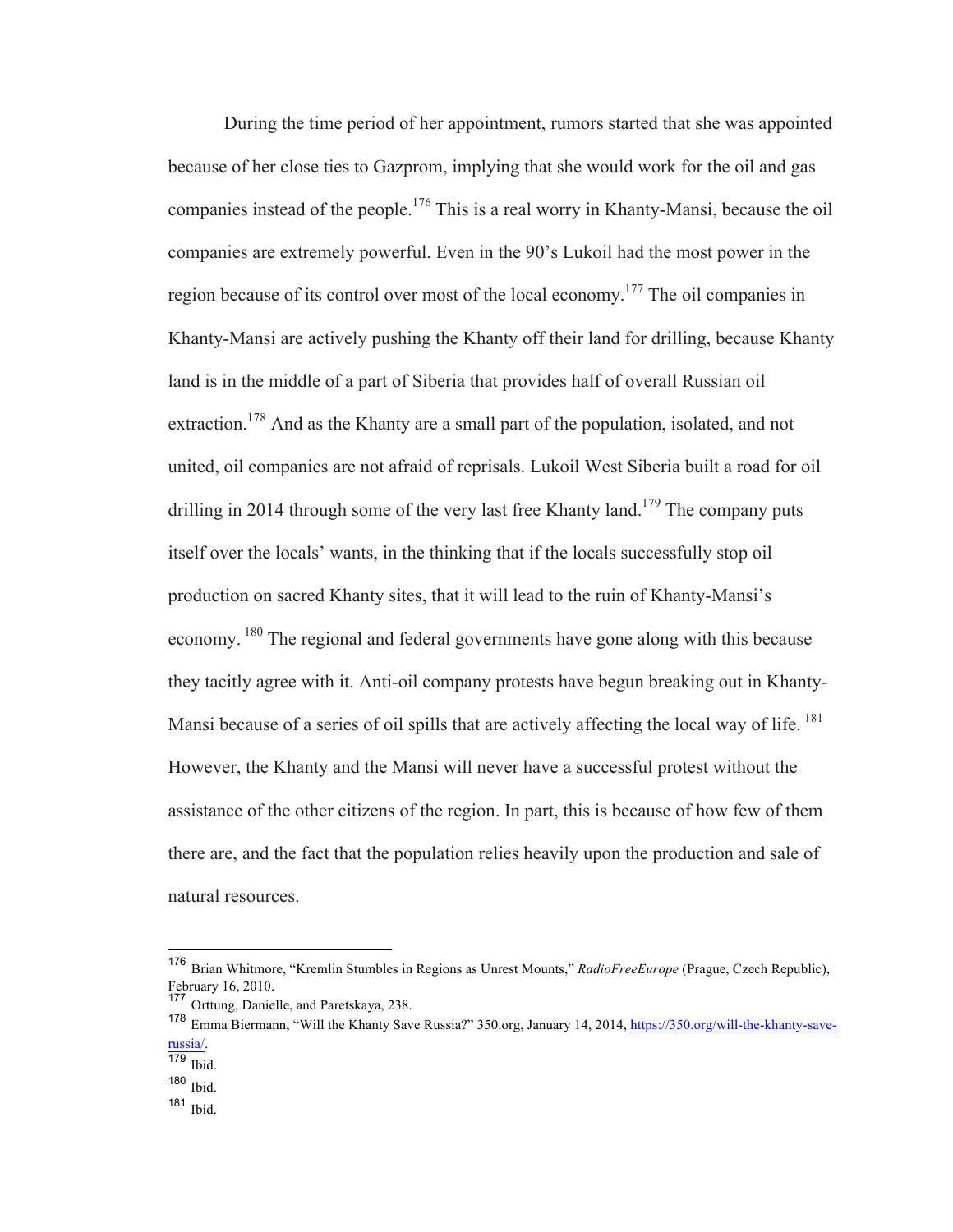Protests in Bashkortostan did not really break out after autonomy was officially revoked in 2007, because of how quietly it went away. It was only when it became clear what the Bashkirs had lost that protests officially broke out. One wave of protests began on March  $3^{rd}$ , 2011, when the Bashkir Youth Union (BYI) went on a hunger strike in response to police putting pressure on nationalists, and they demanded the release of activists that had been thrown in prison.<sup>182</sup> BYI stated that it was defending Bashkir language and culture, because the central government restricted Bashkir-language schools and state media broadcasts, which had been almost completely eliminated.<sup>183</sup> Essentially, it was not until the federal government, which had already taken away political autonomy in the region, began to cut down on Bashkir culture that nationalists reacted, because it was the first moment they could point to of federal overreach.

In 2013, Russian authorities made calling for separatism punishable by three to five years in prison, <sup>184</sup> which only served to anger regional separatists, who to this point had never fully vanished. The passing of this law would have a ripple effect in Bashkortostan and Tatarstan, where activists would be jailed. On October  $11<sup>th</sup>$  2016, the twenty-sixth anniversary of the sovereignty declaration, Bashkir nationalists assembled because they were angered that the central government had destroyed the document.<sup>185</sup> They complained that Putin suppressed the freedom of the regional president's office, distorted Bashkir history, and closed Bashkir schools and facilities in an attempt to undermine the language.<sup>186</sup> The Bashkirs have become more assertive in defending what

 <sup>182</sup> Robert Coalson, "Russia's Bashkortostan Strains Against Moscow's Centralization Policy." *RadioFreeEurope*, (Prague, Czech Republic) March 24, 2011.

 $183$  Ibid.

<sup>184</sup> Gabidullin and Edwards.

<sup>185</sup> Paul Goble, "Is Bashkortostan About to Explode Along Ethnic Lines?" *Eurasia Daily Monitor* 13, no. 179 (2016). <sup>186</sup> Ibid.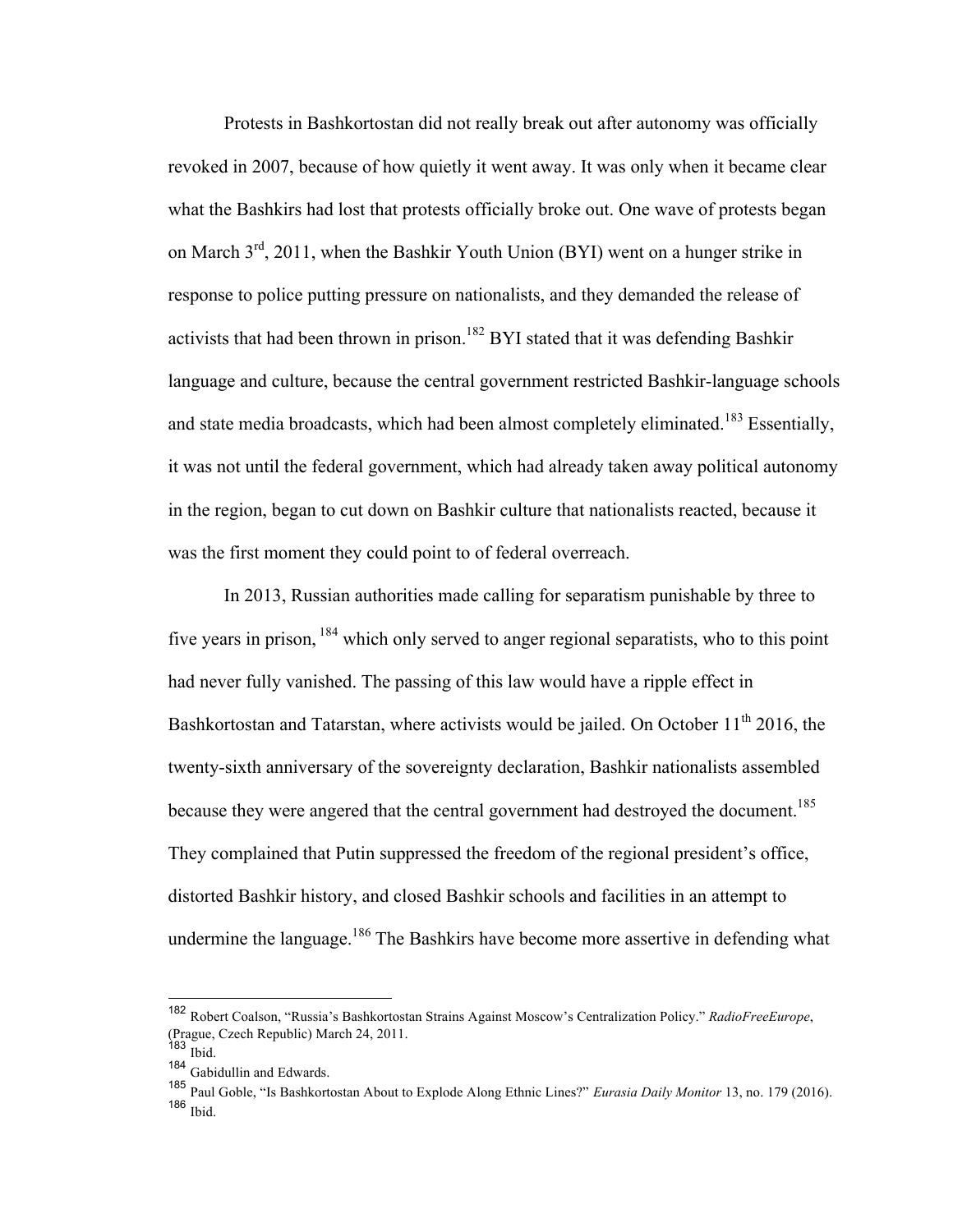they see as their rights to their own republic.<sup>187</sup> They are a minority in their own republic, and faced past marginalization, so these fears are not unfounded. Bashkir activists want the return of the 1990 sovereignty declaration, a true federal state, Bashkir control of national resources, a true regional presidency, reopened Bashkir schools and institutions, and the end of the repression of Bashkir national organizations. <sup>188</sup> Bashkir nationalists are very vocal in the region, and are active in leading anti-government protests, but there are not a large number of them.

In mid-July 2017, the state council of Tatarstan appealed to the federal government in the hopes of extending the power-sharing agreement, as it was set to expire on July  $24^{th}$  2017.<sup>189</sup> On July  $24^{th}$  2017, the federal government allowed the power-sharing agreement to expire, ignoring the Tatarstan State Council's proposal completely. <sup>190</sup> Now, at least fourteen of Tatarstan's constitutional articles and several federal laws all need to be amended<sup>191</sup> to reflect the new legal status of the republic. The office of the president is no longer legal, so the status of current president Rustam Minnikhanov is in question. Tatar parliamentarians have petitioned the United Nations for independence,<sup>192</sup> going over the Russian Federation's government completely. In part, this is to appease the angry Tatar population. The regional government will never let Tatarstan become its own independent country because their economy could collapse if Russia cut it off from exporting natural resources. Ultimately, Tatarstan lost the ability to

 <sup>187</sup> Goble.

<sup>188</sup> Ibid.

<sup>189</sup> Stratfor Worldview.

<sup>190</sup> "Russia Revoking Tatarstan's Autonomy," European Forum for Democracy and Solidarity. 9 August 2017.

<sup>191</sup> Ibid.

<sup>192</sup> European Forum for Democracy and Solidarity.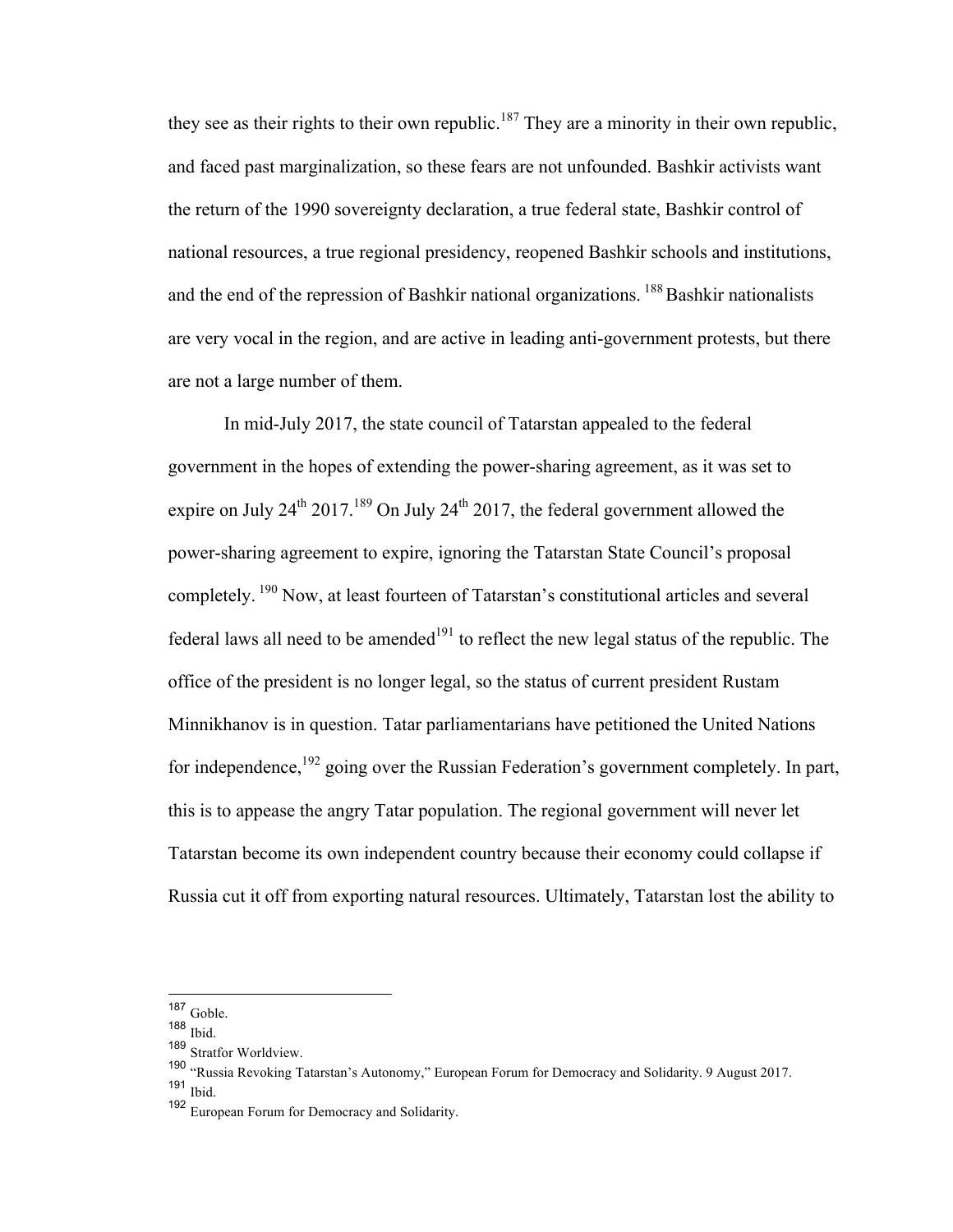maintain autonomy because the federal government found an excuse to allow the powersharing agreement to die.

In 2017, mandatory ethnic language classes were in jeopardy all over Russia after the Prosecutor-General's Office was asked to investigate the problem, the central government claiming that these classes are illegal.<sup>193</sup> On August 28th, the federal government officially ordered the Prosecutor-General to ensure that all regions had canceled their classes.<sup>194</sup> On September  $7<sup>th</sup>$ , the Republic of Tatarstan's Education Ministry stated that these attempts to end mandatory Tatar studies contradict federal and regional laws guaranteeing them the right to make local ethnic languages official state languages.<sup>195</sup> The federal government will be forcing Tatarstan to cancel Tatar classes. It was not just separatists protesting over this, as many Tatars view it as the central government trying to take away their culture. Protests broke out in Bashkortostan on September  $16<sup>th</sup>$ , 2017, as a consequence of the revocation of mandatory Bashkir language classes in regional schools.<sup>196</sup> The Bashkirs saw this as evidence that the federal government does not view them as a valid segment of the population and that it is willing to tear their culture away from them.

Protests in Tatarstan tend to break out when the federal government is seen to be taking away the autonomy or culture of the Tatars. Nationalism there has remained strong for decades and that is extremely unlikely to change. Ethnic nationalism, which had been evident, but not a problem before the cancellation of political autonomy in Bashkortostan became a problem afterwards. Nationalists saw every action taken in Bashkortostan as

<sup>196</sup> Ibid.

 <sup>193</sup> *RadioFreeEurope*, "Bashkortostan Nationalists Plan Protests for Mandatory Bashkir Classes."

 $194$  Ibid.

<sup>195</sup> Ibid.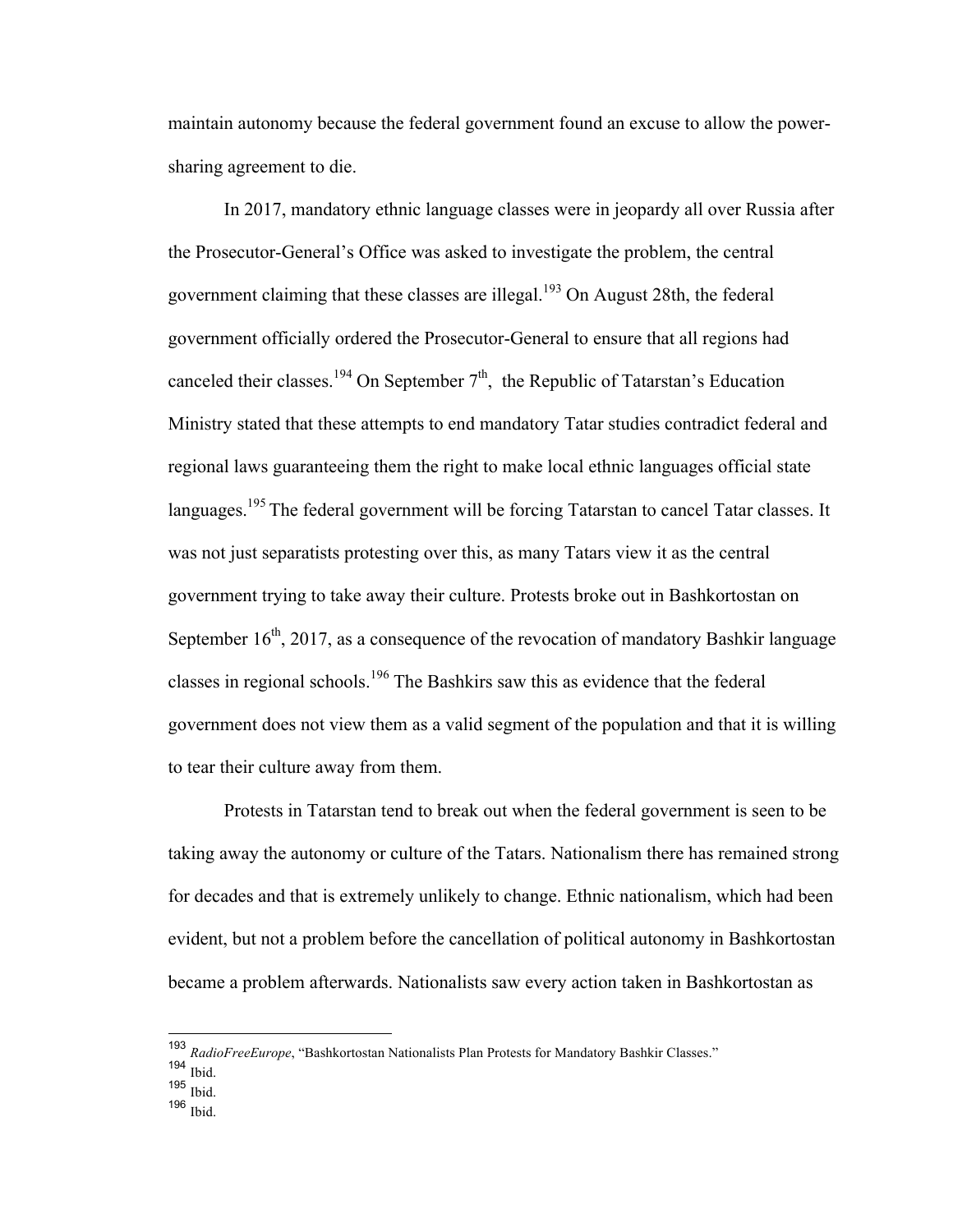anti-Bashkir act. In some cases, like the closing of Bashkir language facilities, they were absolutely correct. Nationalism is nonexistent in Khanty-Mansi because there is no large ethnic minority to come together under a similar culture to protest against the federal government. The closest Khanty-Mansi has managed to come still are a few small protests against the oil companies, which have not been successful.

During this time period, even Tatarstan lost autonomy. Not even nationalism in that republic was enough to maintain sovereignty when the federal government decided to take it away. Ultimately, the explosion of regional protests and the possession of natural resource revenues were not enough to convince the federal government to allow the last politically autonomous republic to maintain autonomy, or to give it back to the regions that had lost it. The federal government had been more concerned with the centralization of power than ethnic uprisings, and the regional governments were concerned about reprisals from the federal government and did not fight back.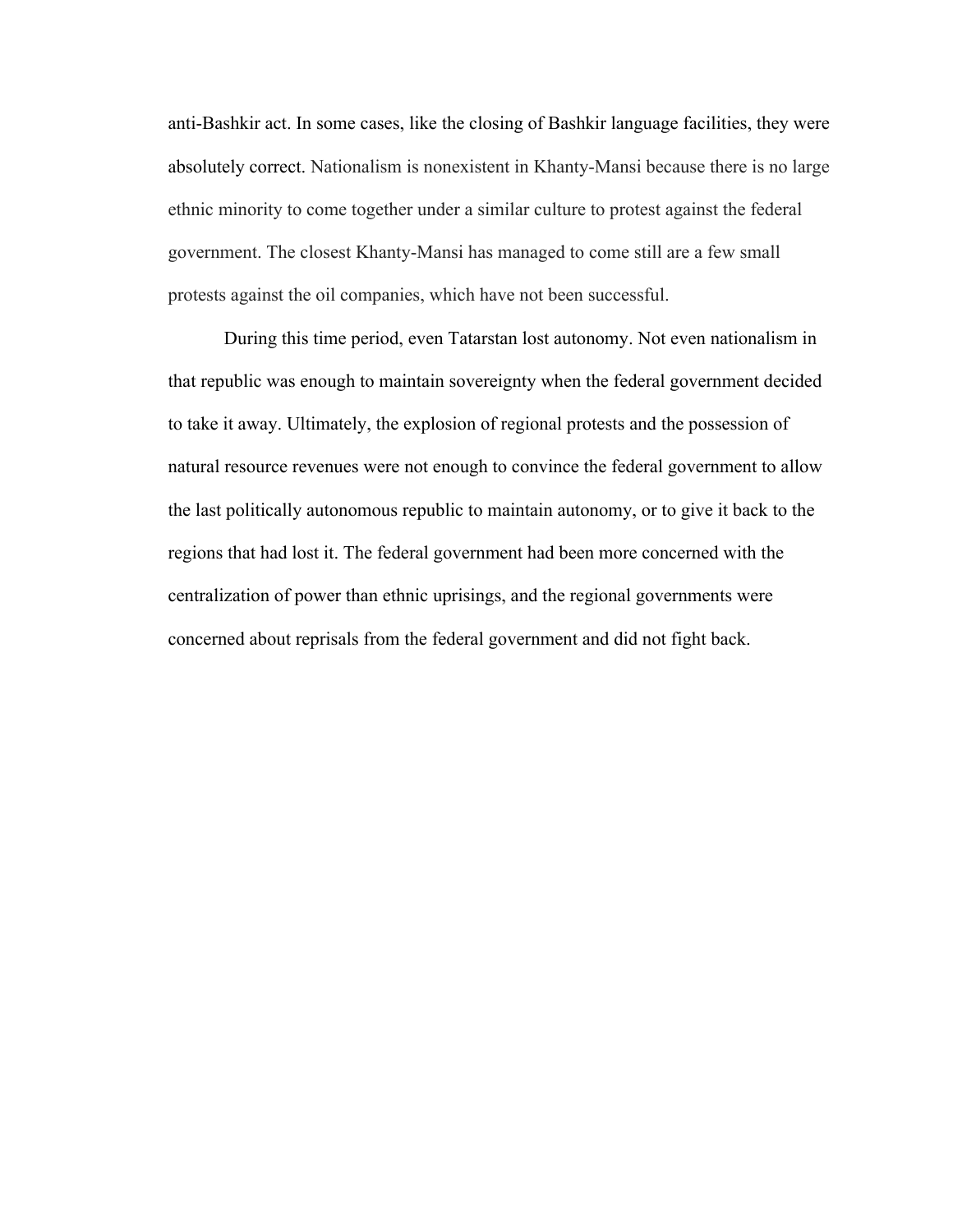#### Conclusion

In the 1990s, the government of the Republic of Tatarstan was able to push for more political and economic freedom because the central government was weak and worried about the consequence of angering the Tatar government. Tatarstan for two decades successfully held onto the autonomy granted to it as a region with an ethnic minority because it is so rich in natural resources. A poorer region would not have had the money to bankroll the government in case of getting cut off from obtaining federal subsidies or to successfully threaten the federal government with the risk of an independence struggle cutting off the economy. That was independence in all but name. Natural resources have provided Tatarstan with the ability to separate itself from the federal government in order to have some semblance of independence, but as the republic does not have a foreign border, the regional government understood that it could not become sovereign. The republic has had the potential for an ethnic conflict simmering for decades, because of how strongly Tatar separatists have positioned themselves against the federal government. An actual conflict is unlikely to erupt, but elites did use the threat of an independence struggle to bolster their push for political autonomy. As of July  $24<sup>th</sup>$ , 2017, the Republic of Tatarstan is no longer an autonomous republic. However, the government has not given up on obtaining semi-autonomy. Despite Tatarstan's desire for a return to autonomy, anger at the central government, and rise in nationalism, with Putin in power, it is highly unlikely that Tatarstan will ever regain its previous legal status. The Republic of Tatarstan was the Russian region that had sovereignty the longest, and was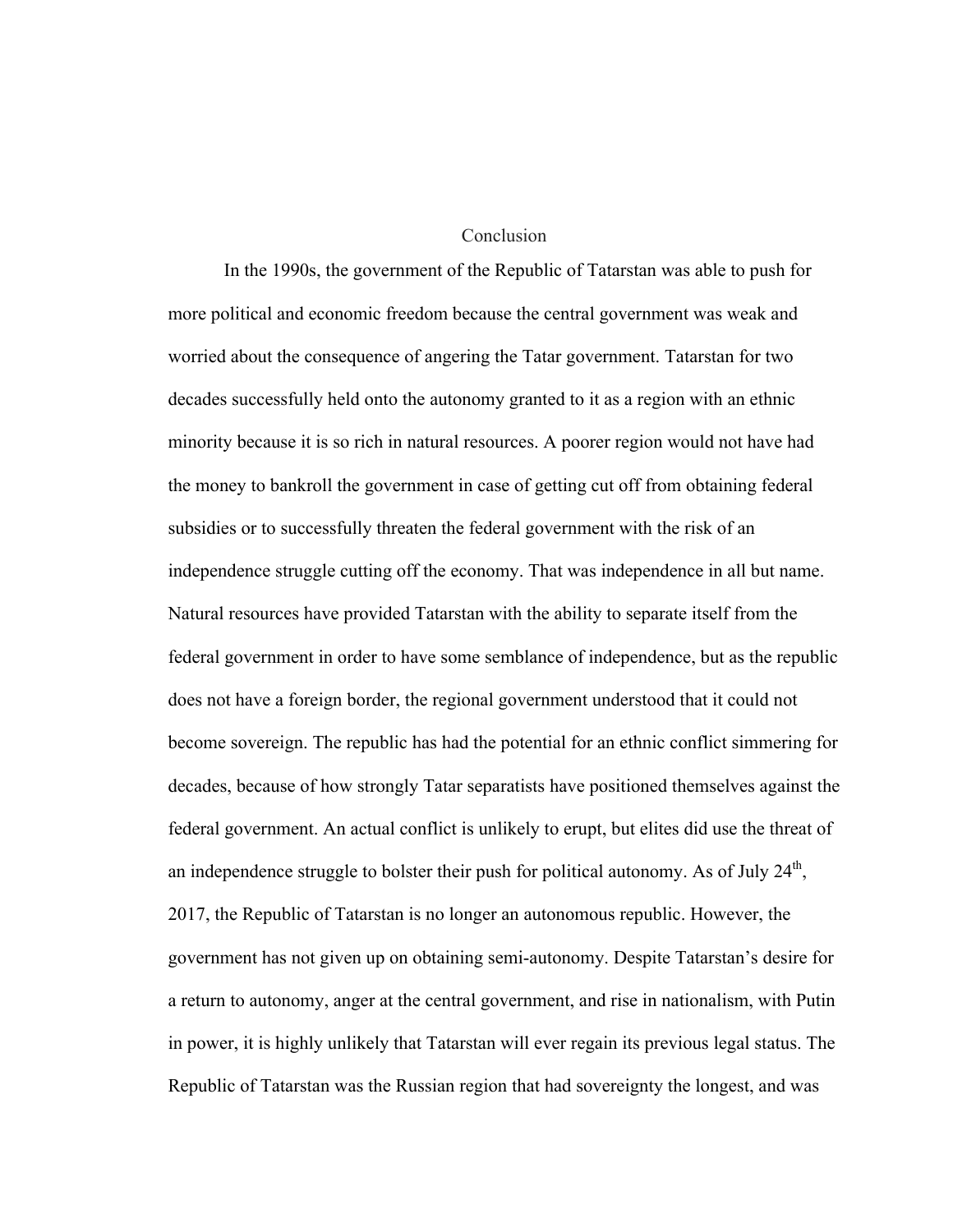one of the few that is majority national minority, and natural resources provided Tatarstan with the ability to seize sovereignty in the early 90's, and they are the reason that Tatarstan cannot fight for sovereignty now.

The discovery and production of oil during the Soviet Union allowed the Republic of Bashkortostan to seize autonomy from the center and maintain it for a decade. However, the reliance on refining and selling natural resources meant that they were not bargaining from a strong position during the 1990s. As a consequence of natural resource revenues and nationalism, the republic was able to get some concessions from the federal government, including a high level of political autonomy, but was only allowed to gain some economic autonomy. Bashkortostan has the right to make its own political and economic decisions, under the oversight and laws of the federal government. It was easier to revoke Bashkortostan's autonomy because of how relatively insignificant the Bashkir nationalists were in the region. The risk of a successful insurrection was fairly low, as there were not enough people to have made a difference against the might of the central government. As well, Bashkortostan's ability to manufacture, produce, and sell oil and natural gas – its most lucrative asset – hinges on the assistance of the federal government. Bashkortostan does not have a border with a foreign country, and as such cannot transport any goods without the agreement of the federal government and the use of their transportation systems. The Bashkir government had briefly tried to fight back before realizing that it was hopeless, and accepted the quiet death of their autonomy in the knowledge that they could not risk their economy for a likely to fail rebellion. The Bashkirs will continue to protest for their rights, but the regional government will continue to prevent it from breaking out into anything more than a protest to avoid losing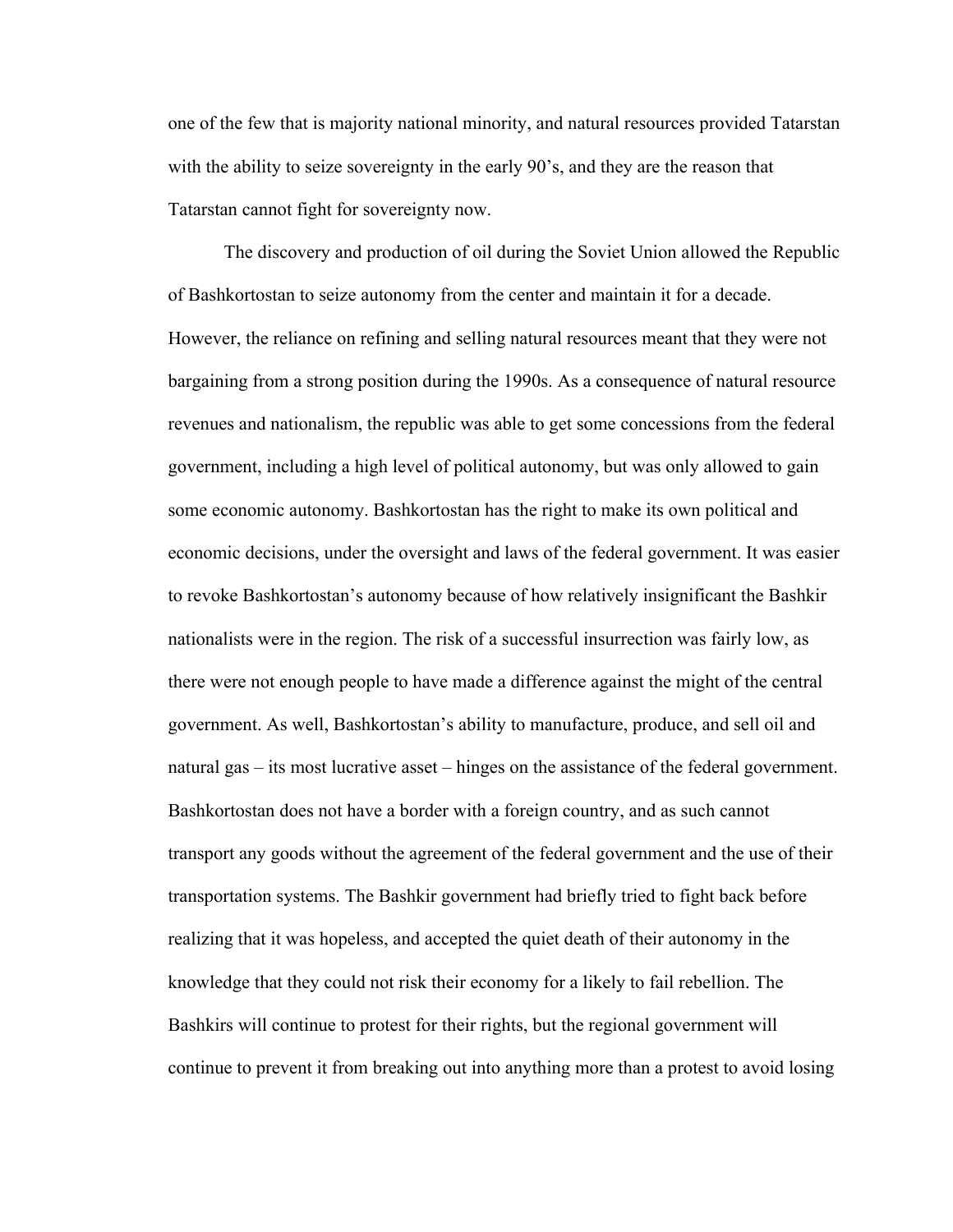their economic situation. The Bashkortostan government will continue to attempt to protect the rights of the Bashkirs in order to prevent separatists from breaking out into a full revolution, and petition for more autonomy, but the federal government is unlikely to allow the Republic to regain it.

Khanty-Mansi's status as an autonomous region began early in the USSR as a consequence of the push to create homelands for national minorities in Siberia. It was only after that had passed that the central government discovered that Khanty-Mansi had oil and understood exactly how much money was at stake if Khanty-Mansi was allowed to rule itself. Autonomy in Khanty-Mansi formed as sovereignty in name only. Almost all freedoms the federal government allowed the region were also handed to Tyumen Oblast, abridged later with federal laws, or granted to the federal government. Oil and natural gas in other regions allowed them to grasp sovereignty, but in Khanty-Mansi it directly prevented the government from being able to have any. Every agreement made with the federal government about sovereignty did not grant Khanty-Mansi control over natural resources and foreign economic relations, both of which meant that Khanty-Mansi was not autonomous at all. When the bilateral treaties were signed, Khanty-Mansi's government had to take what was offered, in the understanding that it was not receiving an actual deal. The confusing relationship with Tyumen Oblast contributed to the lack of autonomy, as it meant that Khanty-Mansi has constantly been fighting with the Oblast over who is in charge and cannot call for further autonomy from the federal government until they obtain it fully from Tyumen first. As well, the Khanty and Mansi were too small and isolated to have visibly protested in their ancestral homeland. There was never any risk of Khanty-Mansi erupting in a rebellion against the federal government. Like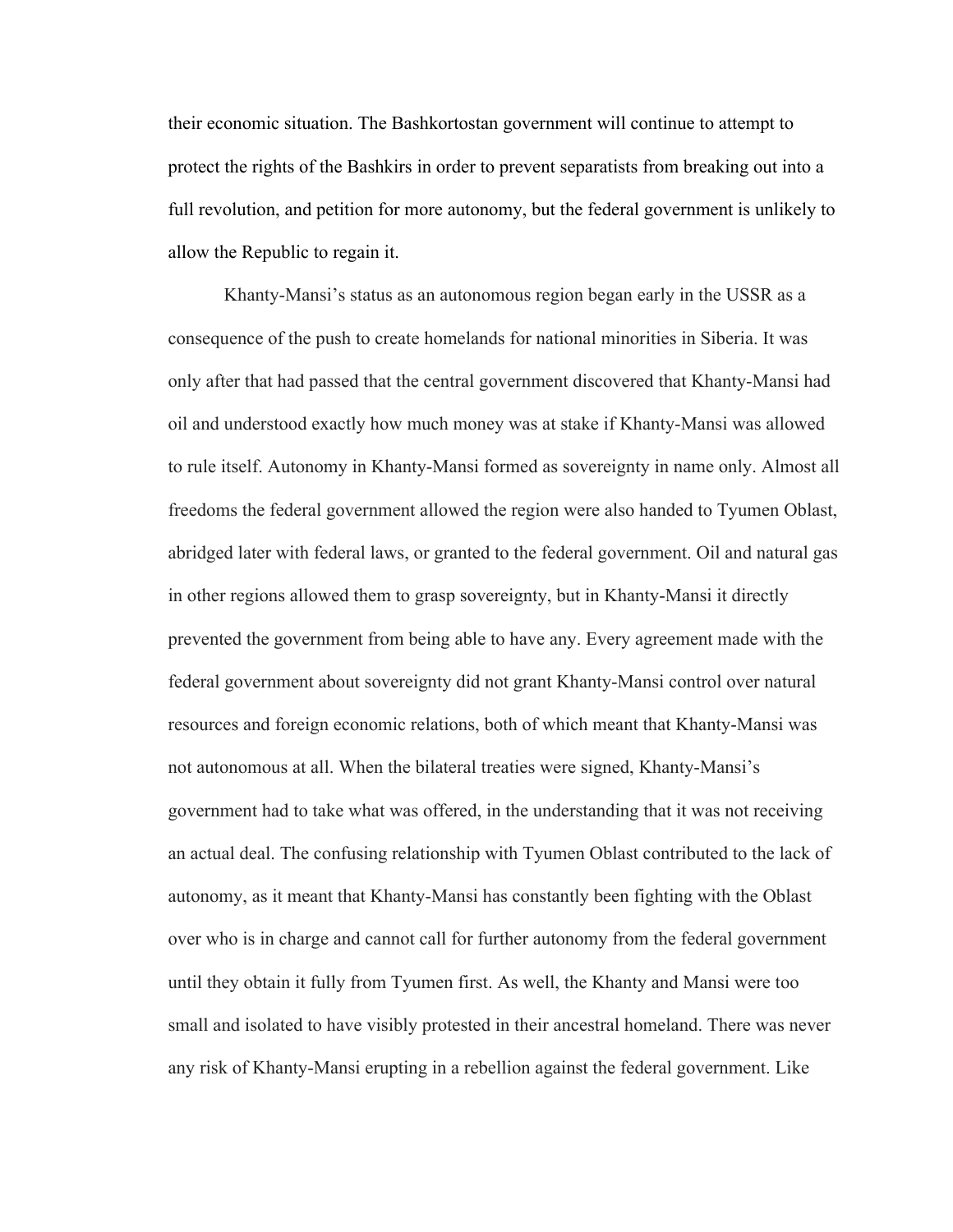every other region, Khanty-Mansi no longer has an active power-sharing agreement, and quite literally, is autonomous in name only now.

The political autonomy system in Russia formed after the collapse of the Soviet Union as a way to appease the regions, especially those who produced the most economically necessary natural resources for the future of the country. Without resourcerich regional governments cooperating with the federal government, it was not clear that Russia would ever recover from its economic troubles after the fall of the Soviet Union. Therefore, the federal government allowed regional governments to seize sovereignty. How much political autonomy they received was dependent on both how large and lucrative their natural resources sectors are, and how likely they were to erupt in an ethnic struggle if they were not granted political autonomy. The regional governments attempted to balance the fact that they could not economically sustain a revolt against the federal government, with the federal government's fear that a revolt would be disastrous. The federal government officially proved as of August 2017 that the regions would never cut the federal government off from oil and gas or break into an ethnic struggle if autonomy was revoked.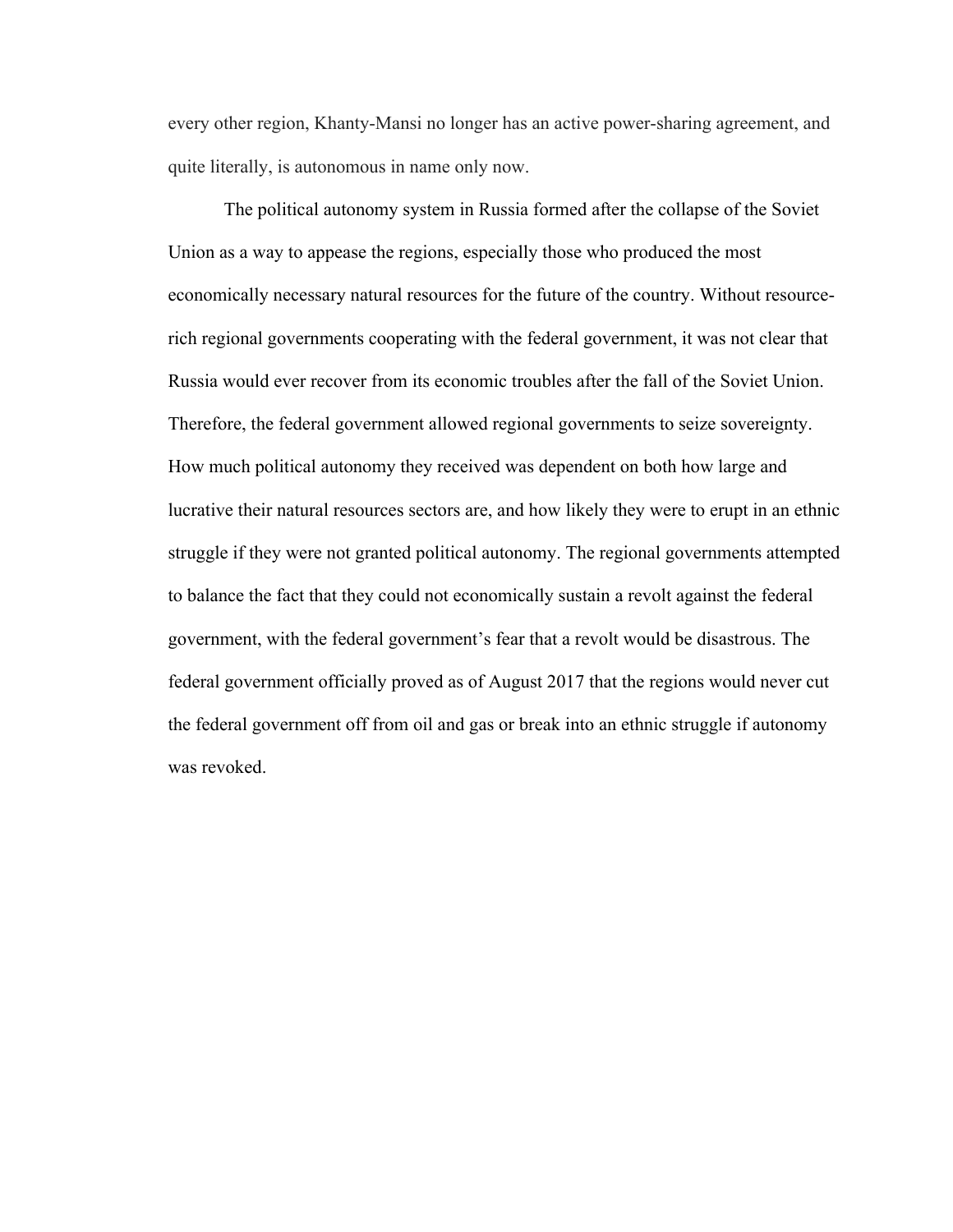## Bibliography

- Anderson, Benedict. *Imagined Communities: Reflections on the Origins and Spread of Nationalism.* 2006.
- "Bashkortostan Nationalists Plan Protests for Mandatory Bashkir Classes." *RadioFreeEurope*, (Prague, Czech Republic) September 15, 2017. https://www.rferl.org/a/bashkortostan-nationalists-plan-protest-bashkirclasses/28737619.html
- Biermann, Emma. "Will the Khanty Save Russia?" 350.org. January 14, 2014. https://350.org/will-the-khanty-save-russia/
- Bradshaw, M.J. and Andrei S. Makarychev. "Globalization and Fragmentation: the Impact of the International Relations of Russia's Regions." In *Fragmented Space in the Russian Federation*, edited by Ruble, B.A., Jodi Koehn, and Nancy E. Popson, Washington, D.C.: Woodrow Wilson Center Press, 2001. 273-314.
- "Brief Historical Information." Khanty-Mansi Autonomous Okrug-UGRA: Official Site of the Public Authorities. Accessed November 29, 2017. https://admhmao.ru/en/about/general/historical/.
- Coalson, Robert. "Russia's Bashkortostan Strains Against Moscow's Centralization Policy." *RadioFreeEurope*, (Prague, Czech Republic) March 24, 2011. https://www.rferl.org/a/bashkortostan\_strains\_against\_moscow\_centralization/23 48573.html
- "Country Analysis Brief: Russia." U.S. Energy Information Administration Independent Statistics and Analysis. October 25, 2016. Accessed September 05, 2017. https://www.eia.gov/beta/international/analysis.cfm?iso=RUS.
- Declaration on the State Sovereignty of the Tatar Soviet Socialist Republic, August  $30<sup>th</sup>$ 1990. Chairman of the Supreme Soviet of the Tatar Soviet Socialist Republic M. Shaimiyev. http://1997-2011.tatarstan.ru/english/00002028.html
- Dekalratsia o rosydarstvennom suverenitete Bashkirskoi Covetskoi Cotsialisticheskoi Respublike ot 11 oktyabrya 1990 goda. http://docs.cntd.ru/document/935004202
- Dogovor mezhdu Rossiyskoy Federatsiyey i Respublikoy Bashkortostan ot 03.08.1994 "O razgranichenii predmetov vedeniya i vzaimnom delegirovanii polnomochiy mezhdu organami." http://www.consultant.ru/cons/cgi/online.cgi?req=doc&base=EXP&n=233803#06 640237486597668
- Dogovor o razgranichenii predmetov vedeniya i polnomochiy mezhdu federal'nymi organami gosudarstvennoy vlasti Rossiyskoy Federatsii i organami vlasti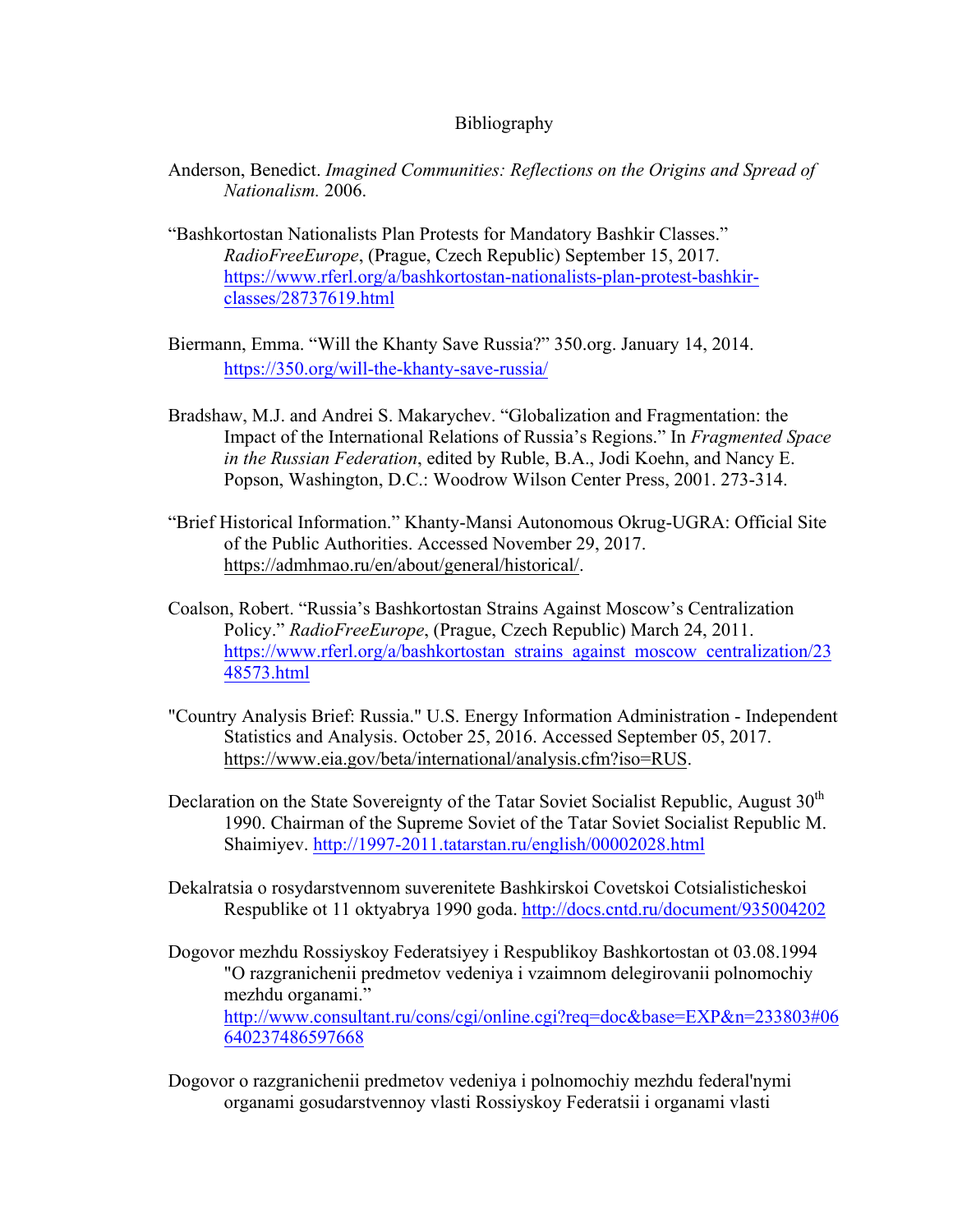avtonomnoy oblasti, avtonomnykh okrugov v sostave Rossiyskoy Federatsii. Moskva, 31 marta 1992 g. http://constitution.garant.ru/act/federative/170280/

- Dogovor o razgranichenii predmetov vedeniya i polnomochiy mezhdu federal'nymi organami gosudarstvennoy vlasti Rossiyskoy Federatsii i organami vlasti suverennykh respublik v sostave Rossiyskoy Federatsii. Moskva, 31 marta 1992 g. http://constitution.garant.ru/act/federative/170280/
- "Ekonomika." Khanty-Mansiyskiy Avtonomnyy Okrug-Yugra: Edinyi Ofitsialniy Sayt Gosydarstvennyx Organov. Accessed October 08, 2017. https://admhmao.ru/obokruge/obshchie-svedeniya/ekonomika/.
- "The Information on Execution of Budgets of the Budgetary System of the Russian Federation Annually as of January 1st, 2011 to December 31st, 2016." Federal Treasury. 2017. http://www.roskazna.ru/en/budget-execution/the-information-onexecution-of-budgets-of-budgetary-system-of-the-russian-federation/.
- Gabidullin, Ildar and Maxim Edwards. "Remembering Referendums: Tatarstan and Crimea." *Al Jazeera* April 20, 2014. http://www.aljazeera.com/indepth/opinion/2014/04/remembering-referendumstatarst-201441791739224343.html
- "GDP (current million US\$)," Data, The World Bank. https://data.worldbank.org/indicator/NY.GDP.MKTP.CD?locations=RU
- Gel'man, Vladimir, Sergei Ryzhenkov, and Michael Brie. *Making and Breaking Democratic Transitions: the Comparative Politics of Russia's Regions*. Rowman and Littlefield Publishers, Inc., 2003.
- Goble, Paul. "Is Bashkortostan About to Explode Along Ethnic Lines?" *Eurasia Daily Monitor* 13, no. 179 (2016). https://jamestown.org/program/bashkortostanexplode-along-ethnic-lines/
- "Guide to Investment: Republic of Tatarstan," PWC, Republic of Tatarstan. 2015. http://invest.tatarstan.ru/upload/iblock/538/tatarstan\_guide\_to\_investment\_2015.p df
- Huches, James. "Moscow's Bilateral Treaties Add to Confusion," Russia's Regions. September 20, 1996. http://1997- 2011.tatarstan.ru/index.html@s&node\_id=1379&full=732.html
- Kirkow, Peter. *Russia's Provinces: Authoritarian Transformation versus Local Autonomy?* St. Martin's Press, Inc., 1998.

Konstitutsiya Respubliki Bashkortostan ot 21 dekabrya 1993 g. N VS-22/15 s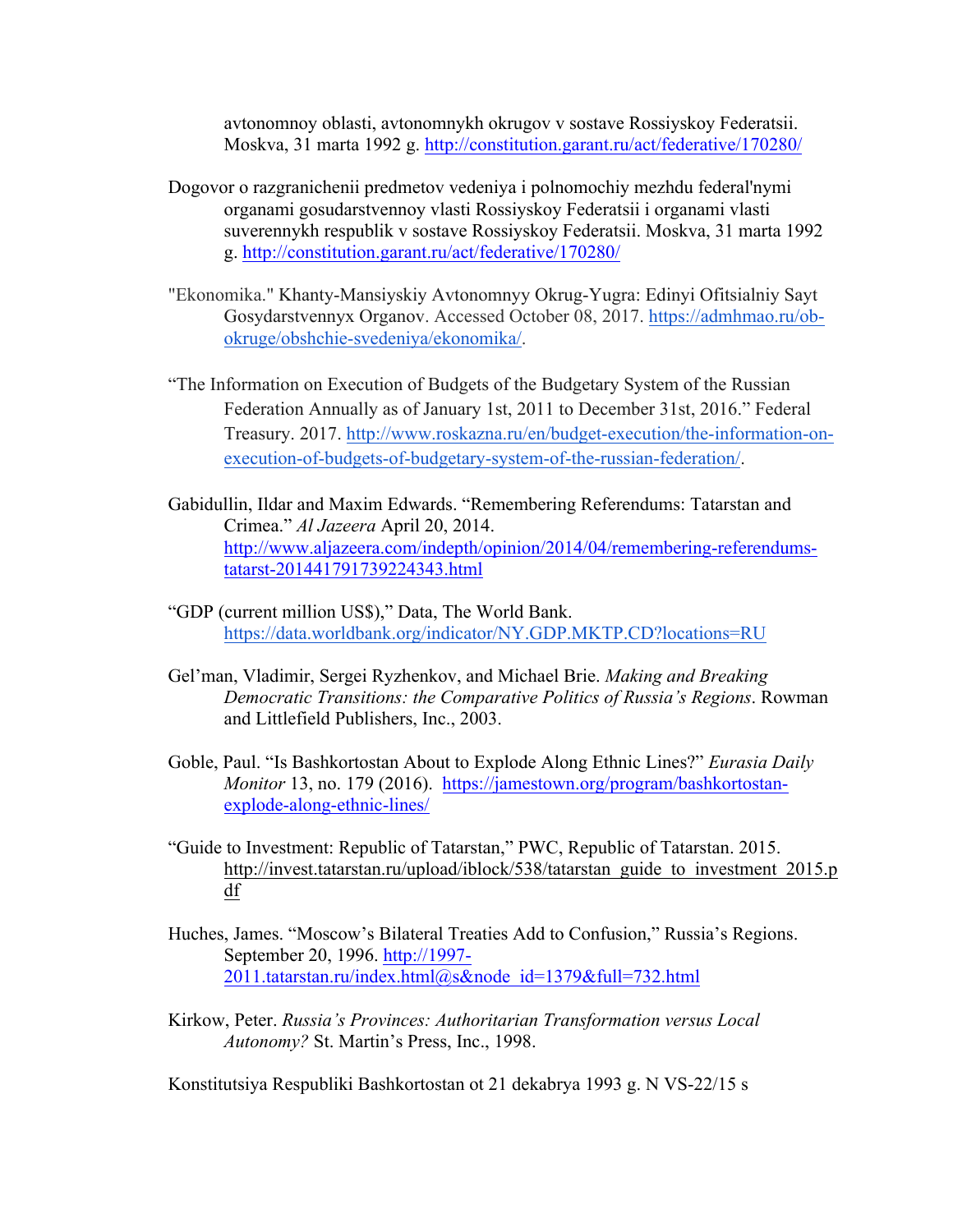izmeneniyami i dopolneniyami.

http://constitution.garant.ru/region/cons\_bashkor/chapter/f908f3556c162f6c48b3f 33b54b86bf9/

- Konstitutsiya Respubliki Tatarstan ot 2012 goda. http://tatarstan.ru/file/Konstitution\_rus\_03.pdf
- Konstitutsiya Rossiiskoi Federatsii (prinyata na vseharodnom golosvanii 12 dekabrya 1993 g.) (s popravkami). http://constitution.garant.ru
- Kotkin, Stephen. *Armageddon Averted: The Soviet Collapse, 1970-2000*. New York City, New York: Oxford University Press, Inc., 2001.
- "Makroekonomika," *Territorial'nyi organ Federal'noi sluzhbi gosudarstvennoi statistiki po Respublike Bashkortostan.* http://bashstat.gks.ru/wps/wcm/connect/rosstat\_ts/bashstat/ru/statistics/macroecon omics/
- Mitchell, Timothy. *Carbon Democracy: Political Power in the Age of Oil*. New York City, New York: Verso, 2011.
- "Natural Resources," Republic of Tatarstan Official Archives. http://1997-2011.tatarstan.ru/index.html@0&node\_id=1362.html
- Obem i izmenenie valovovo regialnovo produkta v osnovnix tsenax v Respublike Tatarstan, May 2017. Territorial'nyi organ Federal-noi sluzhby gosudarstvennoi statistiki po Respublike Tatarstan. http://tatstat.gks.ru/wps/wcm/connect/rosstat\_ts/tatstat/ru/statistics/grp/
- Orttung, Robert W., Danielle N. Lussier, and Anna Paretskaya. *The Republics and Regions of the Russian Federation: a Guide to Politics, Policies, and Leaders*. EastWest Institute, 2000.
- "Protests Against New Regional Governor, Barred Candidate on Hunger Strike." *RadioFreeEurope* (Prague, Czech Republic) February 15, 2010. https://www.rferl.org/a/today\_on\_svoboda/1959267.html
- "The Republic of Tatarstan," JSC Svyazinvestneftekhim. 2012. http://www.wermutham.com/pdf/the%20republic%20of%20tatarstan%20by%20s vyazinvestneftekhim.pdf
- "Respublika Bashkortostan," O respublike, Respublika Bashkortostan. https://www.bashkortostan.ru/republic/about/

"Russia in Power-Sharing Deal with Province." *United Press International* (Boca Raton,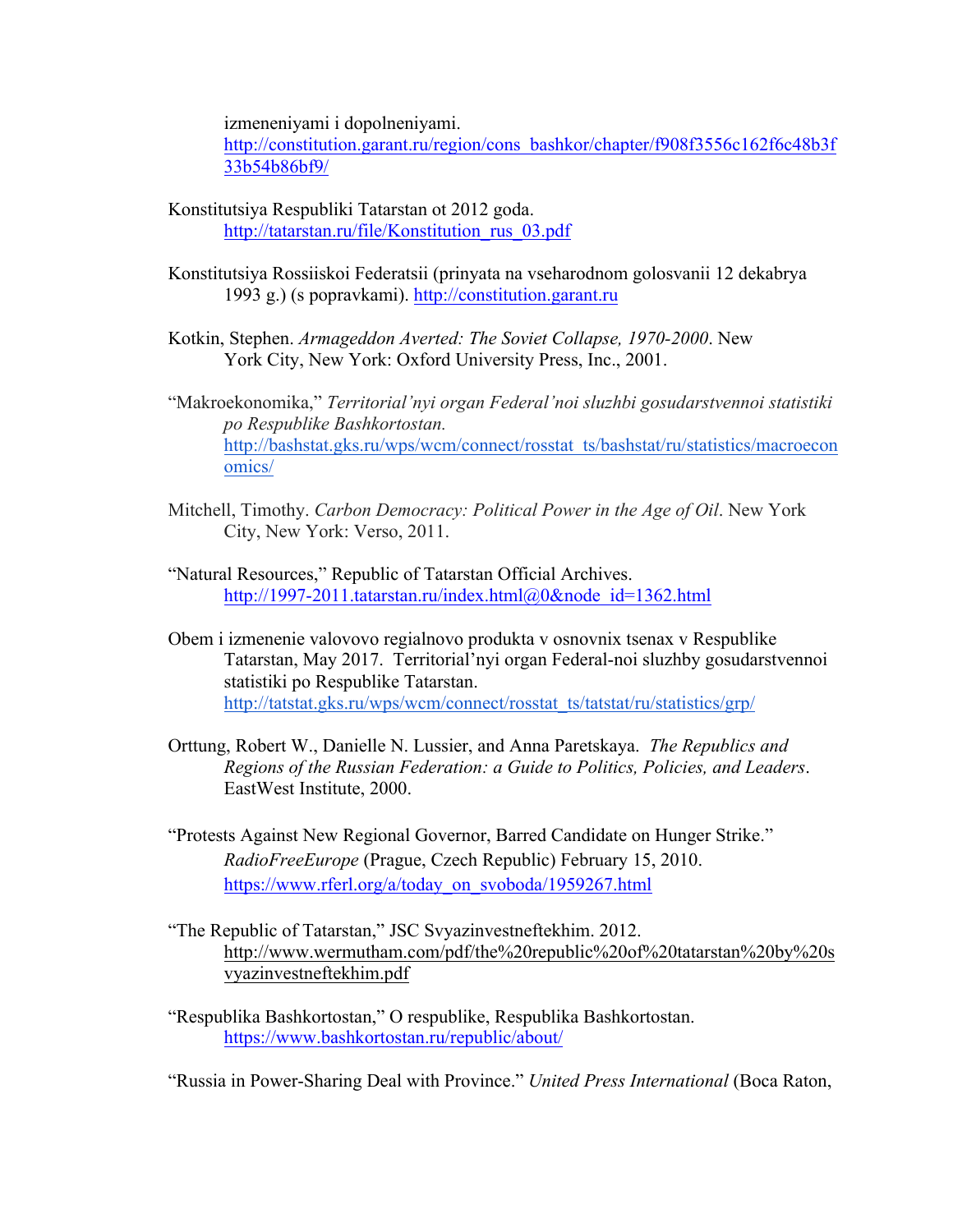Florida) August 3rd, 1994. https://www.upi.com/Archives/1994/08/03/Russia-inpower-sharing-deal-with-province/6193775886400/

"Russia Revoking Tatarstan's Autonomy," European Forum for Democracy and Solidarity. 9 August 2017. https://www.europeanforum.net/headlines/russiarevoking-tatarstan-s-autonomy

Sakwa, Richard. *Putin: Russia's Choice*. New York City, New York: Routledge, 2004.

- Shargorodsky, Sergei. "Russia worried over Tatarstan Referendum on Independence." *Associated Press*. March 19, 1992. http://www.apnewsarchive.com/1992/Russia-Worried-Over-Tatarstan-Referendum-on-Independence/idb980353468c8a8647b999f02e109d53c
- Shumilova, Marina. "Dogovoru o razgranichenii polnomochiy mezhdu Rossiyskoy Federatsiyey i Respublikoy Bashkortostan - 12 let." *Bashinform.ru* (Ufa, Russian Federation) August  $1<sup>st</sup>$ , 2006. http://www.bashinform.ru/news/138901-dogovoruo-razgranichenii-polnomochiy-mezhdu-rossiyskoy-federatsiey-i-respublikoybashkortostan-12-let/
- Spiridonov, Ilya. "Dogovor o razgranichenii polnomochiy mezhdu Rossiyskoy Federatsiyey i Respublikoy Bashkortostan prekratil svoye deystviye v 2005 godu — Albina Vorobyeva." *Bashinform.ru* (Ufa, Russian Federation) November 28<sup>th</sup>, 2014. http://www.bashinform.ru/news/679584-dogovor-o-razgranicheniipolnomochiy-mezhdu-rossiyskoy-federatsiey-i-respublikoy-bashkortostanprekratil-svoe-deystvie-v-2005-godu-albina-vorobeva/

"State," Official Tatarstan. http://tatarstan.ru/eng/about/state.htm

Stepanov, Valery. "Ethnic Tensions and Separatism in Russia." *Journal of Ethnic and Migration Studies* 26, no. 2 (2000): 305-332.

"Tatarstan", Geohistory. http://geohistory.today/tatarstan/

"Tatarstan: the Last Autonomous Republic in Russia," Stratfor Worldview. July 13, 2017.

https://worldview.stratfor.com/article/tatarstan-last-autonomous-republic-russia

- Traynor, Ian. "Putin Redraws the Map of Russia: Plans to Put the Kremlin Back in Control Face Resistance in Bashkortostan." *The Guardian* (Kings Place, London), May 14, 2000.
- Treaty between the Russian Federation and the Republic of Tatarstan "On the Delimitation of Jurisdictional Subjects and Mutual Delegation of Powers between the State Bodies of the Russian Federation and the State Bodies of the Republic of Tatarstan," February 2, 1994. http://www.kazanfed.ru/en/docum/dogovor/1/